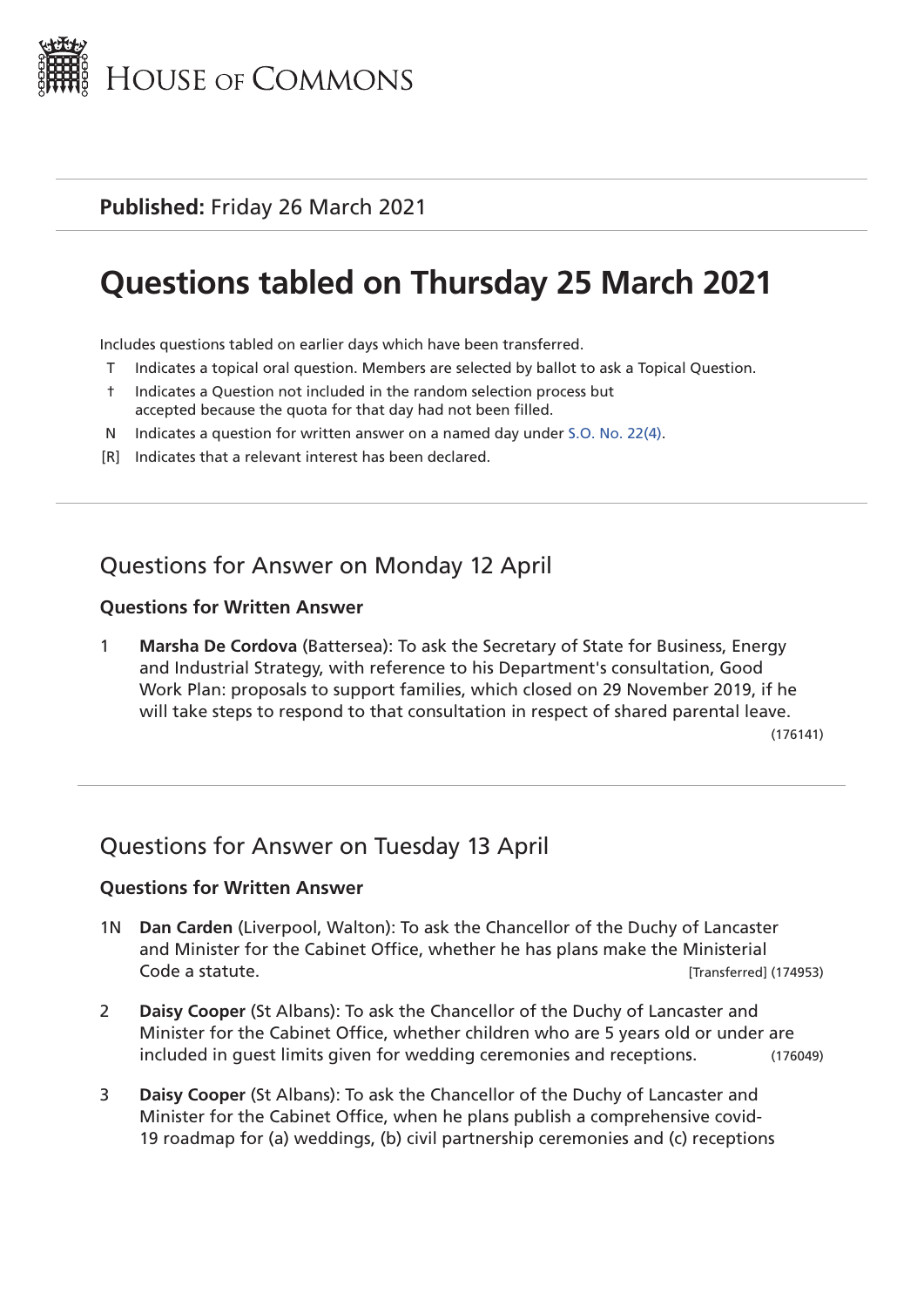detailing permitted arrangements at each step including but not limited to (i) the bubbling of households for ceremonies and receptions, (ii) how food can be served and (iii) the use of private land and garden weddings. (176050)

- 4 **Daisy Cooper** (St Albans): To ask the Chancellor of the Duchy of Lancaster and Minister for the Cabinet Office, whether alternative wedding ceremonies as defined in COVID-19: Guidance for small marriages and civil partnerships are permitted from 12 April 2021. (176051)
- 5N **Jonathan Edwards** (Carmarthen East and Dinefwr): To ask the Chancellor of the Duchy of Lancaster and Minister for the Cabinet Office, what recent discussions he has had with farming unions on the merits of negotiating a veterinary agreement on sanitary and phytosanitary rules with the EU. (175800)
- 6N **Jonathan Edwards** (Carmarthen East and Dinefwr): To ask the Chancellor of the Duchy of Lancaster and Minister for the Cabinet Office, what recent assessment he has made of the potential effect of a negotiated veterinary agreement on sanitary and phytosanitary rules with the EU on reducing barriers for UK food exporters.

```
(175801)
```
- 7N **Jonathan Edwards** (Carmarthen East and Dinefwr): To ask the Chancellor of the Duchy of Lancaster and Minister for the Cabinet Office, what recent discussions he has had with (a) UK food exporters and (b) his counterparts in the EU on negotiating a veterinary agreement on sanitary and phytosanitary rules with the EU. (175802)
- 8N **Preet Kaur Gill** (Birmingham, Edgbaston): To ask the Chancellor of the Duchy of Lancaster and Minister for the Cabinet Office, how many and what proportion of (a) people and (b) households completed the Census 2021 on paper by the 21 March 2021 deadline; and what comparative assessment he has made of that number and ONS's projected number in that category. (175971)
- 9N **Preet Kaur Gill** (Birmingham, Edgbaston): To ask the Chancellor of the Duchy of Lancaster and Minister for the Cabinet Office, how many and what percentage of people and households were able to complete the Census 2021 online by the 21 March 2021 deadline; and how that figure compares to what the ONS had estimated. (175972)
- 10 **Preet Kaur Gill** (Birmingham, Edgbaston): To ask the Chancellor of the Duchy of Lancaster and Minister for the Cabinet Office, what estimate the ONS has made of the number of fines it will issue for non-completion of the Census 2021. (175973)
- 11 **Preet Kaur Gill** (Birmingham, Edgbaston): To ask the Chancellor of the Duchy of Lancaster and Minister for the Cabinet Office, how many fines were issued to people for (a) non-participation and (b) giving false information in the 2011 Census. (175974)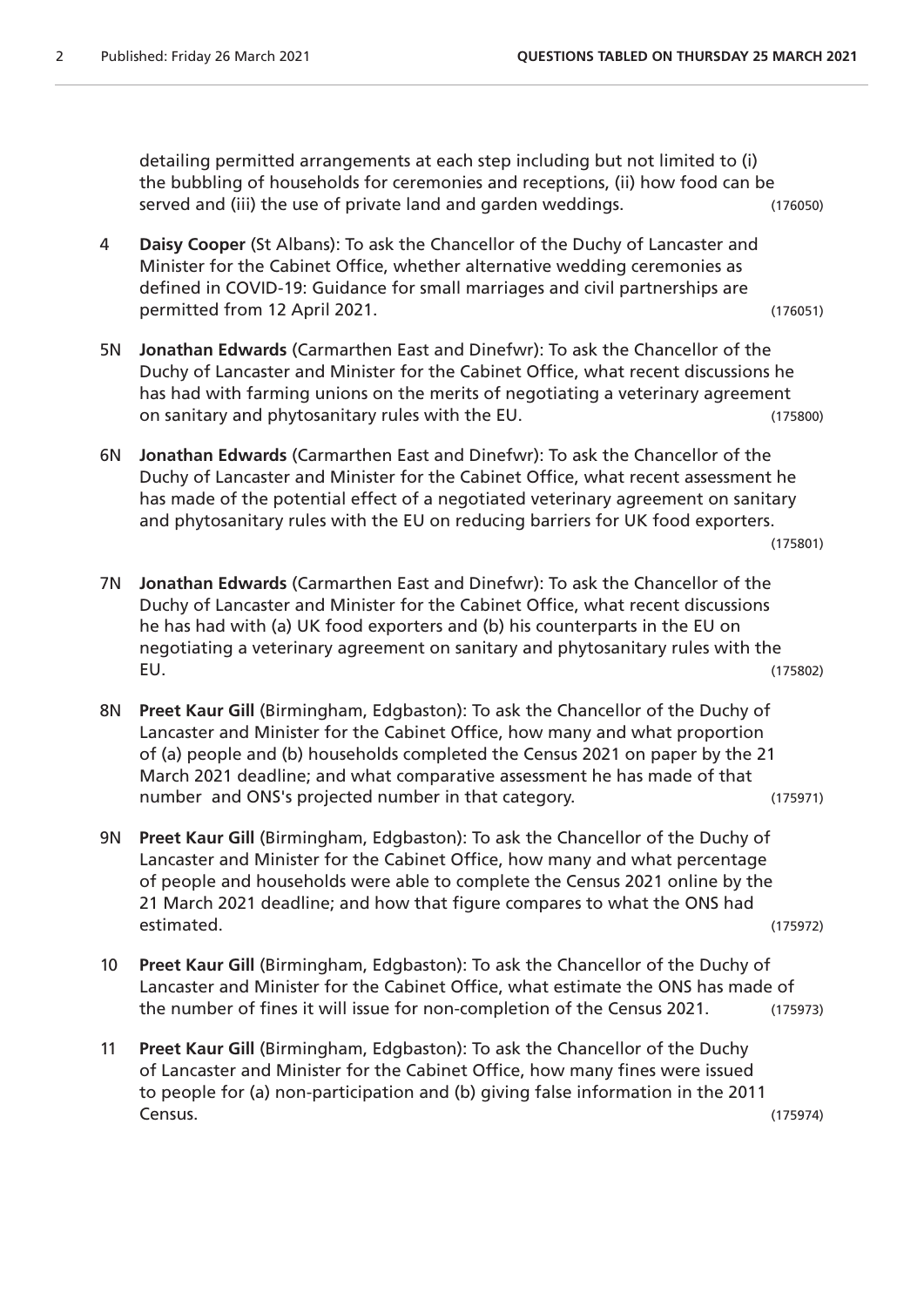- 12 **Preet Kaur Gill** (Birmingham, Edgbaston): To ask the Chancellor of the Duchy of Lancaster and Minister for the Cabinet Office, how many households were sent a letter with a unique code to access the 2021 online census; and how many people requested it (a) online or (b) via a text message to be sent to their mobile. (175975)
- 13 **Preet Kaur Gill** (Birmingham, Edgbaston): To ask the Chancellor of the Duchy of Lancaster and Minister for the Cabinet Office, what estimate the ONS has made of the number of fines that will be issued for giving false information in the Census 2021. (175976)
- 14N **Louise Haigh** (Sheffield, Heeley): To ask the Chancellor of the Duchy of Lancaster and Minister for the Cabinet Office, with reference to the report of the Dunlop Review into UK Government Union capability published on 24 March 2021, what assessment he made of the implications for his policies of the conclusion on page 29 of that report that the review has concluded that it is not necessary or productive to bypass the devolved governments in funding arrangements. (175936)
- 15 **Louise Haigh** (Sheffield, Heeley): To ask the Chancellor of the Duchy of Lancaster and Minister for the Cabinet Office, with reference to the report of the Dunlop Review into UK Government Union capability published on 24 March 2021, what assessment he has made of the implications for his policies of the recommendation of that report that in devolved areas there should be a second portion of the same fund which is open to bids from UK Government departments and devolved governments working in co-operation. (175938)
- 16N **Ms Harriet Harman** (Camberwell and Peckham): To ask the Chancellor of the Duchy of Lancaster and Minister for the Cabinet Office, what estimate she has made of the proportion of rapes in England and Wales which were unreported in each of the last five years. The second second second second second second second second second second second second second second second second second second second second second second second second second second second
- 17N **Dan Jarvis** (Barnsley Central): To ask the Chancellor of the Duchy of Lancaster and Minister for the Cabinet Office, what assessment he has made of the potential effect of reducing the Office for Veterans' Affairs budget on (a) veterans and (b) their dependants; and if he will make a statement. [Transferred] (174838)
- 18N **Barbara Keeley** (Worsley and Eccles South): To ask the Chancellor of the Duchy of Lancaster and Minister for the Cabinet Office, what steps he is taking to ensure that answers to Written Parliamentary Questions that are written or drafted by external contractors are drafted in accordance with the Civil Service Code. (175784)
- 19N **Barbara Keeley** (Worsley and Eccles South): To ask the Chancellor of the Duchy of Lancaster and Minister for the Cabinet Office, with reference to answers to Written Parliamentary Questions that are written or drafted by external contractors, what steps his Department is taking to verify that the information in those answers is (a) complete and (b) accurate. (175785)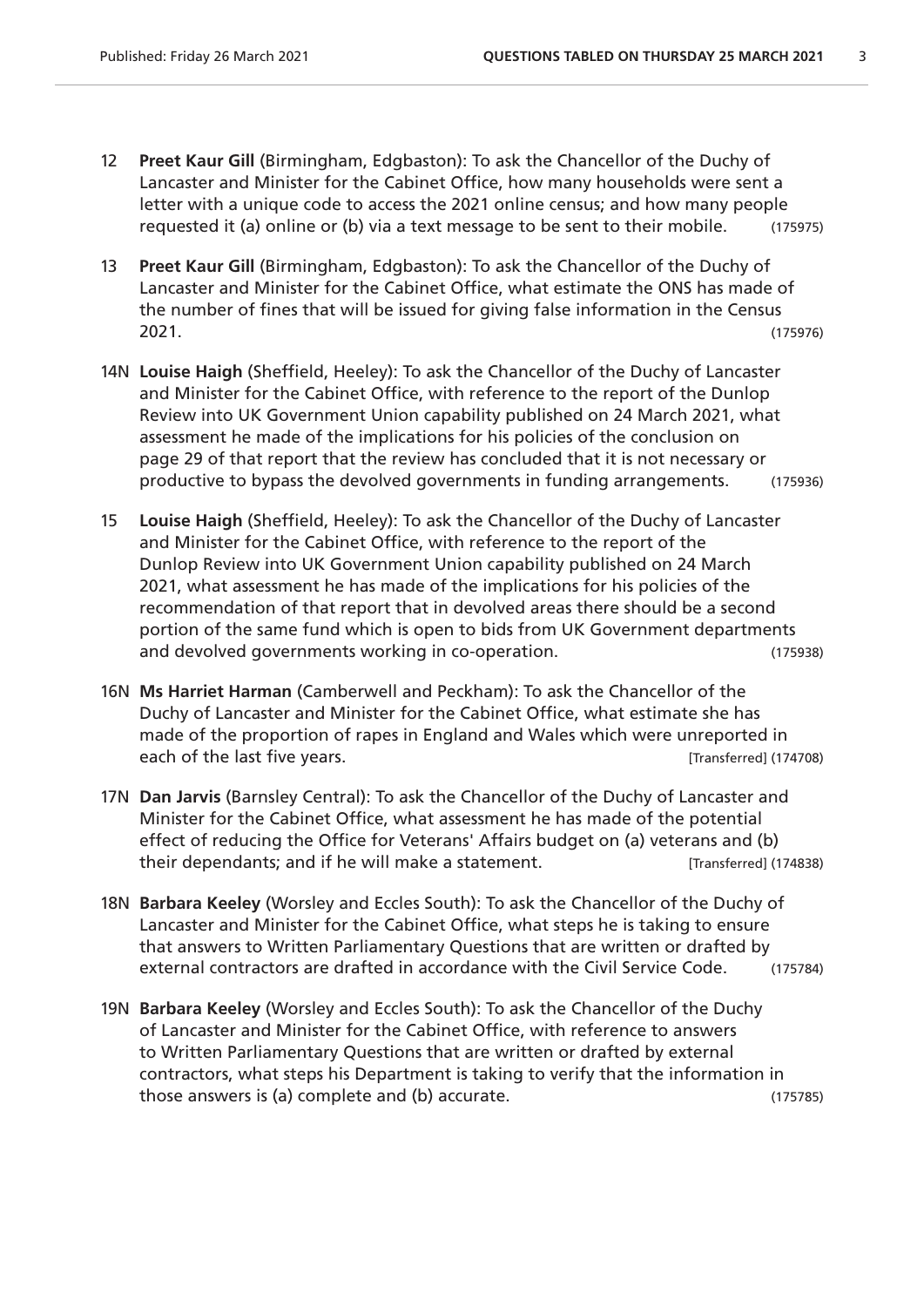- 20 **Ben Lake** (Ceredigion): To ask the Chancellor of the Duchy of Lancaster and Minister for the Cabinet Office, whether the Government plans to negotiate a veterinary agreement on sanitary and phytosanitary rules with the EU to reduce the barriers for UK food exporters. (175980)
- 21 **Marco Longhi** (Dudley North): To ask the Chancellor of the Duchy of Lancaster and Minister for the Cabinet Office, what steps his Department has taken to prevent voter fraud at the upcoming local elections in response to the increase in postal vote requests. (176066)
- 22 **Caroline Lucas** (Brighton, Pavilion): To ask the Chancellor of the Duchy of Lancaster and Minister for the Cabinet Office, with reference to the oral contribution of The Parliamentary Secretary, Cabinet Office on Public Procurement: Value for Money on 25 March 2021, and the commitment to investigate reports that Deloitte consultants are drafting responses for Ministers, if he will investigate (a) the delay in answering Question 149740 on Care Homes: Coronavirus tabled on 5 February 2021 and (b) other parliamentary questions referencing Deloitte. (175797)
- 23 **Navendu Mishra** (Stockport): To ask the Chancellor of the Duchy of Lancaster and Minister for the Cabinet Office, what steps the Government is taking to (a) ensure and (b) oversee compliance in respect of the award by contracting authorities of commercial contracts to businesses that supply public bodies and that have been deemed to be at risk under the terms of procurement. (176087)
- 24N **Rachel Reeves** (Leeds West): To ask the Chancellor of the Duchy of Lancaster and Minister for the Cabinet Office, how much David Cameron has received from the public purse since he resigned as Prime Minister and hon. Member in 2016; and what the purpose was of such payments. **Example 20** [Transferred] (174814)
- 25 **Laura Trott** (Sevenoaks): To ask the Chancellor of the Duchy of Lancaster and Minister for the Cabinet Office, what progress his Department is making on addressing disparities in support for victims of the Infected Blood Scandal across the four nations of the UK. (176055)
- 26 **Hywel Williams** (Arfon): To ask the Chancellor of the Duchy of Lancaster and Minister for the Cabinet Office, what recent assessment he has made of the effect of the current export arrangements between the UK and the EU on the ability of hauliers to transport small quantities of goods directly from SMEs in the UK to consumers in the EU. (175723)
- 27N **Hywel Williams** (Arfon): To ask the Chancellor of the Duchy of Lancaster and Minister for the Cabinet Office, what steps his Department is taking to reduce export (a) costs and (b) delays for hauliers transporting small quantities of goods directly from SMEs in the UK to consumers in the EU. (175724)
- 28N **Hywel Williams** (Arfon): To ask the Chancellor of the Duchy of Lancaster and Minister for the Cabinet Office, what steps his Department is taking to encourage hauliers to transport goods from SMEs in the UK to consumers in the EU. (175729)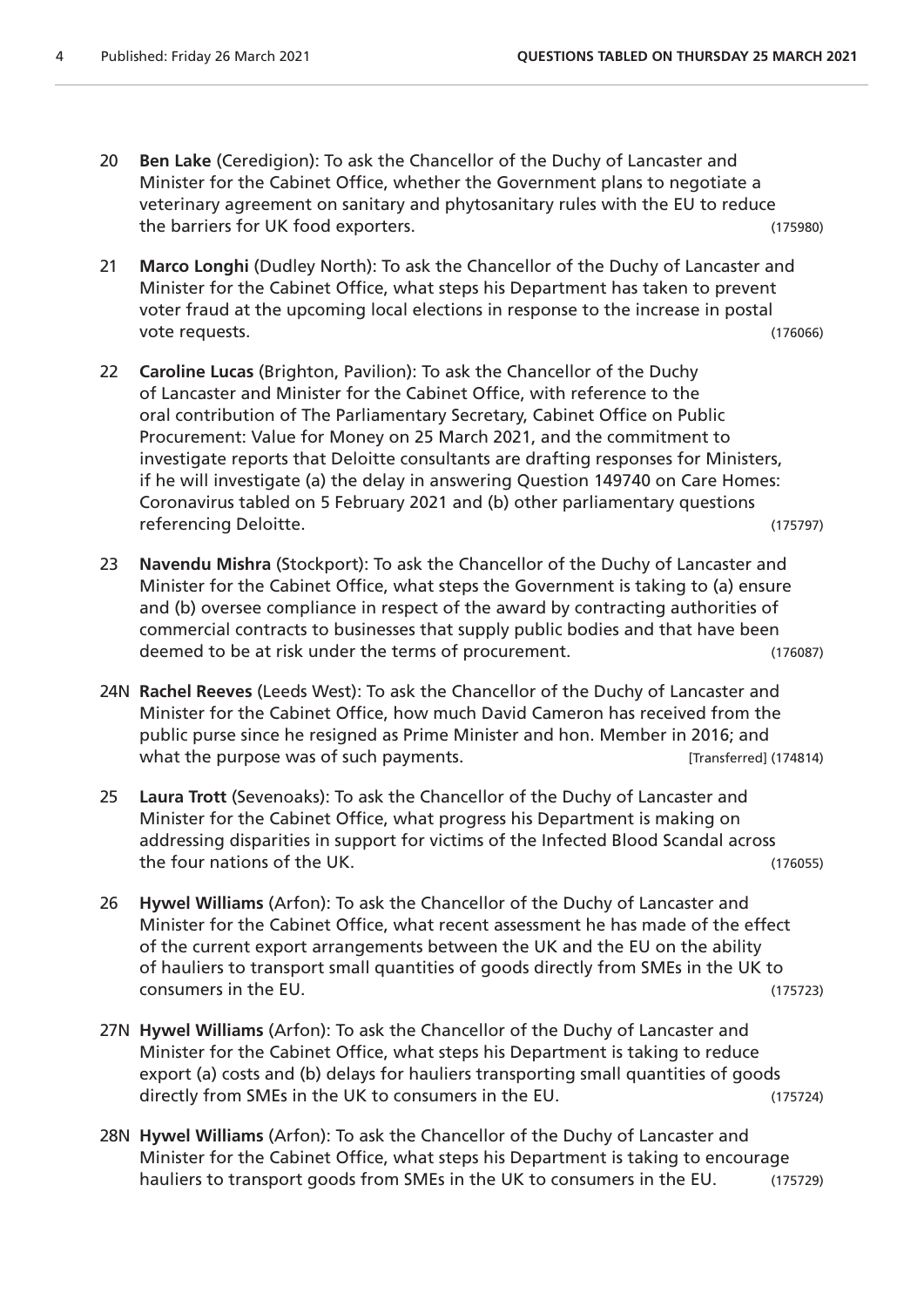- 29N **Hywel Williams** (Arfon): To ask the Chancellor of the Duchy of Lancaster and Minister for the Cabinet Office, what estimates his Department has made of the number of SMEs in Wales who have been unable to export goods to the EU since 1 January 2021. (175730)
- 30 **Apsana Begum** (Poplar and Limehouse): To ask the Secretary of State for Business, Energy and Industrial Strategy, how many and what proportion of applications to the Future Fund scheme have been processed by the British Business Bank as at 24 March 2021; and how many and what proportion of those applicants have been notified of the decision taken by the British Business Bank on their applications as at that date. [Transferred] (174975)
- 31 **Neil Coyle** (Bermondsey and Old Southwark): To ask the Secretary of State for Business, Energy and Industrial Strategy, what steps he is taking to tackle delays at UK customs on EU imports. (175882)
- 32 **Neil Coyle** (Bermondsey and Old Southwark): To ask the Secretary of State for Business, Energy and Industrial Strategy, what steps he is taking to support small businesses that have reported a loss of earnings as a result of supplies not being delivered on time due to a backlog at UK customs. (175883)
- 33 **Neil Coyle** (Bermondsey and Old Southwark): To ask the Secretary of State for Business, Energy and Industrial Strategy, what recent assessment he has made of the expected timeframe for EU imports arriving into the UK to be checked at customs. (175884)
- 34 **Thangam Debbonaire** (Bristol West): To ask the Secretary of State for Business, Energy and Industrial Strategy, what the Government's timeframe is for local authorities to issue final payments for the Local Restrictions Grant and the Additional Restriction Grant; and if he will consider extending the final payment date for those schemes.  $\blacksquare$
- 35N **Dame Angela Eagle** (Wallasey): To ask the Secretary of State for Business, Energy and Industrial Strategy, what recent assessment his Department has made of whether Coronavirus Business Interruption loans (CBILS) had been extended to companies that are part of or associated with the GFG Alliance; and whether those loans complied with the eligibility criteria set by the CBILS scheme.[Transferred] (174728)
- 36N **Dame Angela Eagle** (Wallasey): To ask the Secretary of State for Business, Energy and Industrial Strategy, what recent estimate his Department has made of the number of fraudulent applications under the (a) Bounce Back Loan Scheme and (b) Coronavirus Business Interruption Loans Scheme to date. [Transferred] (174729)
- 37N **Dame Angela Eagle** (Wallasey): To ask the Secretary of State for Business, Energy and Industrial Strategy, whether his Department received advice from (a) banks and (b) specialist advisors on identifying fraudulent applications for (i) bounce back loans and (ii) coronavirus business interruption loans. [Transferred] (174730)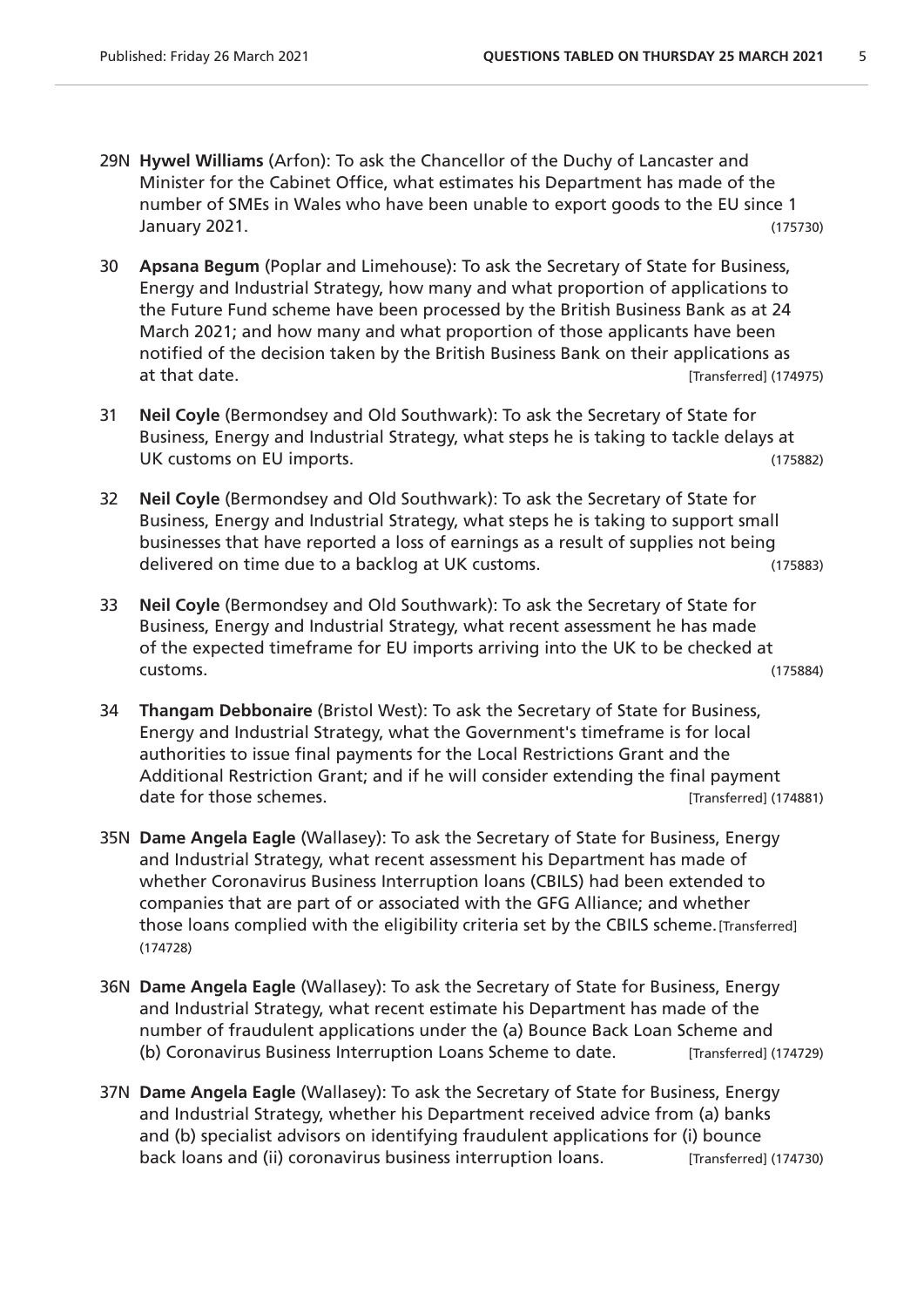- 38N **Dame Angela Eagle** (Wallasey): To ask the Secretary of State for Business, Energy and Industrial Strategy, how many lenders have had their Government guarantee on loans made under the (a) Coronavirus Large Business Interruption Loan Scheme and (b) Coronavirus Business Interruption Loan Scheme removed; and what the reasons are for that removal. The same state of the state of that removal.
- 39 **Dame Angela Eagle** (Wallasey): To ask the Secretary of State for Business, Energy and Industrial Strategy, what recent assessment his Department made of the suitability of Greensill Capital to become an accredited lender under the Coronavirus Large Business Interruption Loan Scheme. [Transferred] (174733)
- 40N **Colleen Fletcher** (Coventry North East): To ask the Secretary of State for Business, Energy and Industrial Strategy, what assessment he has made of the effect of the covid-19 outbreak on trends in the number of people moving from full-time to part-time working. (175888)
- 41 **Colleen Fletcher** (Coventry North East): To ask the Secretary of State for Business, Energy and Industrial Strategy, what assessment his Department has made of the effect of working from home during the covid-19 outbreak on the average cost of household energy bills in (a) Coventry North East constituency, (b) Coventry, (c) the West Midlands and (d) England; what assessment he has made of the number of households in those areas that have fallen into arrears with their energy supplier during the outbreak; and what steps his Department is taking to protect vulnerable households in energy arrears. (175889)
- 42N **Colleen Fletcher** (Coventry North East): To ask the Secretary of State for Business, Energy and Industrial Strategy, what steps his Department is taking to boost business investment in (a) Coventry North East constituency, (b) Coventry, (c) the West Midlands and (d) England. (175894)
- 43N **Colleen Fletcher** (Coventry North East): To ask the Secretary of State for Business, Energy and Industrial Strategy, what assessment he has made of the effect of the covid-19 outbreak on the automotive sector; and what steps his Department is taking to (a) aid recovery, (b) protect and create jobs in and (c) boost the competitiveness of the UK's car manufacturers. (175895)
- 44N **Gill Furniss** (Sheffield, Brightside and Hillsborough): To ask the Secretary of State for Business, Energy and Industrial Strategy, what plans he has to improve guidance on (a) knowledge of and (b) training on whistleblowing for employees.

(175968)

45N **Chris Grayling** (Epsom and Ewell): To ask the Secretary of State for Business, Energy and Industrial Strategy, whether it is his policy to finance participation in Horizon Europe from the existing budgets for the UK Research and Innovation Fund. (175731)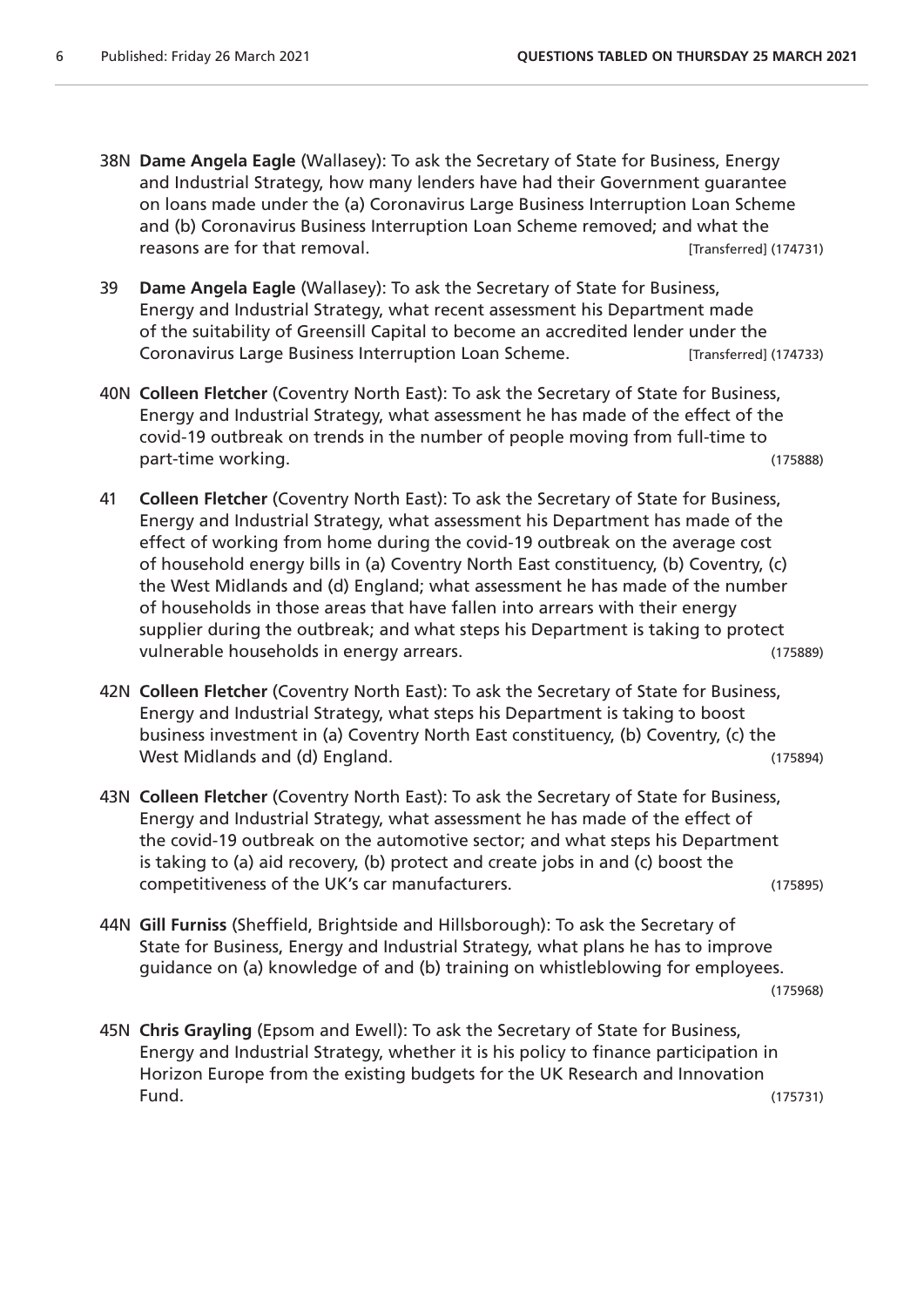- 46 **Kevin Hollinrake** (Thirsk and Malton): To ask the Secretary of State for Business, Energy and Industrial Strategy, what recent improvements he has made to the whistleblowing regime; when he plans to begin his review of whistleblowing legislation; and what plans he has for a public consultation once that review has been completed. (175940)
- 47N **Sir Greg Knight** (East Yorkshire): To ask the Secretary of State for Business, Energy and Industrial Strategy, what plans he has to increase the uptake of heat pumps in domestic premises; when he plans to publish details of the new heat and buildings strategy; and if he will make a statement. (175721)
- 48 **Anna McMorrin** (Cardiff North): To ask the Secretary of State for Business, Energy and Industrial Strategy, how much his Department spent on the Consultation, Aligning UK international support for the clean energy transition, which closed on 8 February 2021. (175987)
- 49 **Anna McMorrin** (Cardiff North): To ask the Secretary of State for Business, Energy and Industrial Strategy, what discussions he had with the board of CDC Group and UK Export Finance ahead of the announcement of the Aligning UK International Support for Energy Transition consultation on 12 December 2020. (175988)
- 50 **Anna McMorrin** (Cardiff North): To ask the Secretary of State for Business, Energy and Industrial Strategy, if he will publish his Department's definition of clean energy products and services included in the new overseas fossil fuel policy outlined in the UK Government's response to the Aligning UK International Support for Energy Transition consultation. (175989)
- 51N **Layla Moran** (Oxford West and Abingdon): To ask the Secretary of State for Business, Energy and Industrial Strategy, what assessment his Department has made of the effect of the reduction in Official Development Assistance funding allocated to UKRI on ongoing coronavirus vaccine development. [Transferred] (174956)
- 52N **Sarah Olney** (Richmond Park): To ask the Secretary of State for Business, Energy and Industrial Strategy, if he will discuss the potential merits of reducing the VAT charge on solar panels with the Chancellor of the Exchequer. (175969)
- 53N **Chi Onwurah** (Newcastle upon Tyne Central): To ask the Secretary of State for Business, Energy and Industrial Strategy, pursuant to the Answer of 18 March 2021 to Question 168909, on Business: Government Assistance, what the definition of business used for grant allocation is; and whether that definition includes businesses without rateable premises. (175845)
- 54N **Steve Reed** (Croydon North): To ask the Secretary of State for Business, Energy and Industrial Strategy, how many FTE staff from his Department are employed in the Cities and Local Growth Unit. (175858)
- 55 **Steve Reed** (Croydon North): To ask the Secretary of State for Business, Energy and Industrial Strategy, how many FTE staff from his Department were employed in the Cities and Local Growth Unit in each of the last five years. (175860)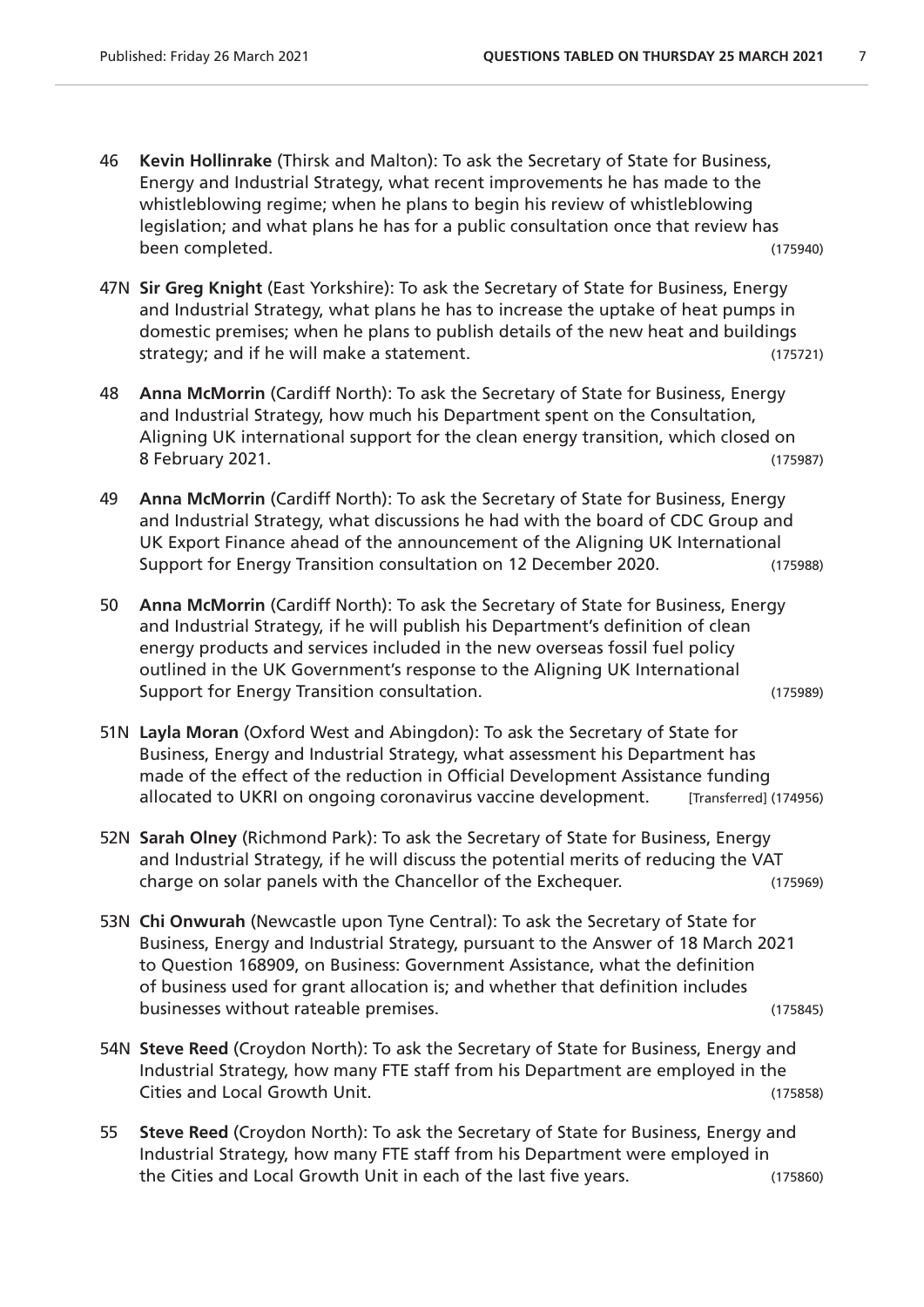- 56N **Catherine West** (Hornsey and Wood Green): To ask the Secretary of State for Business, Energy and Industrial Strategy, what steps he is taking to tackle abusive purchasing practices by UK garment retailers. The matrix of the control of the control of the control of the control of the control of the control of the control of the control of the control of the control of the control
- 57 **Scott Benton** (Blackpool South): To ask the Secretary of State for Digital, Culture, Media and Sport, what assessment he has made of the potential merits of bringing forward legislative proposals to restrict charities who receive public money from engaging in lobbying activities. The money from engaging in lobbying activities.
- 58N **Fiona Bruce** (Congleton): To ask the Secretary of State for Digital, Culture, Media and Sport, what steps he is taking to improve broadband provision for (a) isolated rural areas and (b) small business owners operating from their homes in (i) Congleton constituency and (ii) England. (175811)
- 59 **Stephen Farry** (North Down): To ask the Secretary of State for Digital, Culture, Media and Sport, what plans the Government has to ratify the UNESCO Convention on Intangible Cultural Heritage. (176119)
- 60 **Stephen Farry** (North Down): To ask the Secretary of State for Digital, Culture, Media and Sport, for what reason the Government has not ratified the UNESCO Convention on Intangible Cultural Heritage. (176120)
- 61 **Ben Lake** (Ceredigion): To ask the Secretary of State for Digital, Culture, Media and Sport, whether the Gambling Commission's investigation into BetIndex Ltd, the operators of Football Index, was initiated in response to rulings made by the Advertising Standards Authority regarding their breaches of Advertising Codes.(175979)
- 62N **Ben Lake** (Ceredigion): To ask the Secretary of State for Digital, Culture, Media and Sport, what assessment his Department has made of the implications for its policies of the recommendations of the Senedd's Culture, Welsh Language and Communications Committee's report, Exploring the devolution of broadcasting.

(175983)

- 63 **Marco Longhi** (Dudley North): To ask the Secretary of State for Digital, Culture, Media and Sport, what steps his Department plans to take to encourage visits to zoos as soon as relevant covid-19 restrictions are eased. (176057)
- 64 **Marco Longhi** (Dudley North): To ask the Secretary of State for Digital, Culture, Media and Sport, what steps he is taking with broadcasters to ensure the (a) political impartiality of news commentators and (b) live disclosure of affiliations where impartiality is not possible. (176062)
- 65 **Caroline Lucas** (Brighton, Pavilion): To ask the Secretary of State for Digital, Culture, Media and Sport, if he will publish the scientific basis for his Department's policy on the use of single-use beverage containers in its draft guidance for Covid-19 safety at UK events; and if he will make it his policy that reusable containers should be used in these contexts. (175796)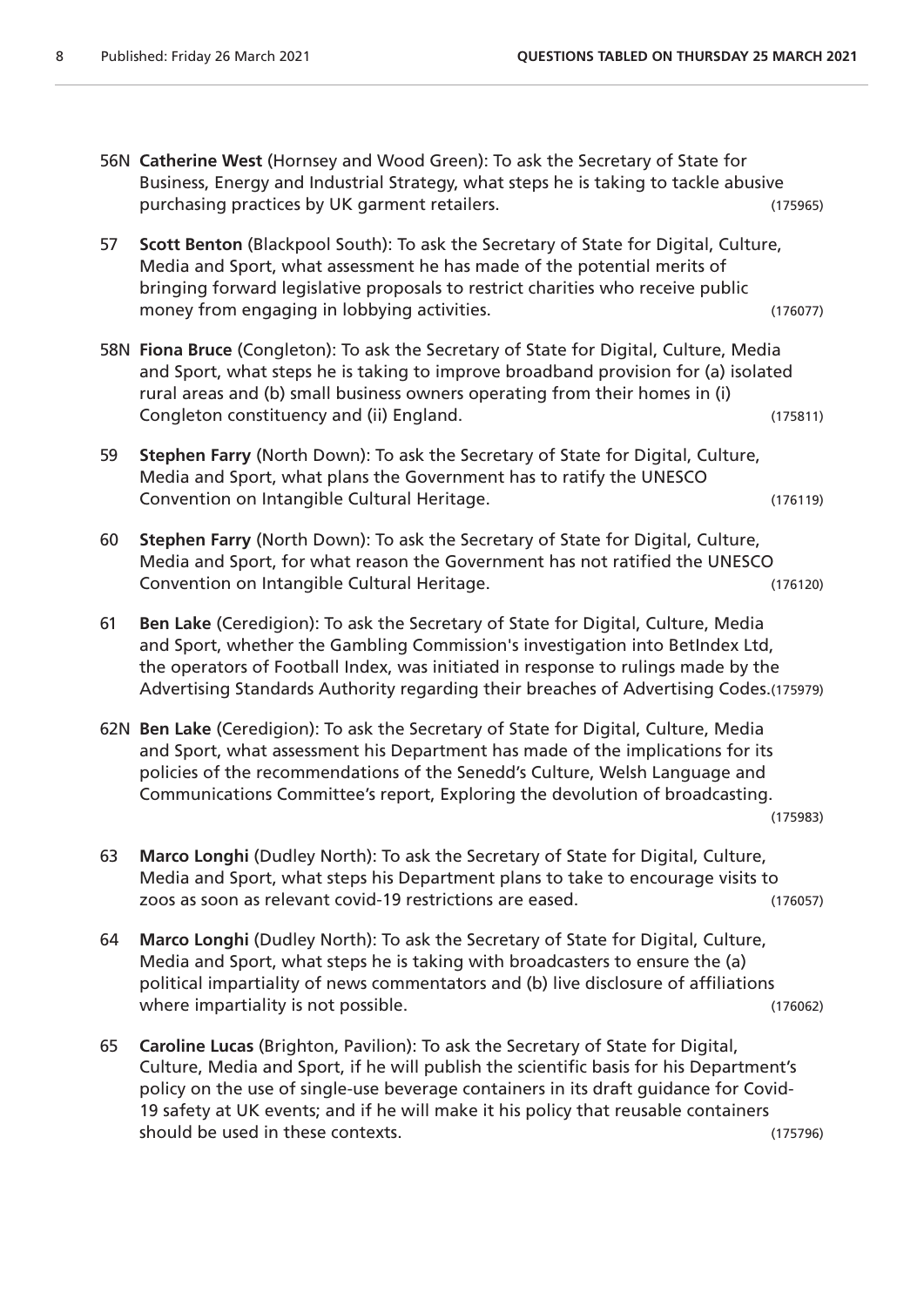- 66N **Rachael Maskell** (York Central): To ask the Secretary of State for Digital, Culture, Media and Sport, whether holiday apartments that are accessed via a publicly shared hallway within a residential block of flats are permitted to reopen as covid-19 restrictions are lifted on businesses on 12 April 2021. [Transferred] (174896)
- 67 **Jason McCartney** (Colne Valley): To ask the Secretary of State for Digital, Culture, Media and Sport, with reference to plans to restrict online advertising of products High in Fat, Sugar and Salt (HFSS), whether online platforms are planned to be held legally responsible under statutory rules for making sure that HFSS food and drink advertising does not appear. The control of the control of the control of the control of the control of the control of the control of the control of the control of the control of the control of the control of the con
- 68 **Jason McCartney** (Colne Valley): To ask the Secretary of State for Digital, Culture, Media and Sport, what specific steps his Department will take to enforce restrictions on online advertising of products high in fat, sugar and salt. (175809)
- 69 **Navendu Mishra** (Stockport): To ask the Secretary of State for Digital, Culture, Media and Sport, what steps his Department takes to work with the Department for Education to promote cricket in state-funded schools. (176088)
- 70 **Navendu Mishra** (Stockport): To ask the Secretary of State for Digital, Culture, Media and Sport, what steps he has taken to diversify participation in cricket and to promote the sport among underrepresented groups. (176089)
- 71 **Navendu Mishra** (Stockport): To ask the Secretary of State for Digital, Culture, Media and Sport, if he will make an assessment of the potential effect of the EU Pet Travel Regulations on levels of tourism (a) to the UK and (b) to Northern Ireland. (176091)
- 72N **Sarah Olney** (Richmond Park): To ask the Secretary of State for Digital, Culture, Media and Sport, what steps his Department is taking to support the tourism sector in line with climate objectives. **Example 20 and Construct** [Transferred] (174930)
- 73 **Sir Mike Penning** (Hemel Hempstead): To ask the Secretary of State for Digital, Culture, Media and Sport, if he will meet with (a) the Football Association and (b) Wembley Stadium to discuss the potential of rescheduling the 2019-20 Non-league Finals Day. (175742)
- 74 **Ellie Reeves** (Lewisham West and Penge): To ask the Secretary of State for Digital, Culture, Media and Sport, what steps she is taking to ensure those with learning disabilities have access to the internet and are supported with using technology during the covid-19 outbreak.  $\blacksquare$   $\blacksquare$  [Transferred] (174941)
- 75N **Liz Saville Roberts** (Dwyfor Meirionnydd): To ask the Secretary of State for Digital, Culture, Media and Sport, what recent discussions his Department has had with the Welsh Government on the continuation of the top up to the gigabit broadband voucher scheme in Wales for 2021-22. (175961)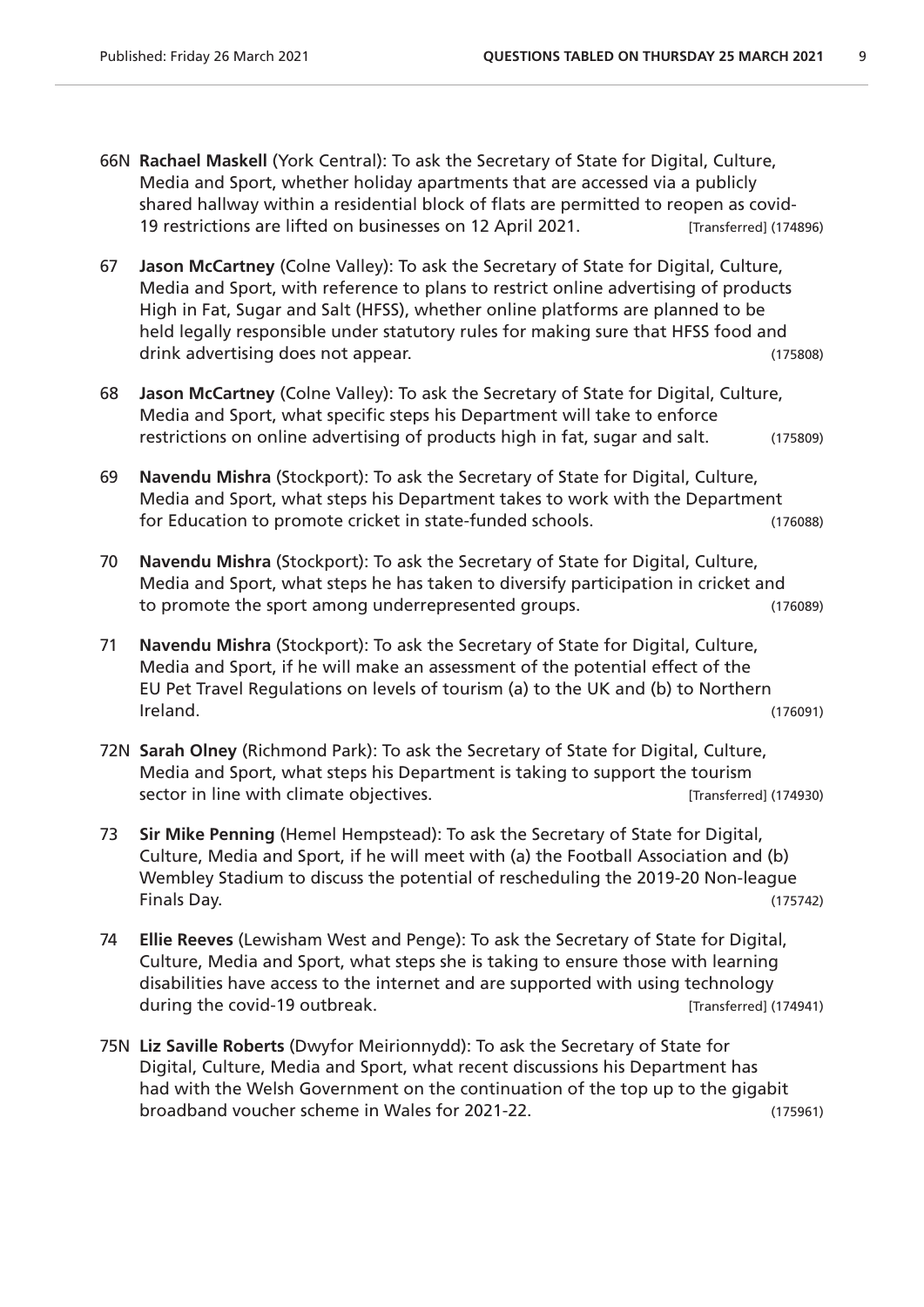- 76N **Liz Saville Roberts** (Dwyfor Meirionnydd): To ask the Secretary of State for Digital, Culture, Media and Sport, how much has been spent by the Government on digital advertising to promote its work in Wales in each month between March 2020 and March 2021. (175962)
- 77N **Liz Saville Roberts** (Dwyfor Meirionnydd): To ask the Secretary of State for Digital, Culture, Media and Sport, what assessment his Department made of the affordability of quoted excess costs for consumers who have requested a universal service connection in Dwyfor Merionnydd since January 2020. (175963)
- 78N **Alex Sobel** (Leeds North West): To ask the Secretary of State for Digital, Culture, Media and Sport, what discussions he has had with Cabinet colleagues on allowing heritage sites to offer socially distanced showgrounds to couples looking to book a wedding venue, ahead of Step 3 of the Roadmap. (176024)
- 79N **Alex Sobel** (Leeds North West): To ask the Secretary of State for Digital, Culture, Media and Sport, how funding from the second round of the Culture Recovery Fund will be distributed between the arts, culture, museums and heritage sectors.

```
(176026)
```
- 80N **Alex Sobel** (Leeds North West): To ask the Secretary of State for Digital, Culture, Media and Sport, what steps his Department is taking to ensure that heritage sites will be able to open in line with the timeframe outlined in the roadmap out of covid-19 restrictions. (176027)
- 81N **Alex Sobel** (Leeds North West): To ask the Secretary of State for Digital, Culture, Media and Sport, what assessment his Department has made of the relative safety of heritage sites for visitors compared to other outdoor and indoor venues during the covid-19 outbreak. (176028)
- 82 **Alex Sobel** (Leeds North West): To ask the Secretary of State for Digital, Culture, Media and Sport, what assessment he has made of the potential merits of reforming VAT on repair and maintenance of historic buildings. (176029)
- 83N **Theresa Villiers** (Chipping Barnet): To ask the Secretary of State for Digital, Culture, Media and Sport, from 12 April 2021 whether indoor shooting ranges are permitted to have people attend their site from separate households providing they are adequately distanced and following covid-secure guidelines. [Transferred] (174752)
- 84N **Theresa Villiers** (Chipping Barnet): To ask the Secretary of State for Digital, Culture, Media and Sport, if people visiting indoor shooting ranges from separate households may participate at the same time when the relevant lockdown restrictions are lifted. The contractions are lifted.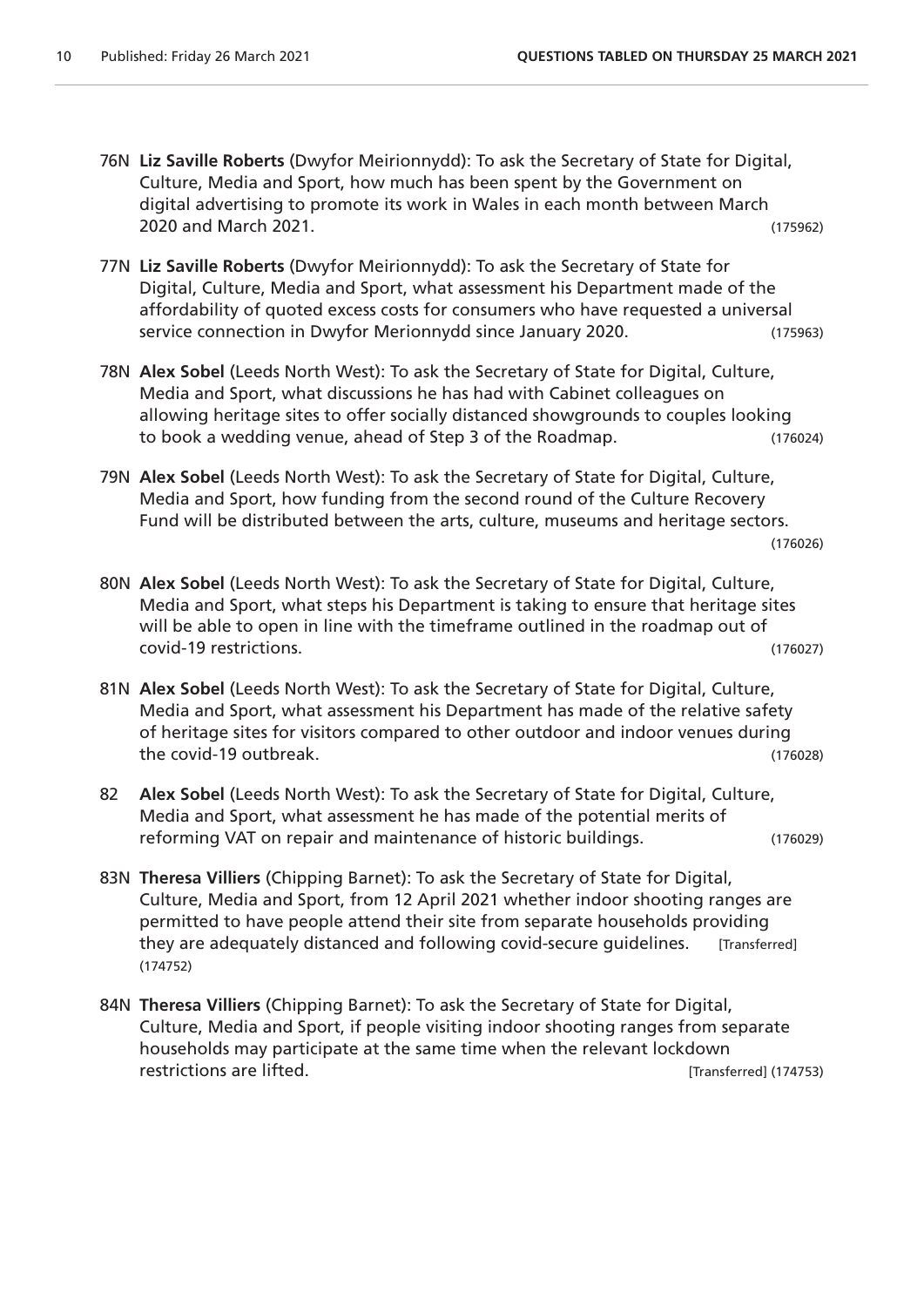- 85N **Catherine West** (Hornsey and Wood Green): To ask the Secretary of State for Digital, Culture, Media and Sport, what correspondence the Government has had with the customs authorities of each EU Member State to ensure that border officials understand and uphold the exemption for musicians and accompanied instruments. [Transferred] (174926)
- 86 **Imran Ahmad Khan** (Wakefield): To ask the Secretary of State for Education, what recent steps his Department has taken to increase literacy rates for children from low-income households. (176098)
- 87 **Imran Ahmad Khan** (Wakefield): To ask the Secretary of State for Education, what steps his Department is taking to increase the number of teachers recruited from (a) Wakefield and (b) West Yorkshire. (176111)
- 88 **Imran Ahmad Khan** (Wakefield): To ask the Secretary of State for Education, what steps his Department has taken to increase numeracy levels in children from lowincome households. (176112)
- 89 **Imran Ahmad Khan** (Wakefield): To ask the Secretary of State for Education, what steps his Department has taken to encourage the uptake of apprenticeships among teenagers and young people in (a) Wakefield and (b) West Yorkshire. (176113)
- 90 **Imran Ahmad Khan** (Wakefield): To ask the Secretary of State for Education, what steps his Department has taken to encourage students from (a) Wakefield and (b) West Yorkshire to enter into higher education. West Yorkshire to enter into higher education.
- 91N **Stella Creasy** (Walthamstow): To ask the Secretary of State for Education, if he will publish the number of laptops that local authorities were required to buy for children who are eligible for (a) free school meals, (a) pupil premium, (c) education, health and care plans and (d) other vulnerabilities following the announcement of an additional funding allocation for laptops by his Department in February 2021. (175842)
- 92N **Alex Cunningham** (Stockton North): To ask the Secretary of State for Education, pursuant to the Answer of 3 March 2021 to Question 157325, on the Academic Year and School Day, what progress his Department is making on examining a range of options to help schools use evidence-based interventions to support their pupils to make up lost learning as a result of the covid-19 outbreak; and when he plans to make an announcement on those options. (175844)
- 93N **Marsha De Cordova** (Battersea): To ask the Secretary of State for Education, what steps he plans to take to tackle unequal exclusions for (a) Black and (b) Roma children. (176032)
- 94N **Robert Halfon** (Harlow): To ask the Secretary of State for Education, what assessment his Department has made of the adequacy of the provision of financial education in primary education; and whether his Department supports the aims of Global Money Week. (175815)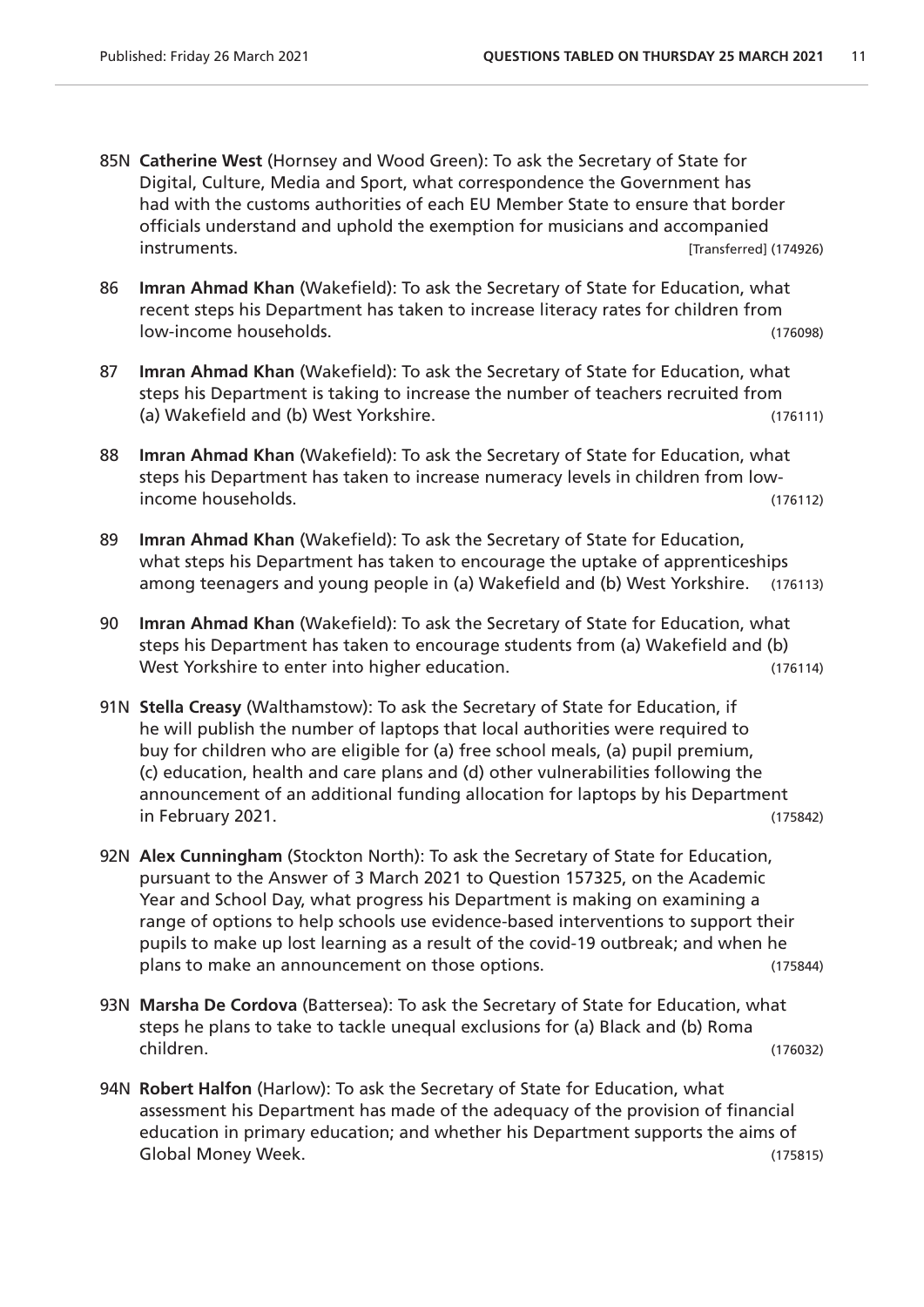- 95N **Robert Halfon** (Harlow): To ask the Secretary of State for Education, how his Department plans to promote discussions on money in primary schools during Global Money Week to build financial resilience to future economic shocks; and if he will make a statement. (175816)
- 96 **Mrs Sharon Hodgson** (Washington and Sunderland West): To ask the Secretary of State for Education, what estimate he has made of the proportion of children entitled to free school meals that will receive support from the Holiday Activities and Food Programme over the Easter 2021 holiday. (175737)
- 97 **Mrs Sharon Hodgson** (Washington and Sunderland West): To ask the Secretary of State for Education, what proportion of local authorities are offering the Holiday Activities and Food Programme over the Easter 2021 holidays. (175738)
- 98 **Jason McCartney** (Colne Valley): To ask the Secretary of State for Education, if he will make an estimate of the cost of increasing the national funding rate for all full time 16, 17 and 18 year old students to £4,760 per year. (175810)
- 99N **Layla Moran** (Oxford West and Abingdon): To ask the Secretary of State for Education, what estimate he has made of the value of unused apprenticeship levy funding returned to the Government by (a) Oxfordshire County Council and (b) employers in each of the last five years. (176017)
- 100N**Sarah Owen** (Luton North): To ask the Secretary of State for Education, what steps his Department is taking to support private candidates for examinations during the summer 2021 examination season. (176054)
- 101N**Jess Phillips** (Birmingham, Yardley): To ask the Secretary of State for Education, what assessment he has made of the appropriateness of the language in RSE teaching resources in terms of references to gender roles. (175885)
- 102N**Jess Phillips** (Birmingham, Yardley): To ask the Secretary of State for Education, what steps he is taking to prevent misogynistic and homophobic relationships and sex education (RSE) resources from being used in schools as RSE is rolled out; and if he will make a statement. (175886)
- 103N**Jess Phillips** (Birmingham, Yardley): To ask the Secretary of State for Education, what steps he is taking to ensure that the teaching of relationships and sex education on (a) contraception, (b) fertility and (c) abortion is based on scientific evidence; and if he will make a statement. (175887)
- 104 **Naz Shah** (Bradford West): To ask the Secretary of State for Education, whether he plans to shorten the school summer 2021 holidays to help students to catch up on learning missed as a result of the covid-19 outbreak. (175907)
- 105 **Naz Shah** (Bradford West): To ask the Secretary of State for Education, what steps he is taking to consult teachers and schools before further changes are made to the school year. (175908)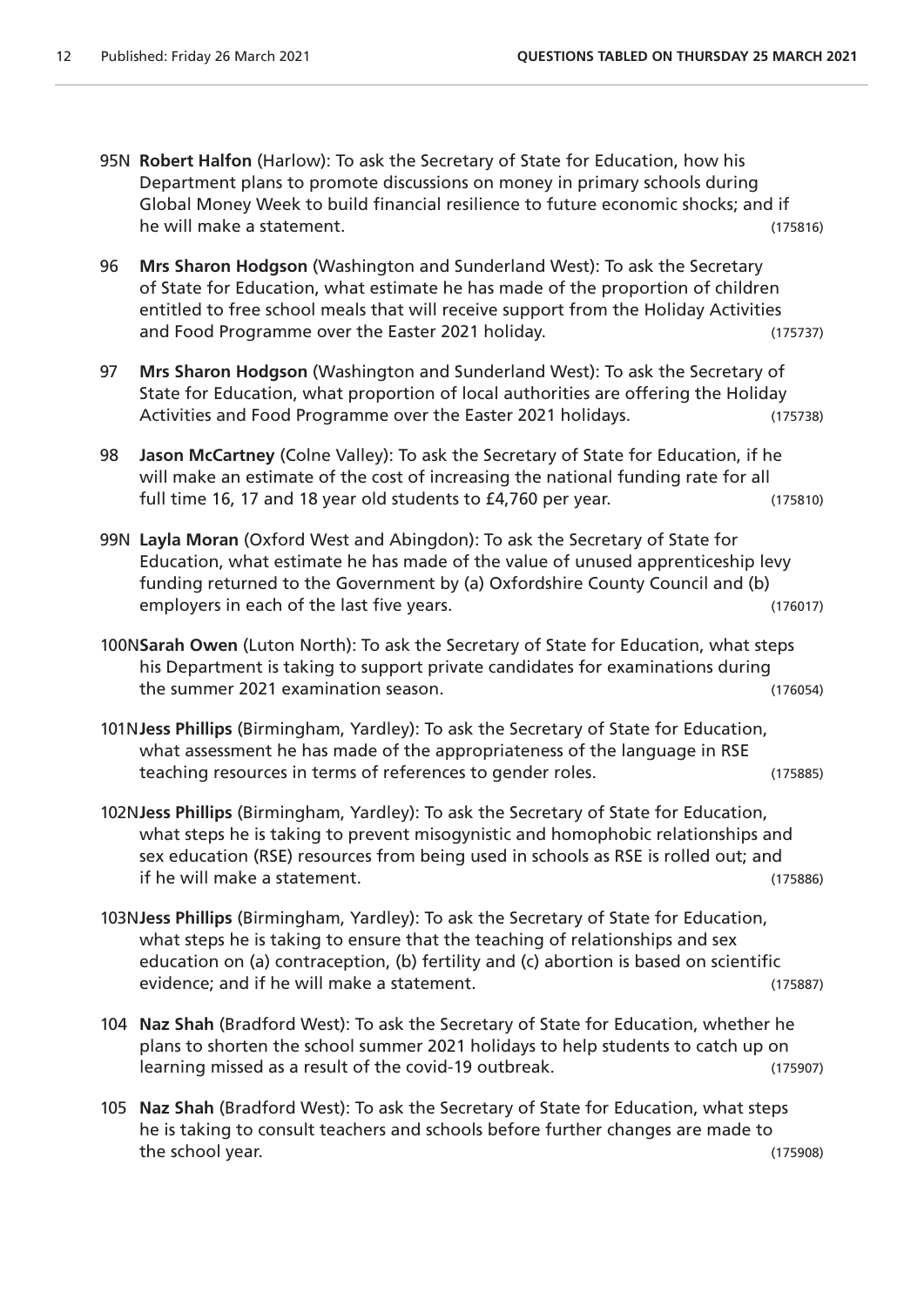- 106 **Karin Smyth** (Bristol South): To ask the Secretary of State for Education, what recent discussions he has had with Amey on increasing the number of apprenticeships at their central Bristol office. The integration of the contract (174893)
- 107N**Lilian Greenwood** (Nottingham South): To ask the Secretary of State for Environment, Food and Rural Affairs, what assessment he has made of the French government's Maitre-Restaurater designation scheme to promote the sale of meals prepared from fresh ingredients; and whether he has plans to introduce that scheme in the UK. (175818)
- 108N**Sir Greg Knight** (East Yorkshire): To ask the Secretary of State for Environment, Food and Rural Affairs, what steps he is taking to (a) reduce food waste and (b) promote more efficient use of resources; and if he will make a statement. (175720)
- 109 **Ben Lake** (Ceredigion): To ask the Secretary of State for Environment, Food and Rural Affairs, what steps his Department is taking to (a) reduce instances of livestock worrying and (b) implement the recommendations made by the National Police Chiefs' Council in February 2018 on addressing the challenges of enforcing the Dogs (protection of Livestock) Act 1953. (175981)
- 110 **Navendu Mishra** (Stockport): To ask the Secretary of State for Environment, Food and Rural Affairs, whether the Government plans to introduce genetically modified foods into the UK. (176083)
- 111 **Navendu Mishra** (Stockport): To ask the Secretary of State for Environment, Food and Rural Affairs, how many and what proportion of consignments of animal and plant products are rejected at the EU Border Control Post. (176084)
- 112 **Navendu Mishra** (Stockport): To ask the Secretary of State for Environment, Food and Rural Affairs, what assessment he has made of the potential effect on employment of the proposal to authorise the use of gene-editing technologies in agriculture and food and drink manufacturing in England. (176096)
- 113 **Navendu Mishra** (Stockport): To ask the Secretary of State for Environment, Food and Rural Affairs, what assessment he has made of the effect of potentially introducing gene editing into the UK's food and agriculture supply chain on the Northern Ireland Protocol. (176097)
- 114 **Jim Shannon** (Strangford): To ask the Secretary of State for Environment, Food and Rural Affairs, if he will take steps to ban the sale of fur in the UK. [Transferred] (174832)
- 115 **Marco Longhi** (Dudley North): To ask the Secretary of State for International Trade, what progress her Department has made on negotiations with Brazil on a free trade agreement. (176061)
- 116 **Marco Longhi** (Dudley North): To ask the Secretary of State for International Trade, what plans her Department has to engage with stakeholders in the higher education and research sector on potential free trade agreements with Brazil. (176063)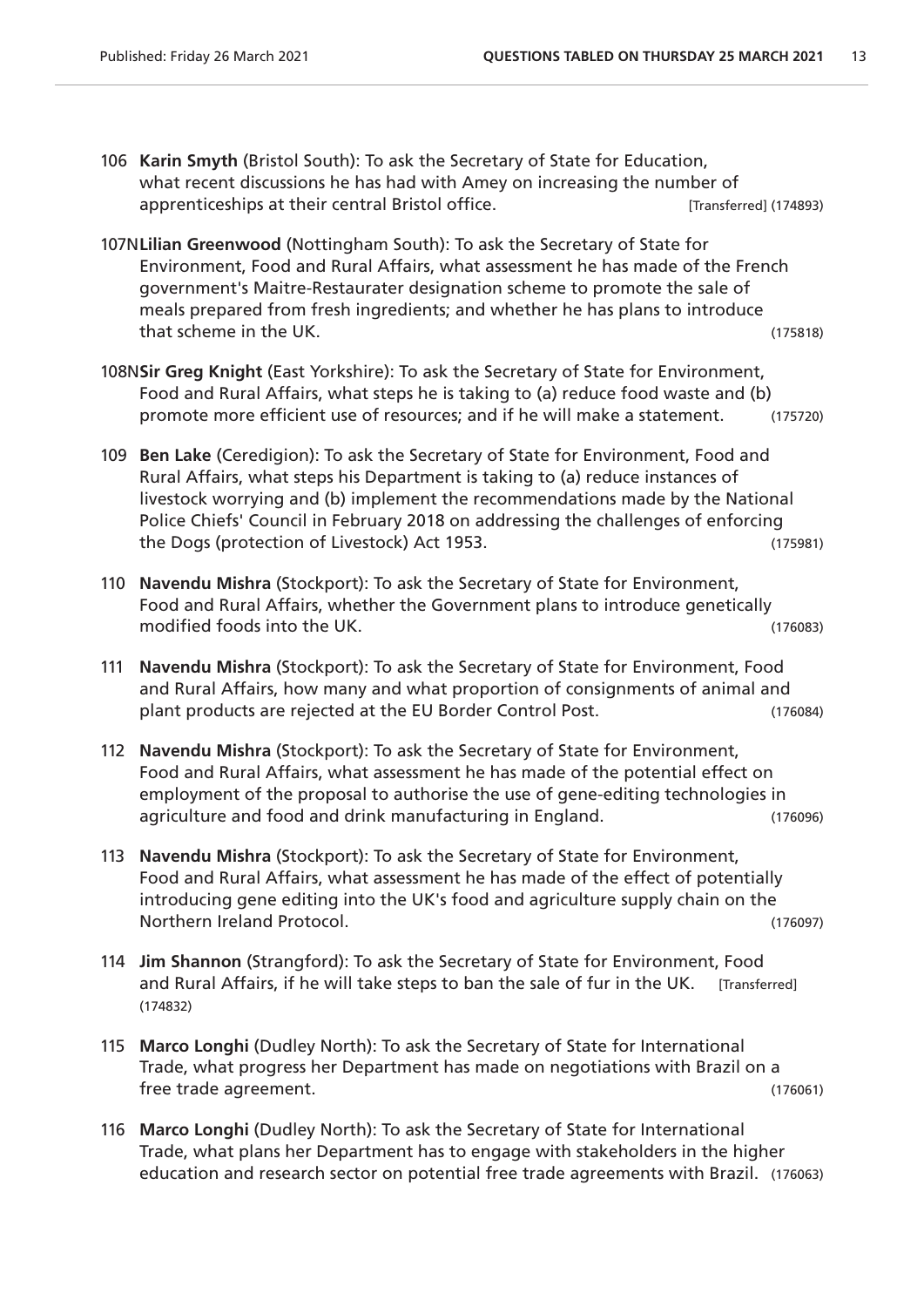- 117 **Marco Longhi** (Dudley North): To ask the Secretary of State for International Trade, what steps her Department is taking to support small and medium sized enterprises in (a) Dudley North, (b) Dudley Borough and (c) the West Midlands to increase their exports. (176064)
- 118 **Marco Longhi** (Dudley North): To ask the Secretary of State for International Trade, what the timeframe is for implementation of the trade agreement with Brazil announced in December 2020. (176065)
- 119N**Anna McMorrin** (Cardiff North): To ask the Secretary of State for International Trade, pursuant to the Answer of 1 February 2021 to Question 144824 Fossil Fuels: Export Credit Guarantees, when she plans to provide details of the two upstream UK Export Finance funded projects located in Brazil and one midstream project in Turkmenistan. (175993)
- 120N**Lloyd Russell-Moyle** (Brighton, Kemptown): To ask the Secretary of State for International Trade, with reference to his Department's press release, Creation of four major new Trade and Investment Hubs across the UK, published on 23 March 2021, what steps her Department is taking to work with (a) consumers and (b) other interest groups via specific outreach in those areas and other parts of the UK. (175977)
- 121N**Lloyd Russell-Moyle** (Brighton, Kemptown): To ask the Secretary of State for International Trade, with reference to her Department's press release, Creation of four major new Trade and Investment Hubs across the UK , published on 23 March 2021, if she will expand the remit of those hubs to widen outreach by engaging customers on trade across the UK. (175978)
- 122 **Alexander Stafford** (Rother Valley): To ask the Secretary of State for International Trade, what assessment her Department has made of how to provide a level trading field for UK steel producers while the EU and US maintain import controls on steel goods. (176129)
- 123 **Alexander Stafford** (Rother Valley): To ask the Secretary of State for International Trade, what assessment she has made of the need to extend the UK steel safeguards beyond the expiry date of June 2021. (176130)
- 124 **Alexander Stafford** (Rother Valley): To ask the Secretary of State for International Trade, what steps she is taking to secure an exemption for UK steel exports from the EU steel safeguards. (176131)
- 125 **Alexander Stafford** (Rother Valley): To ask the Secretary of State for International Trade, what steps her Department is taking to secure an exemption for UK steel exports from the US 232 tariffs. (176132)
- 126 **Alexander Stafford** (Rother Valley): To ask the Secretary of State for International Trade, what assessment she has made of the role of the trade remedies in protecting UK foundation interests from import surges. (176133)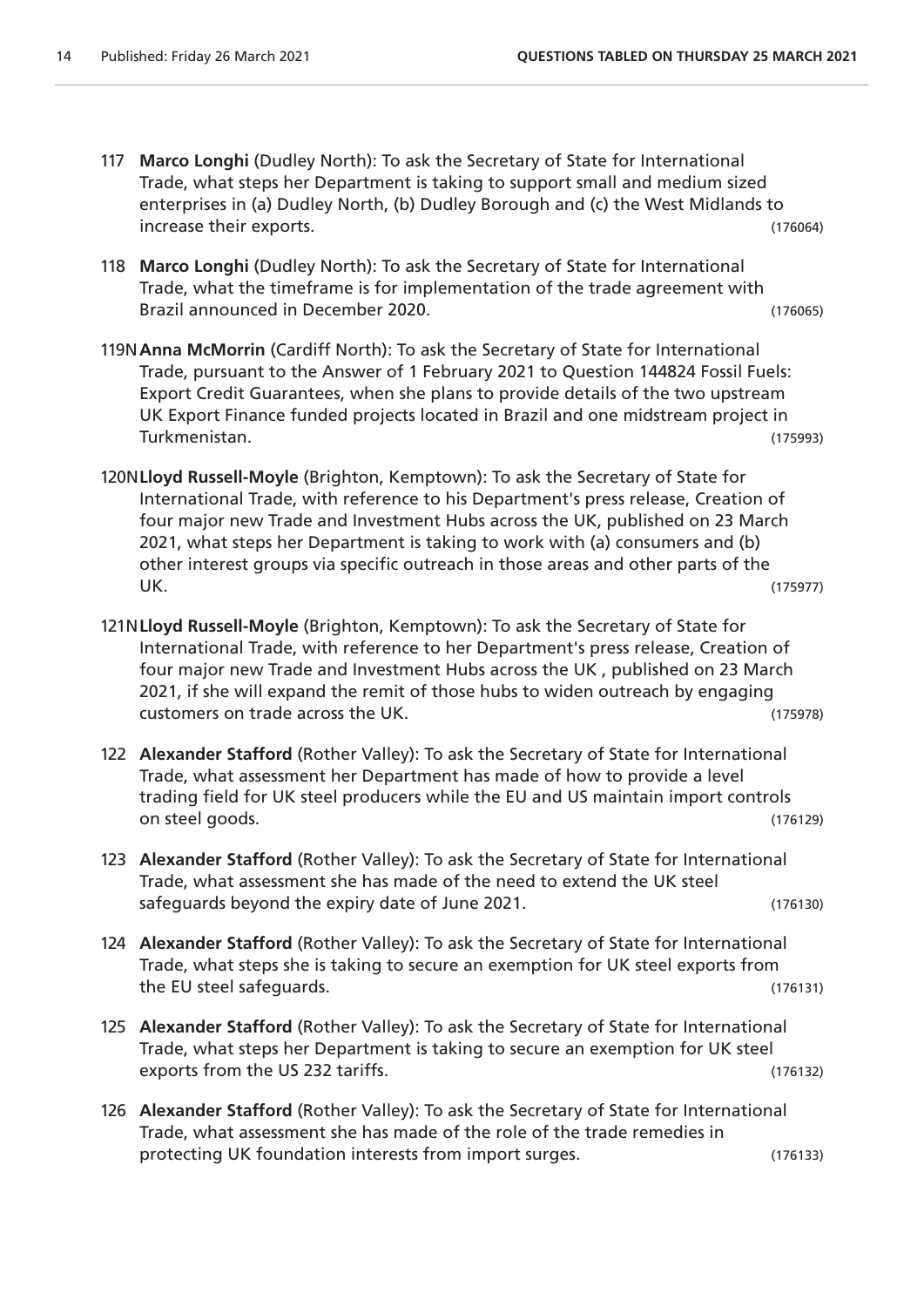- 127 **Alexander Stafford** (Rother Valley): To ask the Secretary of State for International Trade, what representations she has received on the importance of trade remedies to steel producing communities in the UK. (176134)
- 128 **Emily Thornberry** (Islington South and Finsbury): To ask the Secretary of State for International Trade, what the total size was of her Department's overseas network by headcount as at 1 March 2021. (175762)
- 129 **Emily Thornberry** (Islington South and Finsbury): To ask the Secretary of State for International Trade, how many (a) UK staff deployed overseas, (b) local staff and (c) local interns in the Africa region there were in her Department's overseas network as at 1 March 2021. Contract the contract of the contract of the contract of the contract of the contract of the contract of the contract of the contract of the contract of the contract of the contract of the contr
- 130 **Emily Thornberry** (Islington South and Finsbury): To ask the Secretary of State for International Trade, how many (a) UK staff deployed overseas, (b) local staff and (c) local interns in her Department's overseas network were in the Asia Pacific region as at 1 March 2021. (175764)
- 131 **Emily Thornberry** (Islington South and Finsbury): To ask the Secretary of State for International Trade, how many (a) UK staff deployed overseas, (b) local staff and (c) local interns in her Department's overseas network were in the China and Hong Kong region as at 1 March 2021. (175765)
- 132 **Emily Thornberry** (Islington South and Finsbury): To ask the Secretary of State for International Trade, how many (a) UK staff deployed overseas, (b) local staff and (c) local interns in her Department's overseas network were in the Europe region as at 1 March 2021. (175766)
- 133 **Emily Thornberry** (Islington South and Finsbury): To ask the Secretary of State for International Trade, how many (a) UK staff deployed overseas, (b) local staff and (c) local interns in her Department's overseas network were in the Eastern Europe and Central Asia region as at 1 March 2021. (175767)
- 134 **Emily Thornberry** (Islington South and Finsbury): To ask the Secretary of State for International Trade, how many (a) UK staff deployed overseas, (b) local staff and (c) local interns in the Latin America and Caribbean region there were in her Department's overseas network as at 1 March 2021. (175768)
- 135 **Emily Thornberry** (Islington South and Finsbury): To ask the Secretary of State for International Trade, how many (a) UK staff deployed overseas, (b) local staff and (c) local interns in the South Asia region there were in her Department's overseas network as at 1 March 2021. (175769)
- 136 **Emily Thornberry** (Islington South and Finsbury): To ask the Secretary of State for International Trade, how many (a) UK staff deployed overseas, (b) local staff and (c) local interns in the Middle East, Afghanistan and Pakistan there were in her Department's overseas network as at 1 March 2021. (175770)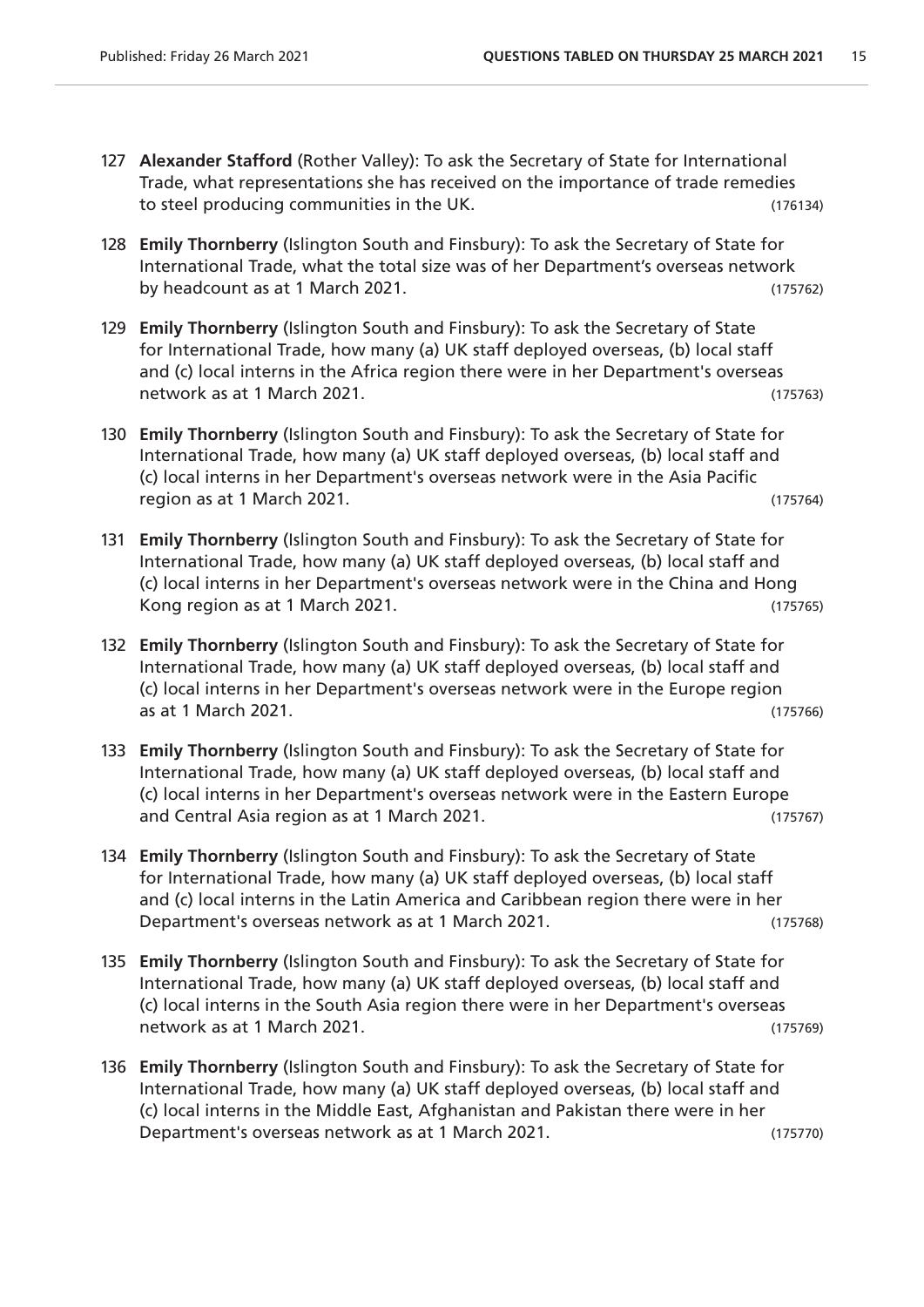- 137 **Emily Thornberry** (Islington South and Finsbury): To ask the Secretary of State for International Trade, how many (a) UK staff deployed overseas, (b) local staff and (c) local interns in the North America region there were in her Department's overseas network as at 1 March 2021. (175771)
- 138 **Emily Thornberry** (Islington South and Finsbury): To ask the Secretary of State for International Trade, what the breakdown of her Department's overseas network in the Europe region was by each individual location where they are based as at 1st March 2021. (175772)
- 139 **Craig Tracey** (North Warwickshire): To ask the Secretary of State for International Trade, what progress she has made on negotiations with Israel on an agreement for further trade cooperation beyond the trade continuity deal; and what steps she is taking to strengthen the UK's trade relationship with Israel in the science and technology sector. (175949)
- 140 **Hywel Williams** (Arfon): To ask the Secretary of State for International Trade, what steps her Department have taken to support the Welsh Government's trade responsibilities established through the 2013 Devolution Memorandum of Understanding. (175725)
- 141N**Hywel Williams** (Arfon): To ask the Secretary of State for International Trade, how many meetings did she have with the Welsh Government in 2020 regarding (a) the Welsh Government's trade strategy, and (b) the promotion of Welsh exports. (175726)
- 142 **Hywel Williams** (Arfon): To ask the Secretary of State for International Trade, whether her Department conducted an impact assessment on the establishment of a Trade and Investment Hub in Cardiff. (175727)
- 143N**Hywel Williams** (Arfon): To ask the Secretary of State for International Trade, what discussions she had with the Welsh Government prior to the announcement of a Trade and Investment Hub in Cardiff. (175728)
- 144 **Apsana Begum** (Poplar and Limehouse): To ask the Secretary of State for Transport, for what reason visiting elderly relatives abroad is not a permitted reason for travel during the covid-19 outbreak; and if he will make an assessment of the potential merits of permitting those overseas visits on medical and compassionate grounds. (176068)
- 145 **Mr Tanmanjeet Singh Dhesi** (Slough): To ask the Secretary of State for Transport, what assessment has he made of the potential effect of reducing the number of HS2 platforms from 11 to 10 at Euston Station. (175996)
- 146 **Mr Tanmanjeet Singh Dhesi** (Slough): To ask the Secretary of State for Transport, what assessment he has made of the implications for his policy on delivering HS2 in full of the reduction in HS2 platforms from 11 to 10 at Euston Station. (175997)
- 147 **Mr Tanmanjeet Singh Dhesi** (Slough): To ask the Secretary of State for Transport, whether he has plans to make further reductions to HS2 following the reduction of proposed platforms at Euston Station. (175998)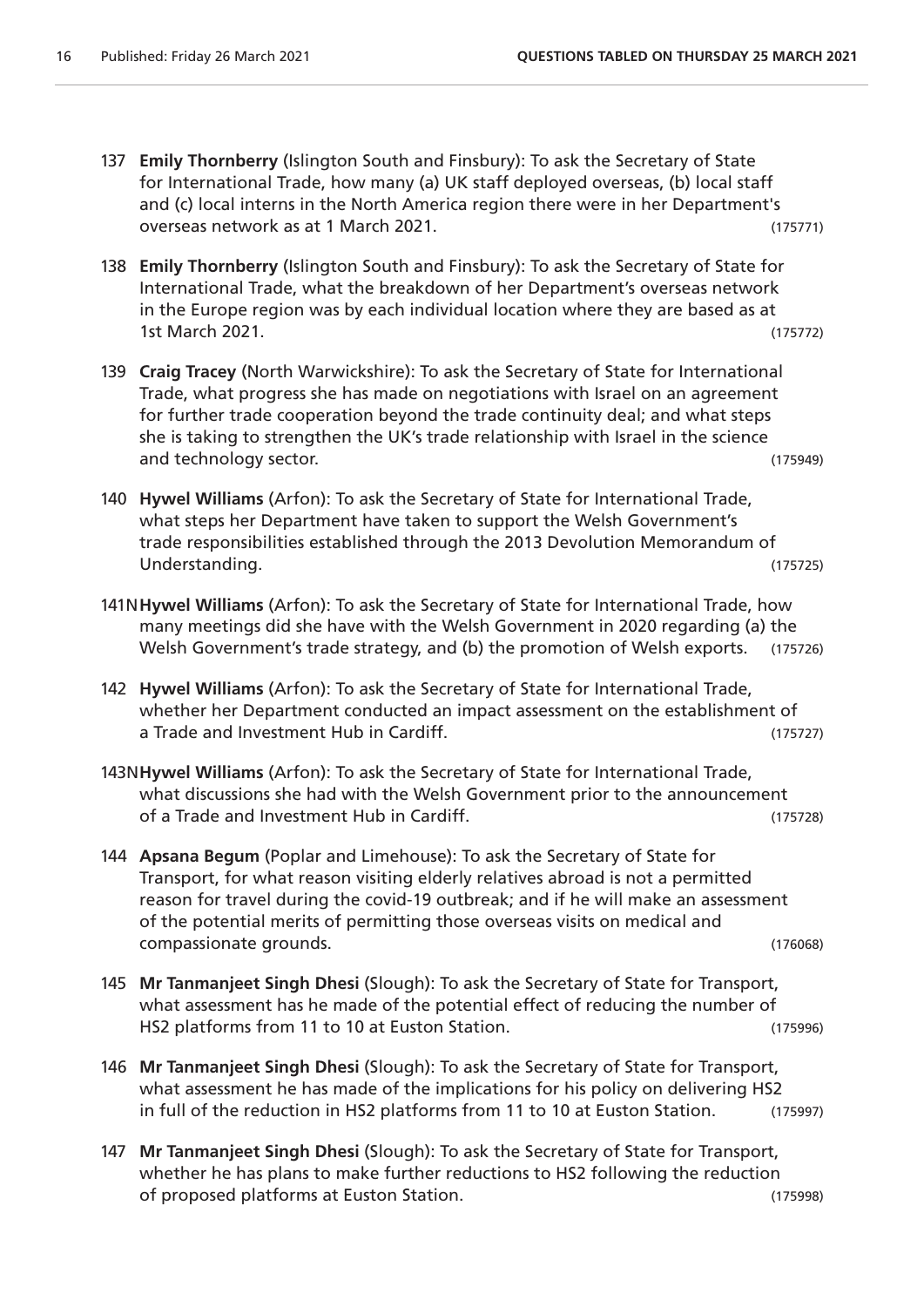- 148 **Mr Tanmanjeet Singh Dhesi** (Slough): To ask the Secretary of State for Transport, whether there is scope to accommodate the expansion of HS2 capacity at Euston terminus in the future under the revised plans. (175999)
- 149 **Mr Tanmanjeet Singh Dhesi** (Slough): To ask the Secretary of State for Transport, pursuant to the Answer of 17 March 2021 to Question 167937 on Eurostar: Coronavirus, what was discussed in his recent engagements with Eurostar and the French authorities. (176004)
- 150 **Mr Tanmanjeet Singh Dhesi** (Slough): To ask the Secretary of State for Transport, pursuant to the Answer of 23 March 2021 to Question 171706 on Railways: North of England, what plans he has to electrify the route between Leeds and York via Cross Gates and Garforth. (176005)
- 151 **Mr Tanmanjeet Singh Dhesi** (Slough): To ask the Secretary of State for Transport, pursuant to the Answer of 25 March 2021 to Question 171702 and 171703, what date will the White Paper be published. (176007)
- 152 **Mr Tanmanjeet Singh Dhesi** (Slough): To ask the Secretary of State for Transport, pursuant to the Answer of 25 March 2021 to Question 171702 and 171703, what factors and characteristics will be examined in the White Paper. (176008)
- 153 **Mr Tanmanjeet Singh Dhesi** (Slough): To ask the Secretary of State for Transport, pursuant to the Answer of 25 March 2021 to Question 171701 on Railways: Tickets, whether he will ensure that it is possible for customers to purchase tickets from a member of staff if they are unable to use or cannot access (a) ticket machines, (b) smartphones and/or (c) the internet. (176009)
- 154 **Mr Tanmanjeet Singh Dhesi** (Slough): To ask the Secretary of State for Transport, pursuant to the Answer of 25 March 2021 to Question 170710 on Railways: Staff, whether he will make the information provided to the Department by train operating companies (a) public information and (b) available in accessible formats. (176010)
- 155 **Mr Tanmanjeet Singh Dhesi** (Slough): To ask the Secretary of State for Transport, pursuant to the Answer of 25 March 2021 to Question 170712 on Railways: Electrification, if he will publish details of the 40km of line(s) electrified in 2019-20 in England. (176011)
- 156N**Patricia Gibson** (North Ayrshire and Arran): To ask the Secretary of State for Transport, whether the DVSA has plans to prioritise driving tests for critical workers in (a) Scotland and (b) the rest of the UK as covid-19 restrictions are lifted. (175909)

157N**Patricia Gibson** (North Ayrshire and Arran): To ask the Secretary of State for Transport, what plans DVSA has in place to deal with the backlog of driving tests due to covid-19 restrictions. (175910)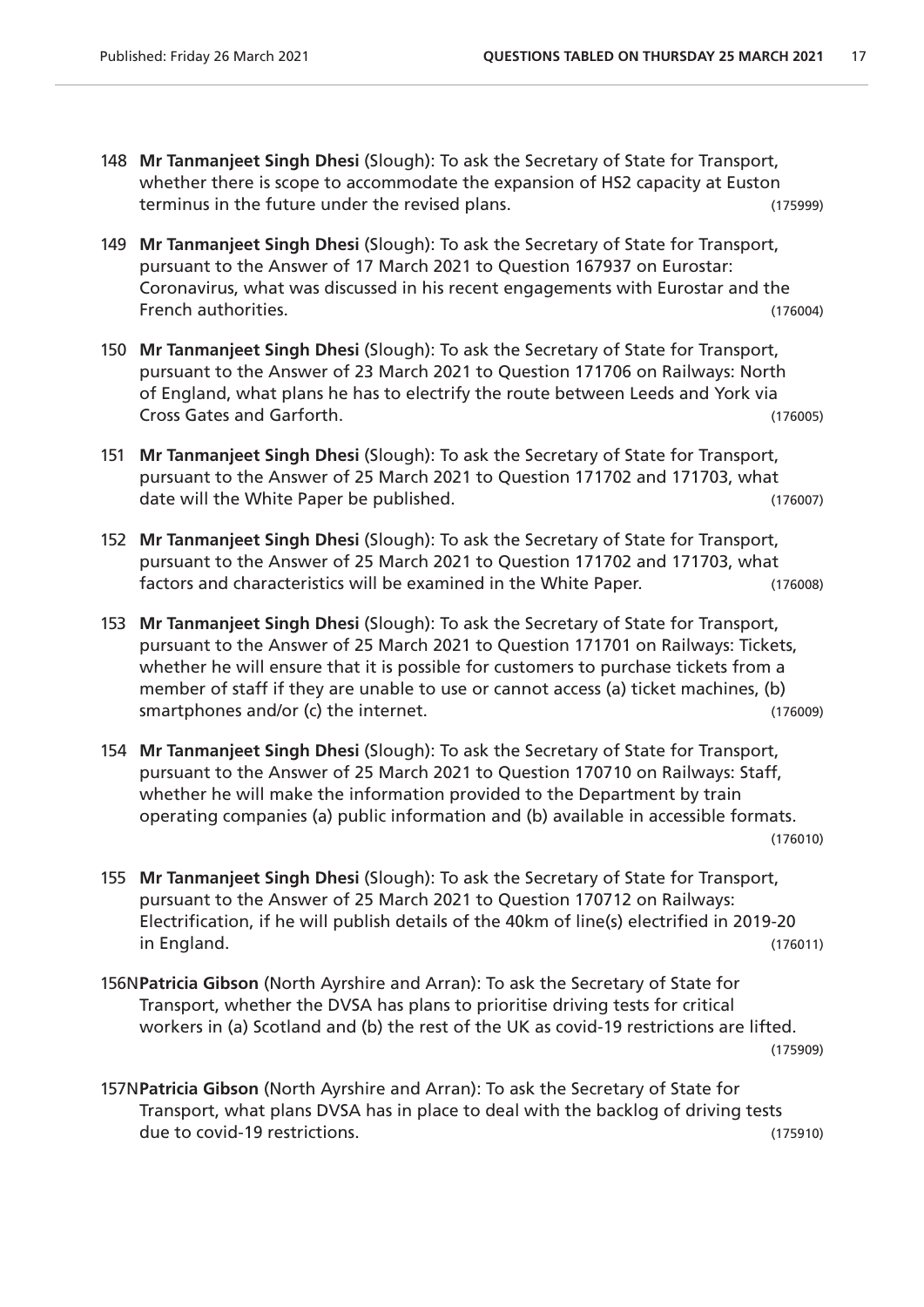| 158NLilian Greenwood (Nottingham South): To ask the Secretary of State for Transport,<br>what plans he has to involve Local Access Forums in the evaluation of his                                                                              |          |
|-------------------------------------------------------------------------------------------------------------------------------------------------------------------------------------------------------------------------------------------------|----------|
| Department's e-scooter trials.                                                                                                                                                                                                                  | (175817) |
| 159NLilian Greenwood (Nottingham South): To ask the Secretary of State for Transport,<br>what assessment he made prior to 18 March 2021 of the potential effect of a<br>reduction in plug-in grant funding on electric van adoption.            | (175819) |
| 160NLilian Greenwood (Nottingham South): To ask the Secretary of State for Transport,<br>what estimate he has made of the number of electric (a) vans and (b) cars that will<br>be funded through the new plug-in vehicle grant allocation.     | (175820) |
| 161N Lilian Greenwood (Nottingham South): To ask the Secretary of State for Transport,<br>what plans he has to support people to purchase used electric vehicles; and if he<br>will make a statement.                                           | (175821) |
| 162NDrew Hendry (Inverness, Nairn, Badenoch and Strathspey): To ask the Secretary<br>of State for Transport, what recent discussions his Department has had with<br>European counterparts on reciprocal driver's licence exchange arrangements. | (175927) |
| 163NDame Diana Johnson (Kingston upon Hull North): To ask the Secretary of State for<br>Transport, whether the Minister of State in his Department has plans to visit and<br>meet with TransPennine Express operators at Hull Station.          | (175743) |
| 164NDame Diana Johnson (Kingston upon Hull North): To ask the Secretary of State<br>for Transport, what assessment he has made of the adequacy of recent toilet<br>improvements made at Hull Paragon Station.                                   | (175744) |
| 165NDame Diana Johnson (Kingston upon Hull North): To ask the Secretary of State<br>for Transport, if the Minister of State in his Department will visit operators at<br>Liverpool Lime Street Station.                                         | (175745) |
| 166NDame Diana Johnson (Kingston upon Hull North): To ask the Secretary of State for<br>Transport, what plans the Minister of State in his Department has to visit station<br>operators at Leeds Railway Station.                               | (175746) |
| 167NDame Diana Johnson (Kingston upon Hull North): To ask the Secretary of State for<br>Transport, whether the Minister of State in his Department plans to visit station<br>operators at Darlington Station.                                   | (175747) |
| 168 Dame Diana Johnson (Kingston upon Hull North): To ask the Secretary of State for<br>Transport, whether the Minister of State in his Department plans to visit station<br>operators at Newcastle Station.                                    | (175748) |
| Dame Diana Johnson (Kingston upon Hull North): To ask the Secretary of State for<br>169<br>Transport, whether the Minister of State in his Department plans to visit station                                                                    |          |

operators at Manchester Piccadilly Train Station. (175749)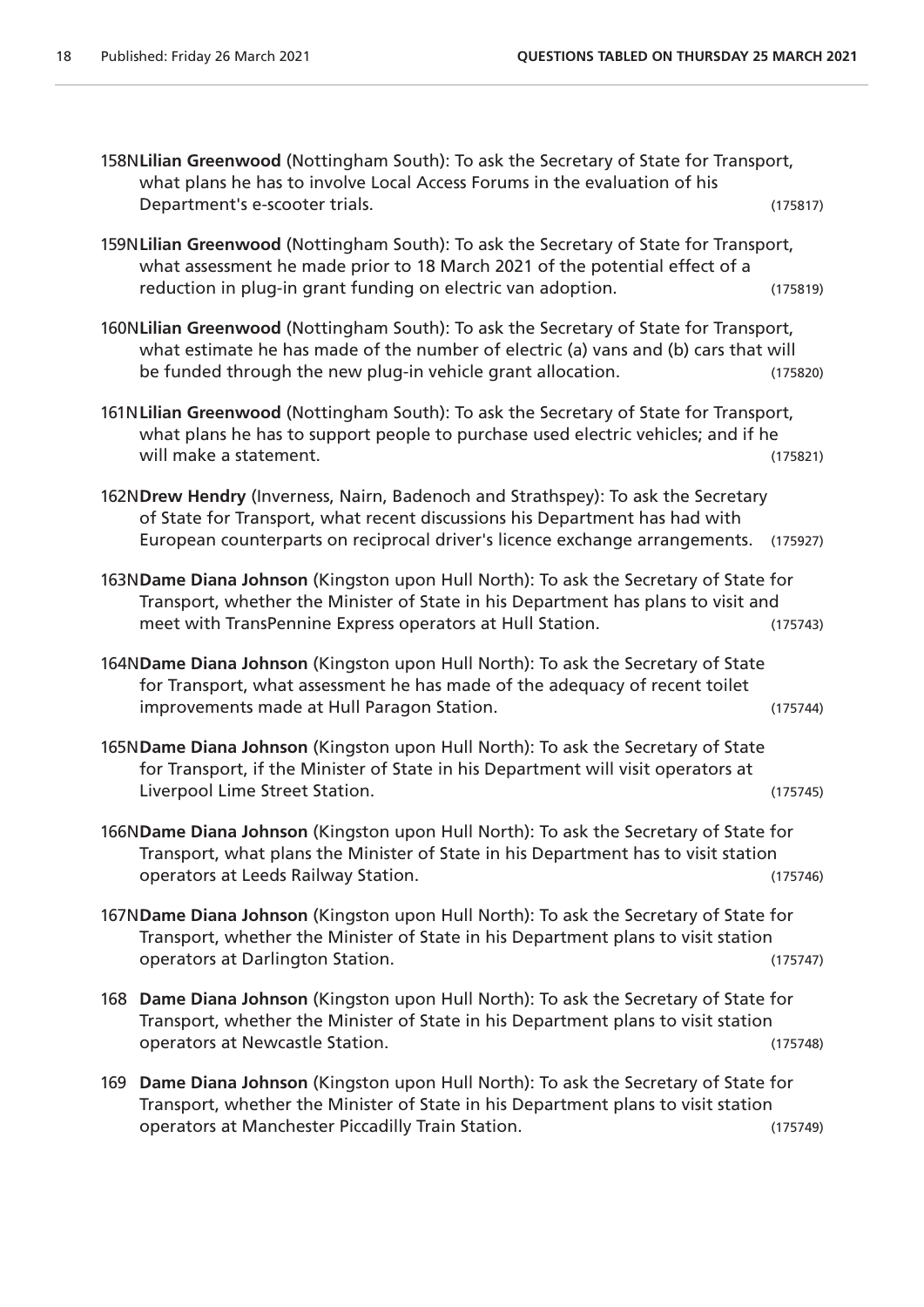- 170 **Dame Diana Johnson** (Kingston upon Hull North): To ask the Secretary of State for Transport, whether the Minister of State in his Department plans to visit station operators at Sheffield Train Station. (175750)
- 171 **Dame Diana Johnson** (Kingston upon Hull North): To ask the Secretary of State for Transport, whether the Minister of State in his Department plans to visit station operators at Manchester Victoria Station. (175751)
- 172 **Dame Diana Johnson** (Kingston upon Hull North): To ask the Secretary of State for Transport, whether the Minister of State in his Department plans to visit station operators at Scarborough Railway Station. (175752)
- 173 **Dame Diana Johnson** (Kingston upon Hull North): To ask the Secretary of State for Transport, whether the Minister of State in his Department plans to visit station operators at Cleethorpes Railway Station. (175753)
- 174 **Dame Diana Johnson** (Kingston upon Hull North): To ask the Secretary of State for Transport, what recent assessment his Department has made of the effect of diesel rolling stock on the environment. (175754)
- 175 **Dame Diana Johnson** (Kingston upon Hull North): To ask the Secretary of State for Transport, pursuant to the oral contribution of the Minister of State for Transport of 17 March 2021, Official Report, column 448, what assessment he has made of the potential effect of Transport for the North's ability to charge £2.5 million of the costs that previously came from its core budget to the Northern Powerhouse Rail programme on improvements to the North's rail network. (175755)
- 176 **Dame Diana Johnson** (Kingston upon Hull North): To ask the Secretary of State for Transport, pursuant to the oral contribution of the Minister of State for Transport of 17 March 2021 on adjustments to Transport for the North's core settlement for 2021-22, Official Report, column 448, what his Department's defines as a (a) budget reduction and (b) budget adjustment. (175756)
- 177 **Dame Diana Johnson** (Kingston upon Hull North): To ask the Secretary of State for Transport, if he will publish minutes of meetings between the Minister of State in his Department and representatives of Transport for the North in each of the last 12 months. (175757)
- 178 **Dame Diana Johnson** (Kingston upon Hull North): To ask the Secretary of State for Transport, if he will publish minutes of meetings between the Minister of State in his Department and representatives of HS2 operators in each of the last 12 months. (175758)
- 179 **Dame Diana Johnson** (Kingston upon Hull North): To ask the Secretary of State for Transport, if he will publish minutes of meetings between the Minister of State in his Department and hon. Members representing constituencies in the North of England in each of the last 12 months. (175759)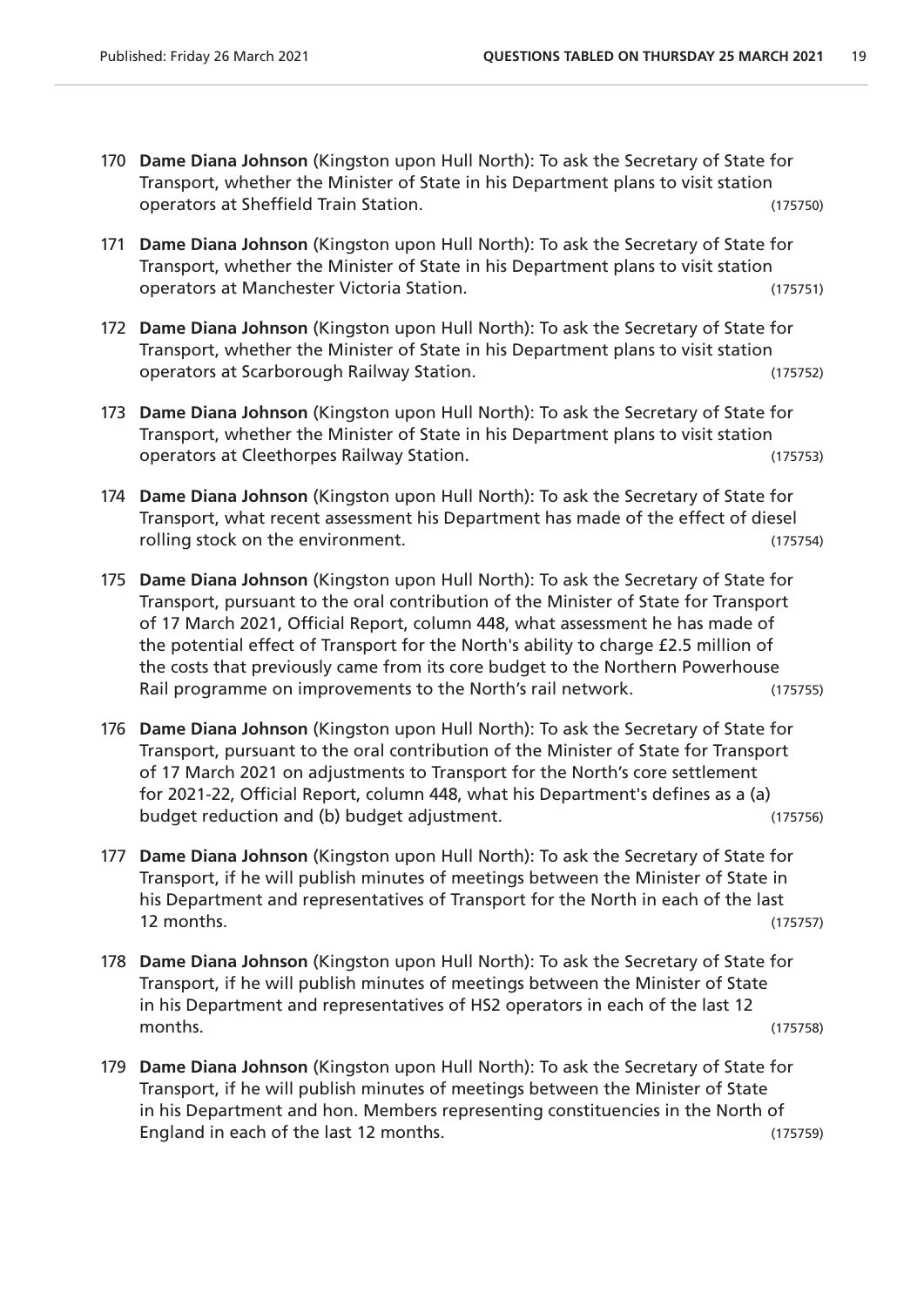- 180 **Dame Diana Johnson** (Kingston upon Hull North): To ask the Secretary of State for Transport, on what dates in the last 12 months did the Minister of State in his Department hold discussions with hon. Members representing constituencies in the North of England. (175760)
- 181 **Dame Diana Johnson** (Kingston upon Hull North): To ask the Secretary of State for Transport, if he will publish (a) dates and (b) minutes of meetings between the Minister of State in his Department and representatives of National Rail in each of the last 12 months. (175761)
- 182N**Mike Kane** (Wythenshawe and Sale East): To ask the Secretary of State for Transport, what recent assessment his Department has made of effect of the UK-EU Trade and Cooperation Agreement on the UK's charter, cargo and freight aviation sectors. (175871)
- 183N**Mike Kane** (Wythenshawe and Sale East): To ask the Secretary of State for Transport, what assessment his Department has made of the barriers for UK airlines wishing to wet-lease within the EU since the introduction of the UK-EU Trade and Cooperation Agreement. (175872)
- 184N**Mike Kane** (Wythenshawe and Sale East): To ask the Secretary of State for Transport, what assessment his Department has made of the adequacy of the rate at which (a) the Civil Aviation Authority is issuing Article 250 permits to EU-based airlines to operate in the UK and (b) European aviation authorities are issuing permits to UK-based carriers operating in the EU. (175873)
- 185N**Mike Kane** (Wythenshawe and Sale East): To ask the Secretary of State for Transport, what progress his Department has made on the negotiation of Bilateral Air Services Agreements with EU member states. (175874)
- 186N**Mike Kane** (Wythenshawe and Sale East): To ask the Secretary of State for Transport, what assessment his Department has made of the (a) safety and (b) environmental effect of the use of Antonov An-12 aircraft for cargo flights in and out of the UK. (175875)
- 187 **Paul Maynard** (Blackpool North and Cleveleys): To ask the Secretary of State for Transport, what estimate he has made of the (a) number and (b) period of time of track possessions undertaken by Network Rail consequential to the reduced passenger timetable as a result of the covid-19 outbreak; and what assessment he has made of the effect that those track possessions have had on the (i) Public Performance Measure and (ii) volume of delay minutes in the most recent quarter for which those figures are available. (175794)
- 188N**Kerry McCarthy** (Bristol East): To ask the Secretary of State for Transport, what assessment he has made of the effectiveness of the Rail to Refuge scheme run by train operators; and what assessment he has made of the potential merits of allocating funding to support that scheme. The same state of the state (175734)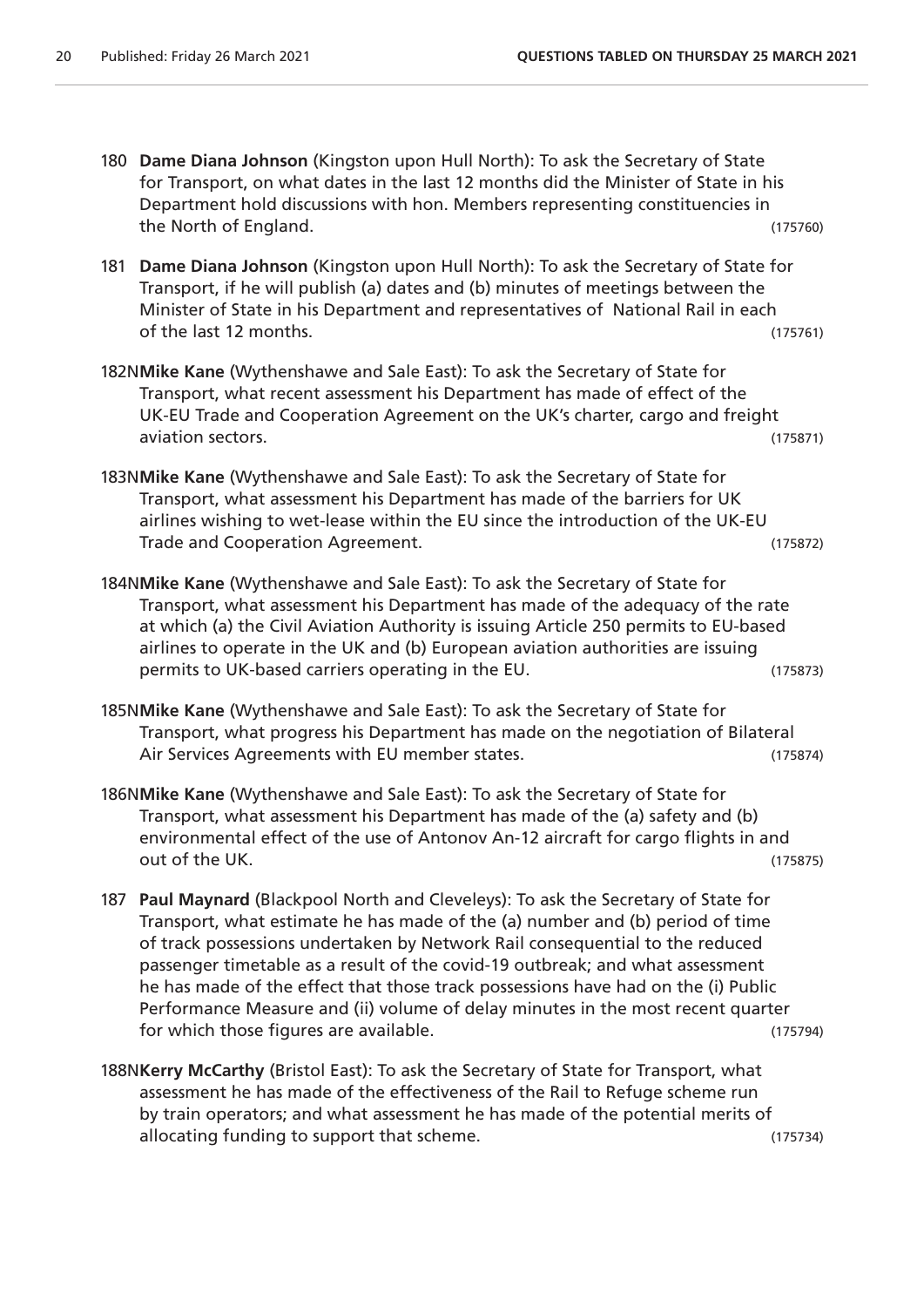- 189 **Jason McCartney** (Colne Valley): To ask the Secretary of State for Transport, what recent progress has been made on the eastern leg of HS2 that connects the line to Yorkshire. (175803)
- 190 **Jason McCartney** (Colne Valley): To ask the Secretary of State for Transport, what recent progress has been made on updates to the Transpennine rail route. (175804)
- 191N**Ian Mearns** (Gateshead): To ask the Secretary of State for Transport, whether his Department plans to amend the reasonable excuses for international travel from the 29 March 2021 to include visits to see family members and long term partners in the UK. *ITransferred* (174100)
- 192N**Layla Moran** (Oxford West and Abingdon): To ask the Secretary of State for Transport, how much funding his Department has allocated to each tier 1 local authority in South East England for cycling in each of the last five years. (176016)
- 193 **Yasmin Qureshi** (Bolton South East): To ask the Secretary of State for Transport, how much funding his Department has provided to Bolton Council to support low traffic neighbourhood initiatives in the past 3 years. (175793)
- 194 **Andrew Rosindell** (Romford): To ask the Secretary of State for Transport, what steps he is taking to encourage the provision of greater street lighting in London boroughs. [Transferred] (174746)
- 195 **Liz Saville Roberts** (Dwyfor Meirionnydd): To ask the Secretary of State for Transport, how many and what proportion of (a) jobs and (b) apprenticeships supported by High Speed Two are located in Wales. (176139)
- 196N**Karin Smyth** (Bristol South): To ask the Secretary of State for Transport, what assessment he has made of the potential merits of re-purposing the eastern arm of the East Coast Main Line, such as for direct travel from Bristol to east of the Pennines, after the opening of HS2. The same of the same of the same of the same of the same of the same of the same of the same of the same of the same of the same of the same of the same of the same of the same of the sa
- 197 **Stuart Anderson** (Wolverhampton South West): To ask the Secretary of State for Work and Pensions, what support is in place to ensure that older workers have access to the skills and training required to participate effectively in the future workforce. (176040)
- 198N**Yvette Cooper** (Normanton, Pontefract and Castleford): To ask the Secretary of State for Work and Pensions, what steps her Department is taking to support people aged 60 and over who have been made redundant and who are ineligible to claim universal credit and have not yet reached the state pension age. (175713)
- 199N**Yvette Cooper** (Normanton, Pontefract and Castleford): To ask the Secretary of State for Work and Pensions, whether she has reviewed the eligibility criteria for Support for Mortgage Interest payments during the covid-19 pandemic. (175714)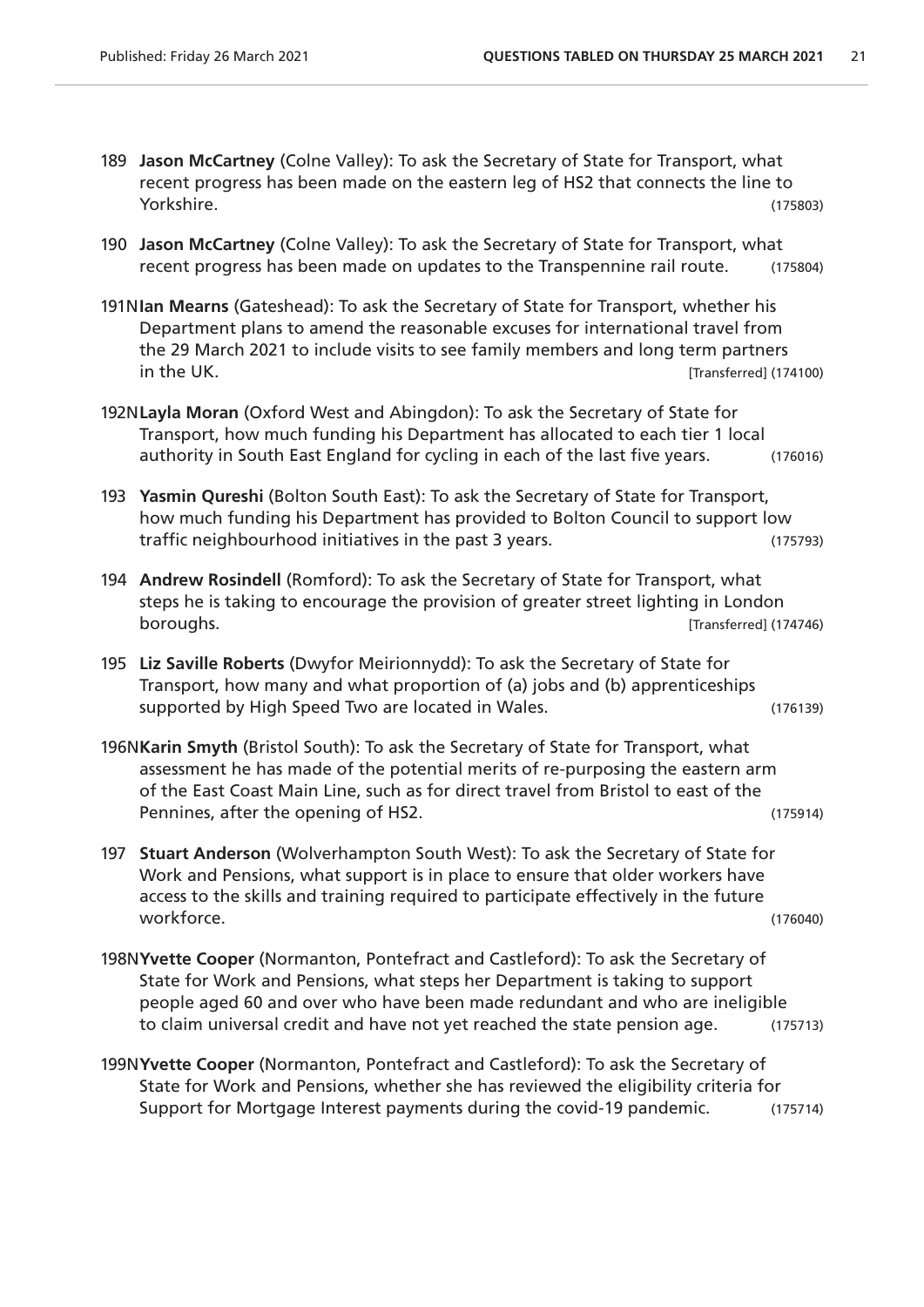- 200N **Yvette Cooper** (Normanton, Pontefract and Castleford): To ask the Secretary of State for Work and Pensions, what recent estimate she has made of the number of unemployed people aged over 60 who are unable to claim universal credit but (a) have not reached the state pension age and (b) have a low household income. (175715)
- 201N**Colleen Fletcher** (Coventry North East): To ask the Secretary of State for Work and Pensions, how many and what proportion of benefit claimants in (a) Coventry North East constituency, (b) Coventry, (c) the West Midlands and (d) England are in rent arrears; and what steps her Department is taking to support benefit claimants in those areas in rent arrears. (175891)
- 202 **Colleen Fletcher** (Coventry North East): To ask the Secretary of State for Work and Pensions, what steps her Department is taking to support universal credit claimants in (a) Coventry North East constituency and (b) Coventry during the covid-19 outbreak. (175892)
- 203 **David Linden** (Glasgow East): To ask the Secretary of State for Work and Pensions, how many claimants moved from the Limited Capability for Work group to the Limited Capability for Work and Work-Related Activity group in 2020 following a reassessment triggered by the submission of new medical evidence. (176012)
- 204 **David Linden** (Glasgow East): To ask the Secretary of State for Work and Pensions, if she will award claimants moving from the Limited Capability for Work (LCW) group to the Limited Capability for Work and Work-Related Activity (LCWRA) group backdated payments from the date on which new medical evidence is submitted rather than from the date on which a decision is made, in line with awards given to people placed in the LCWRA group following their first work capability assessment. (176013)
- 205 **David Linden** (Glasgow East): To ask the Secretary of State for Work and Pensions, what equality impact assessment her Department has made on its decision to award payments from the date on which a decision is made for claimants moving from the Limited Capability for Work (LCW) group to the Limited Capability for Work and Work-Related Activity (LCWRA) group. (176014)
- 206 **David Linden** (Glasgow East): To ask the Secretary of State for Work and Pensions, what mental health training has been put in place for work coaches in job centres.

(176015)

- 207 **Marco Longhi** (Dudley North): To ask the Secretary of State for Work and Pensions, what steps she is taking to deliver civil service jobs in her Department to Dudley North constituency. (176059)
- 208 **Navendu Mishra** (Stockport): To ask the Secretary of State for Work and Pensions, what guidance is in place to ensure businesses and organisations make online resources and content accessible to deaf people. [Transferred] (174980)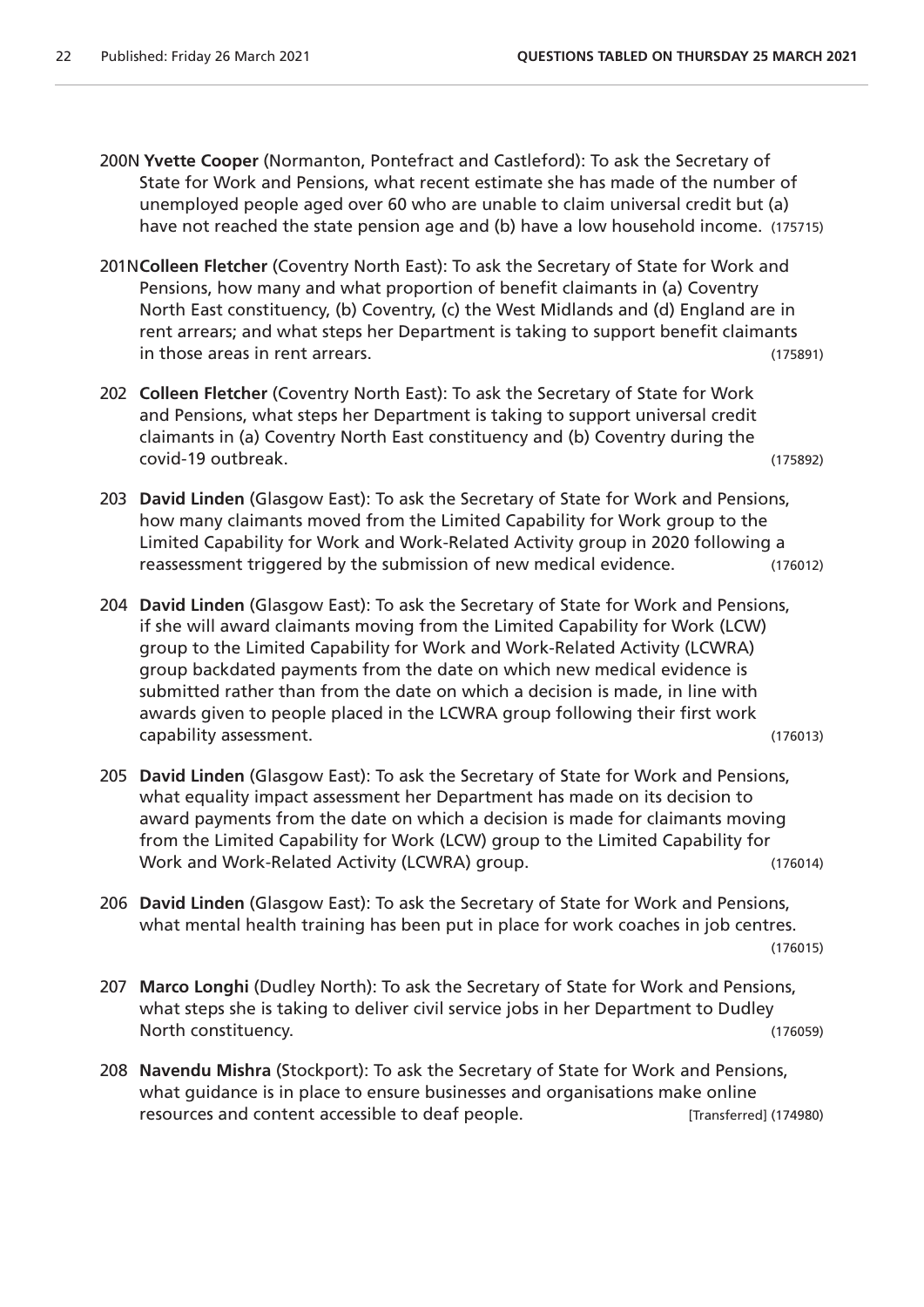- 209N**Mr Virendra Sharma** (Ealing, Southall): To ask the Secretary of State for Work and Pensions, what estimate she has made of the number of companies signed up to the Disability Confident scheme; and what assessment she has made of the effect of that scheme on employment rates for disabled people. (175786)
- 210N**Mr Virendra Sharma** (Ealing, Southall): To ask the Secretary of State for Work and Pensions, what steps her Department is taking to support disabled employees during the covid-19 outbreak. (175787)
- 211 **Stuart Anderson** (Wolverhampton South West): To ask the Secretary of State for Health and Social Care, what funding is available to local community groups as part of the Government's strategy to encourage healthy and active lifestyles. (176041)
- 212N**Jonathan Ashworth** (Leicester South): To ask the Secretary of State for Health and Social Care, what steps he is taking to support the recovery of podiatry services across the NHS after the covid-19 outbreak. (175852)
- 213N**Jonathan Ashworth** (Leicester South): To ask the Secretary of State for Health and Social Care, what assessment he has made of the value of podiatry services following the award of the Royal Charter to the College of Podiatry. (175853)

- 214N**Jonathan Ashworth** (Leicester South): To ask the Secretary of State for Health and Social Care, what assessment his Department has made of the ability of the podiatry workforce to meet demand for services over the next (a) five years and (b) 10 years. (175854)
- 215 **Apsana Begum** (Poplar and Limehouse): To ask the Secretary of State for Health and Social Care, what assessment his Department made prior to taking the decision to locate the covid-19 testing centre in Jack Dash House of the risks to public health of locating that test centre in proximity to (a) Magic Roundabout Nursery, (b) other businesses occupying the building and (c) operational working area of the local area. (176067)
- 216N**Paul Blomfield** (Sheffield Central): To ask the Secretary of State for Health and Social Care, pursuant to Written Question 158024, if he will publish an answer to that question. (175841)
- 217 **Ben Bradley** (Mansfield): To ask the Secretary of State for Health and Social Care, pursuant to the Answer of 23 March 2021 to Question 169025 on Food: Marketing, whether the Government will make it its policy to introduce the proposed restrictions on foods high in fat, salt and sugar in ways other than secondary legislation, in order to permit additional parliamentary scrutiny and debate. (176030)
- 218 **Alberto Costa** (South Leicestershire): To ask the Secretary of State for Health and Social Care, what steps his Department is taking to improve access to IVF for women whose partner has children from a previous relationship. (175911)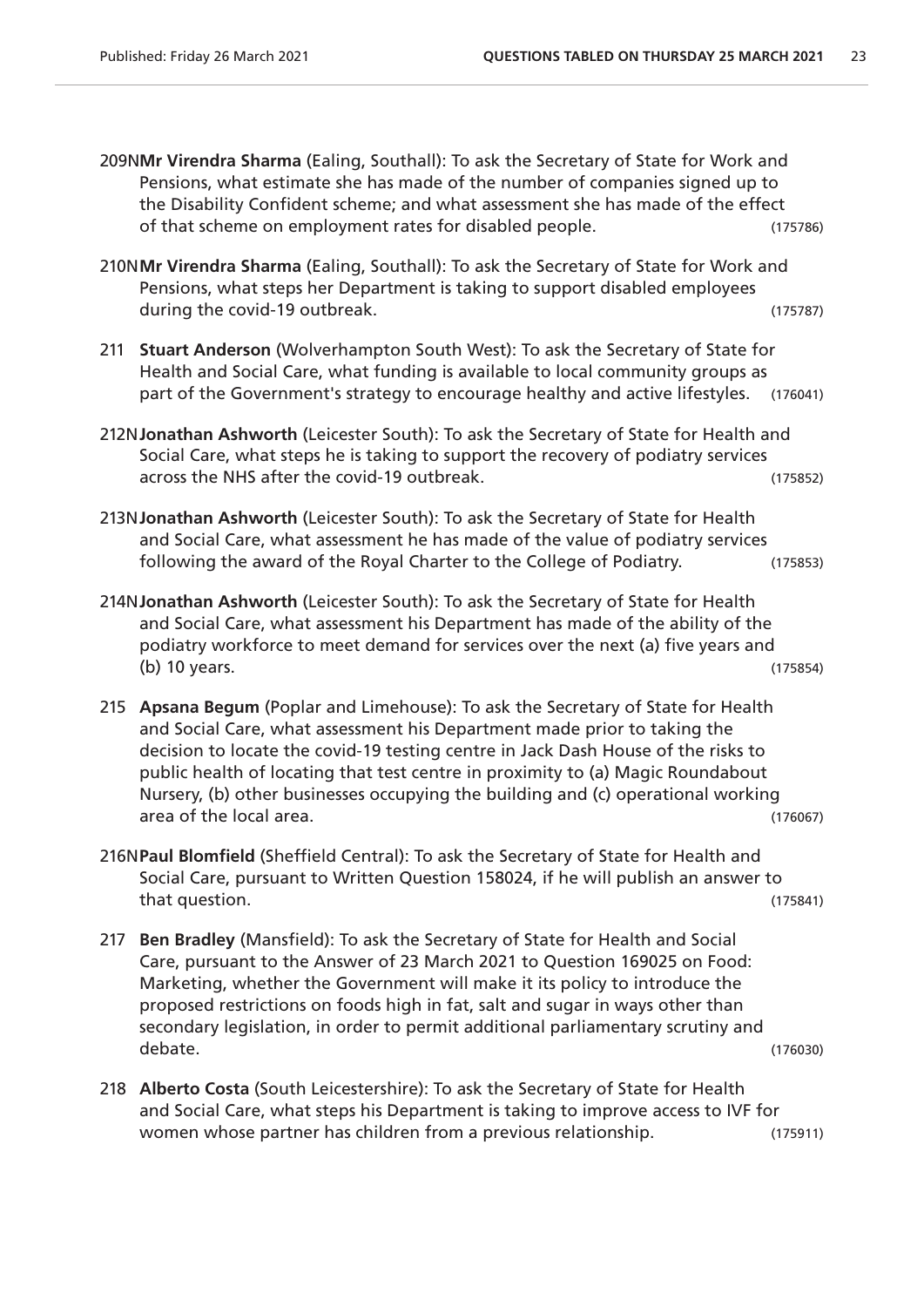- 219N**Stella Creasy** (Walthamstow): To ask the Secretary of State for Health and Social Care, how many of the written answers he provided to the Hon Member for Walthamstow in the past 12 months were written by consultants as opposed to civil servants; and which Minister approved those answers. (175843)
- 220N**Judith Cummins** (Bradford South): To ask the Secretary of State for Health and Social Care, whether he plans to increase dental charges in 2021-22. (175898)
- 221N**Judith Cummins** (Bradford South): To ask the Secretary of State for Health and Social Care, pursuant to the Written Statement of 23 November 2020, Official Report, HCWS593, whether he plans to increase dental patient charges by 5 per cent in the 2021-22 financial year. (175899)
- 222N**Judith Cummins** (Bradford South): To ask the Secretary of State for Health and Social Care, if he will ensure that future increases to dental patient charges do not exceed the rate of inflation. (175900)
- 223N**Geraint Davies** (Swansea West): To ask the Secretary of State for Health and Social Care, with reference to his Department's policy paper entitled Integration and Innovation: working together to improve health and social care for all, published on 11 February 2021, what discussions officials in his Department have had with the (a) Allied Health Professions Federation, (b) Royal College of Podiatry, (c) Society and College of Radiographers, (d) Royal College of Speech and Language Therapists, (e) College of Paramedics, (f) Chartered Society of Physiotherapy, (g) British and Irish Orthoptic Society, (h) Royal College of Occupational Therapists, (i) British Association of Prosthetists and Orthotists, (k) British Dietetic Association, (l) British Association of Drama therapists, (m) British Association of Art Therapists and (n) British Association for Music Therapy on the (i) themes and (ii) proposals contained in that paper. (175685)
- 224N**Geraint Davies** (Swansea West): To ask the Secretary of State for Health and Social Care, with reference to the oral contribution of Baroness Penn of 11 November 2020 Official Report, Column 450GC on the Medicines and Medical Devices Bill, what progress has been made on the scoping project led by NHS England and NHS Improvement with the devolved Administrations and professional bodies on the current and potential future use of medicines supply, administration and prescribing mechanisms by a range of non-medical healthcare professionals. (175686)
- 225 **Mr Tanmanjeet Singh Dhesi** (Slough): To ask the Secretary of State for Health and Social Care, pursuant to the Answer of 22 March 2021 to Question 167938, on Coronavirus: Screening, what the potential effect is of not making that assessment. (176000)
- 226 **Mr Tanmanjeet Singh Dhesi** (Slough): To ask the Secretary of State for Health and Social Care, pursuant to the Answer of 22 March 2021 to Question 167938, on Coronavirus: Screening, what estimate has been made of the number of additional covid-19 cases which may arise from the decision to not provide testing.

(176001)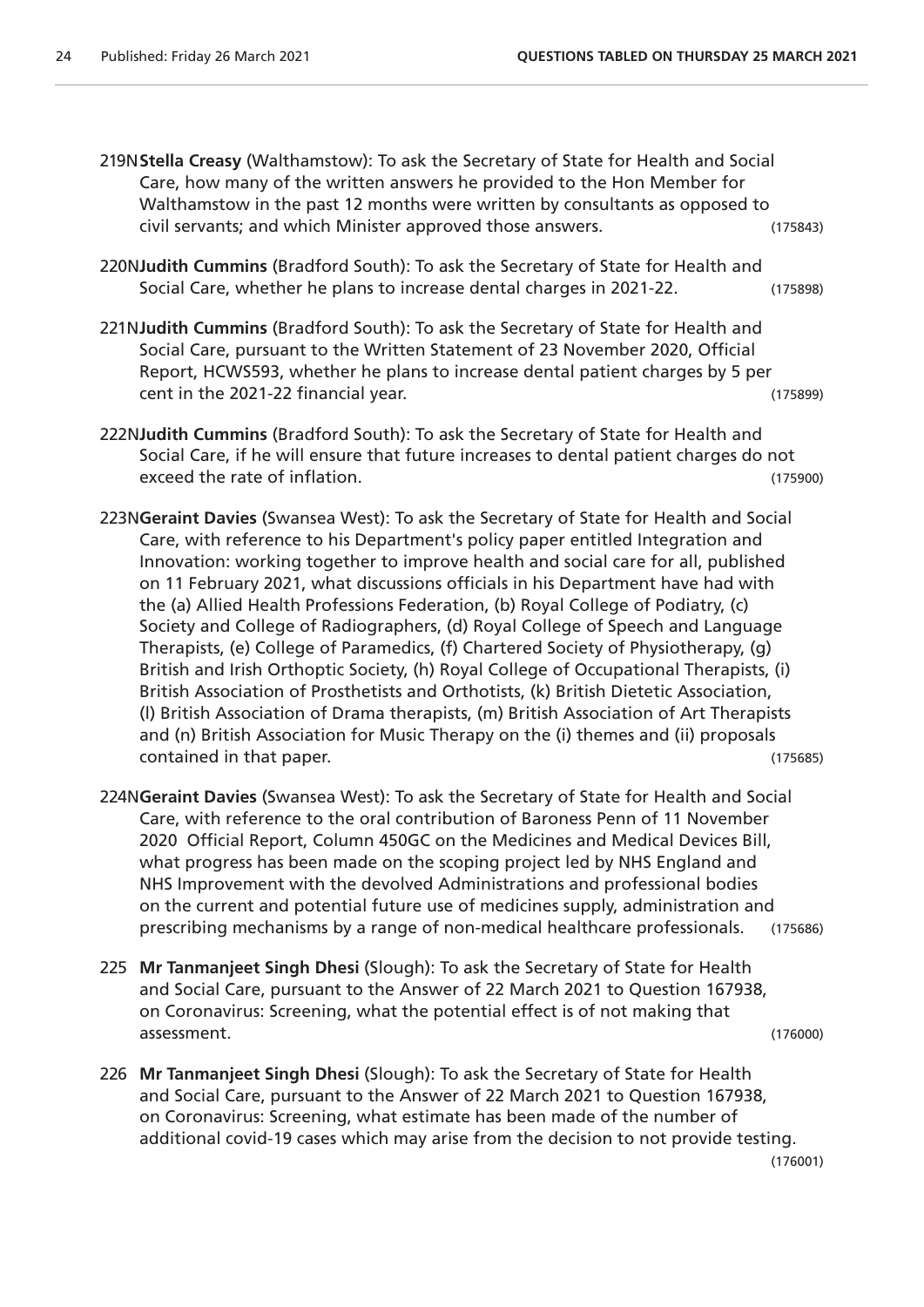- 227 **Mr Tanmanjeet Singh Dhesi** (Slough): To ask the Secretary of State for Health and Social Care, pursuant to the Answer of 22 March 2021 to Question 167938, on Coronavirus: Screening, how many covid-19 cases there have been in early years and nursery settings since March 2020. (176002)
- 228 **Mr Tanmanjeet Singh Dhesi** (Slough): To ask the Secretary of State for Health and Social Care, what assessment he has made of the potential merits of providing universal access to Pirfenidone and Nintedanib for people with Idiopathic Pulmonary Fibrosis. (176003)
- 229 **Mr Tanmanjeet Singh Dhesi** (Slough): To ask the Secretary of State for Health and Social Care, what recent steps has he taken to ensure pregnant women prescribed sodium valproate are aware of the potential health risks. (176006)
- 230N**Dame Angela Eagle** (Wallasey): To ask the Secretary of State for Health and Social Care, for what reason his Department used consultants from Deloitte to draft answers to written parliamentary questions; how many answers were drafted by those persons; and what the associated cost to the public purse was. (175719)
- 231 **Colleen Fletcher** (Coventry North East): To ask the Secretary of State for Health and Social Care, what assessment he has made of the effect of the covid-19 outbreak on average waiting times for NHS treatment in (a) Coventry, (b) the West Midlands and (c) England; and what steps his Department is taking to clear backlogs for NHS treatment in those areas. (175893)
- 232N**Margaret Greenwood** (Wirral West): To ask the Secretary of State for Health and Social Care, with reference to the Integration and Innovation: working together to improve health and social care for all White Paper, published on 11 February 2021, whether ICS Health and Care Partnerships will not be able to include private sector organisations. (175901)
- 233N**Margaret Greenwood** (Wirral West): To ask the Secretary of State for Health and Social Care, with reference to the Integration and Innovation: working together to improve health and social care for all White Paper, published on 11 February 2021, what type of joint appointments should be enabled; and what assessment he has made of whether those arrangements could potentially lead to a joint appointment of one individual to act as both the executive director or chief executive of an NHS Foundation Trust and the executive director or chief executive in a local authority. (175902)
- 234N**Margaret Greenwood** (Wirral West): To ask the Secretary of State for Health and Social Care, what assessment he has made of whether the powers of local authorities to scrutinise NHS service reconfigurations would be diminished as a result of proposals in the Integration and Innovation White Paper. (175903)
- 235N**Margaret Greenwood** (Wirral West): To ask the Secretary of State for Health and Social Care, with reference to the Integration and Innovation: Working together to improve health and social care for all White Paper, what assessment he has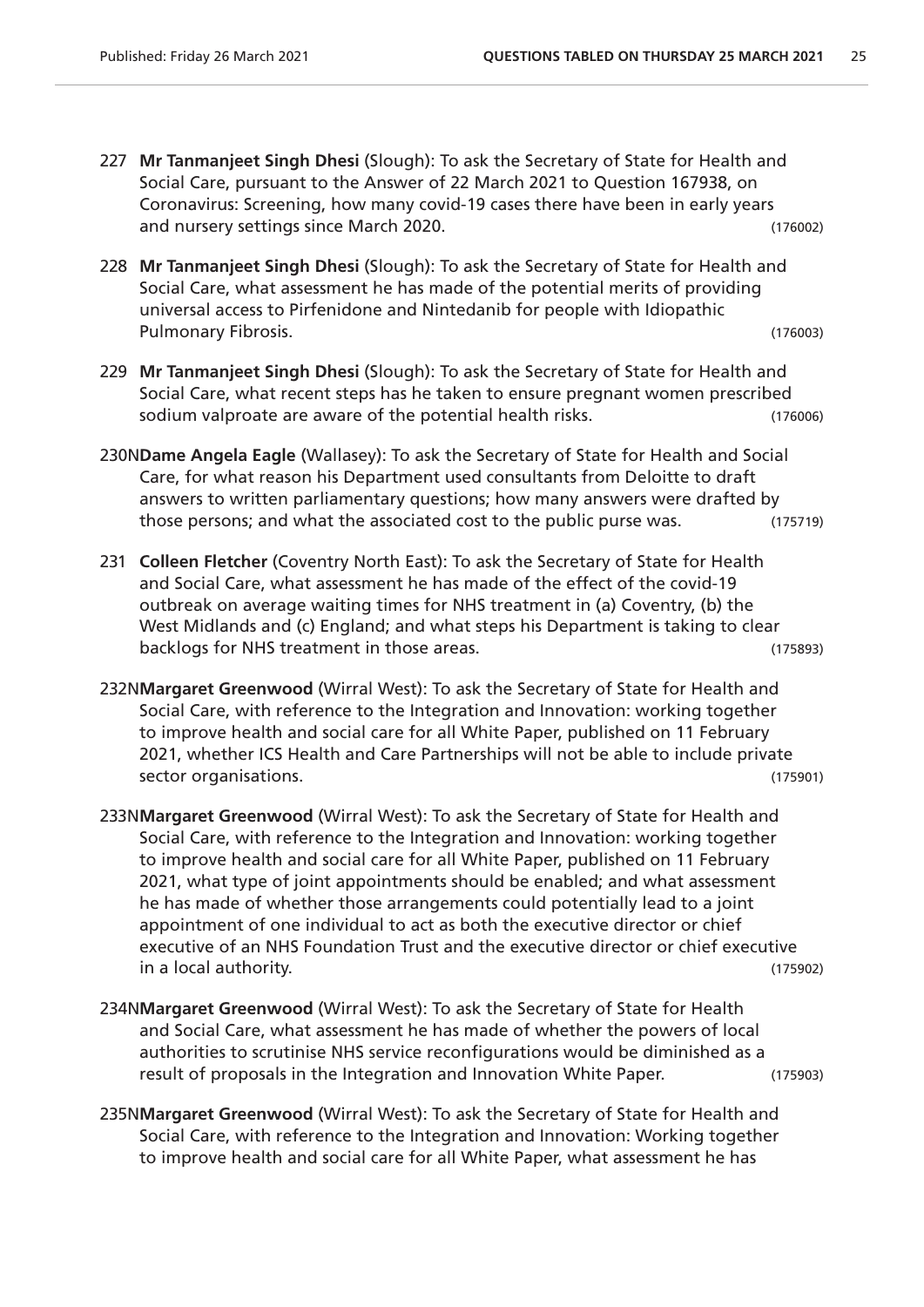made of the number of unpaid carers who would be affected each year by the introduction of a legal framework for a Discharge to Assess model (a) in Wirral and (b) in England. (175904)

- 236N**Margaret Greenwood** (Wirral West): To ask the Secretary of State for Health and Social Care, with reference to the Integration and Innovation: Working together to improve health and social care for all White Paper, what assessment he has made of the potential effect of the introduction of a legal framework for a Discharge to Assess model on the wellbeing of unpaid carers in (a) Wirral and (b) England. (175905)
- 237N**Robert Halfon** (Harlow): To ask the Secretary of State for Health and Social Care, following the pilot by his Department of transparent face masks for use by NHS staff and care workers and assessment of a broader scope of related products announced in September 2020, which types of transparent masks have been approved; and for which settings the use of those masks has been approved for. (175813)
- 238N**Robert Halfon** (Harlow): To ask the Secretary of State for Health and Social Care, following the pilot of transparent face masks and the following assessment of a broader scope of products, what evidence on the (a) effectiveness and (b) safety of those masks has been provided to other Government departments. (175814)
- 239 **Wera Hobhouse** (Bath): To ask the Secretary of State for Health and Social Care, pursuant to the Answer of 11 January 2021 to Question 128169, what steps his Department plans to take to ensure that (a) GPs and (b) others administering the covid-19 vaccination programme at the local level are aware that (I) people with an eating disorder may be defined as experiencing severe mental illness; and (ii) carers of someone with an eating disorder may meet the definition of an adult carer specified by the Joint Committee on Vaccination and Immunisation, and therefore also require prioritisation for COVID-19 vaccination. (175970)
- 240N**Christine Jardine** (Edinburgh West): To ask the Secretary of State for Health and Social Care, what estimate his Department has made of the number of people diagnosed with a terminal illness who end their own lives each year. (175995)
- 241 **Mr Kevan Jones** (North Durham): To ask the Secretary of State for Health and Social Care, whether the Government plans to end the use of paper prescriptions. (175733)
- 242N**Barbara Keeley** (Worsley and Eccles South): To ask the Secretary of State for Health and Social Care, how many Written Parliamentary Questions to his Department have received a response drafted by external contractors since March 2020. (175781)
- 243N**Barbara Keeley** (Worsley and Eccles South): To ask the Secretary of State for Health and Social Care, what estimate he has made of the cost to his Department of responses to Written Parliamentary Questions drafted by external contractors since March 2020. (175782)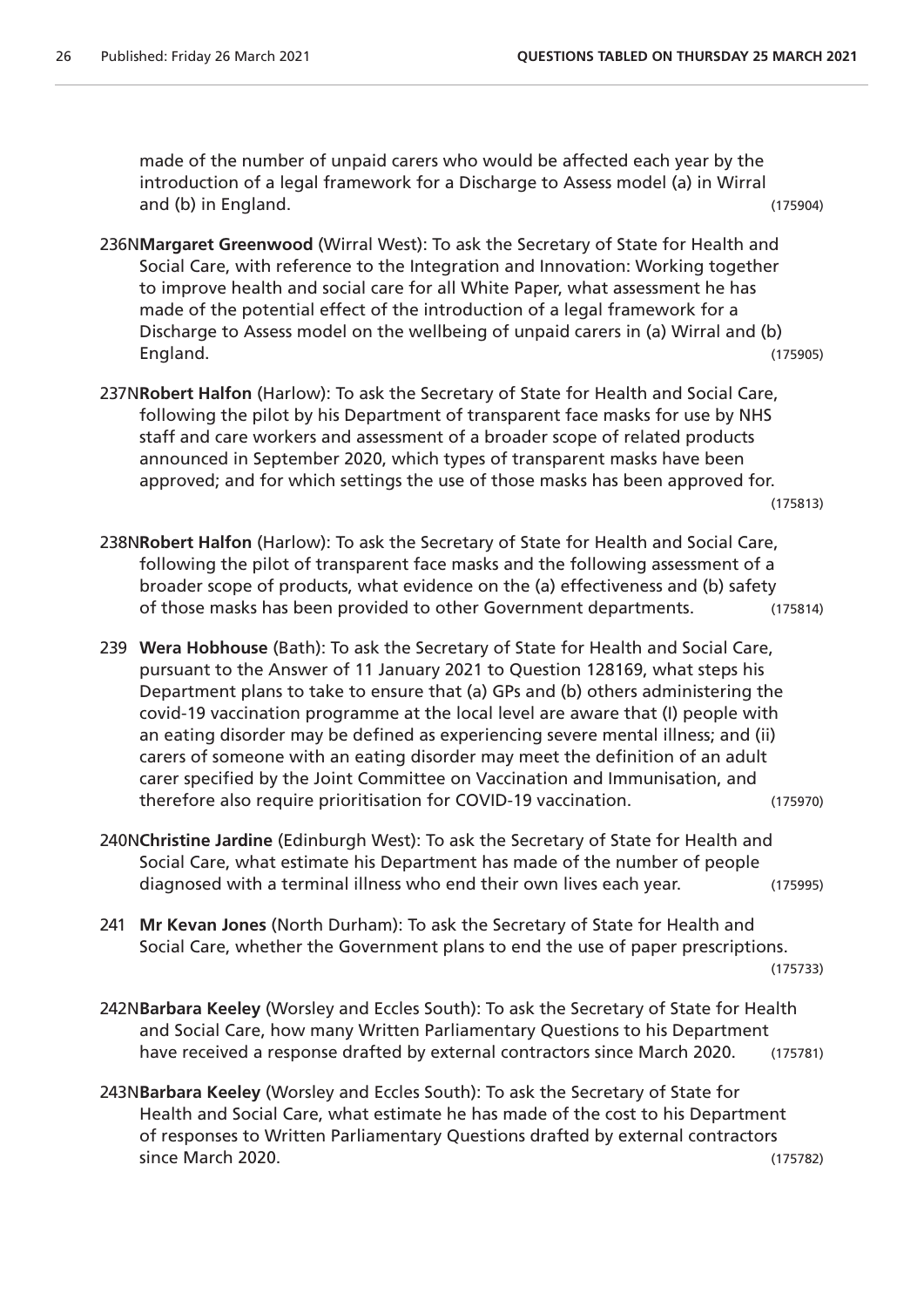- 244N **Barbara Keeley** (Worsley and Eccles South): To ask the Secretary of State for Health and Social Care, what estimate he has made of the cost to his Department of responding to Written Parliamentary Questions since March 2020. (175783)
- 245 **Marco Longhi** (Dudley North): To ask the Secretary of State for Health and Social Care, what steps he is taking to deliver civil service jobs in his Department to Dudley North constituency. (176060)
- 246 **Caroline Lucas** (Brighton, Pavilion): To ask the Secretary of State for Health and Social Care, pursuant to the Answer of 25 March 2021 to Question 149740 on Care Homes: Coronavirus, whether any Deloitte employees were involved in the drafting of that Answer; and if he will make a statement. (175798)
- 247 **Paul Maynard** (Blackpool North and Cleveleys): To ask the Secretary of State for Health and Social Care, what plans he has to replace EU Additives Regulation 1129/2011 to permit sugar reformulation using sweeteners in breakfast cereals as part of the tackling obesity strategy. The state of the tackling obesity strategy.
- 248 **Jason McCartney** (Colne Valley): To ask the Secretary of State for Health and Social Care, what plans he has to bring forward the proposals in the Green Paper, Advancing our health: prevention in the 2020s, in the upcoming Tobacco Control Plan. (175805)
- 249 **Jason McCartney** (Colne Valley): To ask the Secretary of State for Health and Social Care, if he will publish his timeframe for the policy development and publishing of the Tobacco Control Plan. (175806)
- 250 **Jason McCartney** (Colne Valley): To ask the Secretary of State for Health and Social Care, which products are planned to be included in the scope of the proposed ban of TV advertising of products High in Fat, Sugar and Salt (HFSS); and whether only products of particular appeal to children are planned to be banned. (175807)
- 251 **Navendu Mishra** (Stockport): To ask the Secretary of State for Health and Social Care, when further guidance on visiting people in supported living will be available, as set out in the 'Guidance on care home visiting' document updated on 9 March 2021. (176090)
- 252 **Navendu Mishra** (Stockport): To ask the Secretary of State for Health and Social Care, how many GP appointments there have been in Stockport constituency in each of the last five years. (176092)
- 253 **Navendu Mishra** (Stockport): To ask the Secretary of State for Health and Social Care, how many covid-19 related deaths took place in care homes in constituency of Stockport and the Borough of Stockport during (a) the first wave of the pandemic and (b) in total. (176093)
- 254 **Navendu Mishra** (Stockport): To ask the Secretary of State for Health and Social Care, how many appointments have been cancelled at Stepping Hill hospital during the covid-19 outbreak. (176094)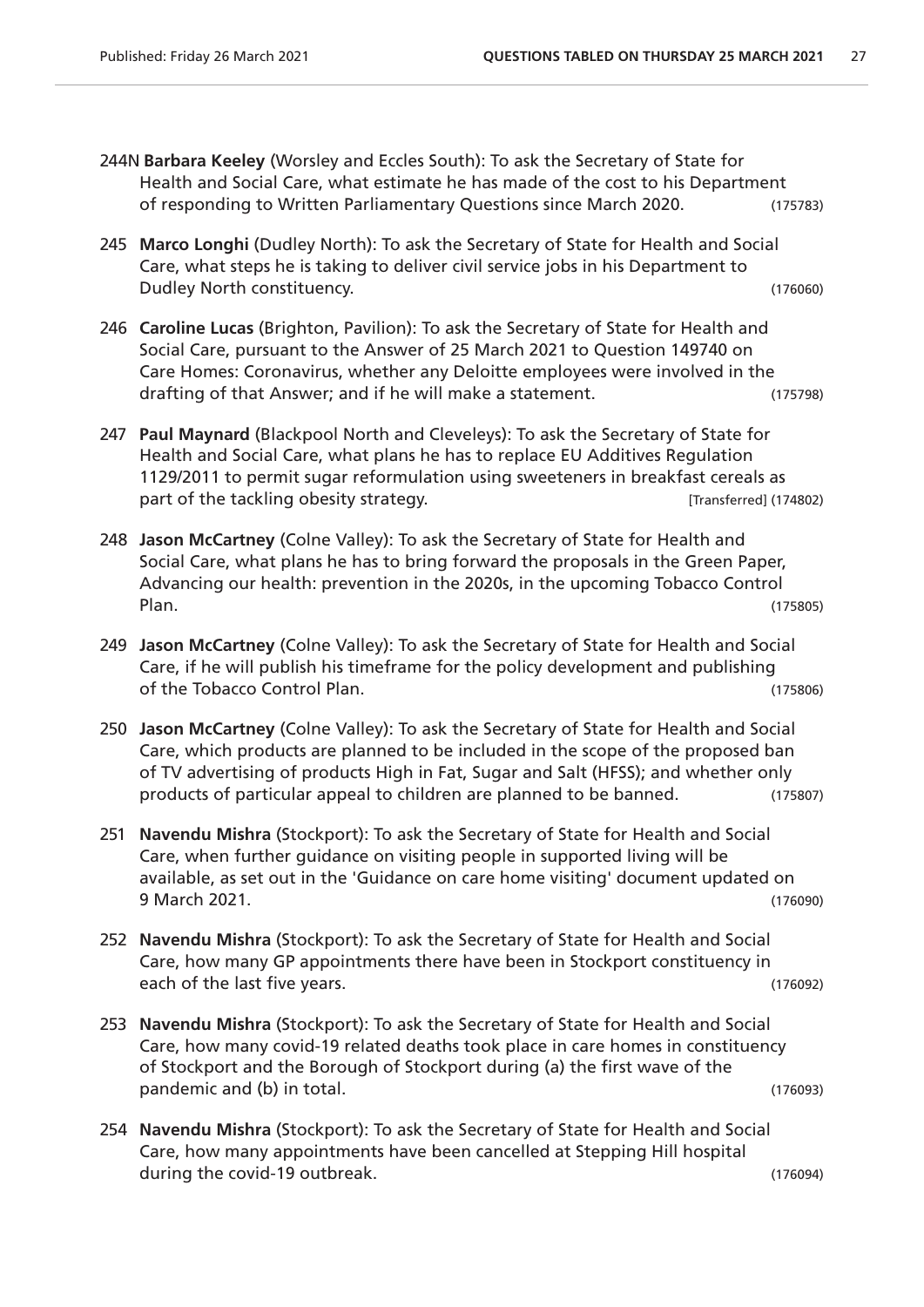- 255 **Navendu Mishra** (Stockport): To ask the Secretary of State for Health and Social Care, how many NHS staff based at Stepping Hill Hospital have had to take sick leave, and how many days were lost to sickness, during the last five years. (176095)
- 256N**Layla Moran** (Oxford West and Abingdon): To ask the Secretary of State for Health and Social Care, what plans his Department has to reintroduce parking charges for NHS staff working at NHS hospitals in England following the covid-19 outbreak.

(176020)

- 257N**Anne Marie Morris** (Newton Abbot): To ask the Secretary of State for Health and Social Care, whether work has started on establishing the Global One Health Intelligence Hub. [Transferred] (174842)
- 258N**Sir Mike Penning** (Hemel Hempstead): To ask the Secretary of State for Health and Social Care, what progress he has made on the delivery of the NHSE commissioning policy for transcranial Magnetic Resonance Guided Focused Ultrasound (MRgFUS) for the treatment of medication refractory ET; and if he will make a statement. (175739)
- 259 **Sir Mike Penning** (Hemel Hempstead): To ask the Secretary of State for Health and Social Care, what estimate he has made of (a) the number of providers required, (b) the timescale for delivery and (c) the procurement policy required to implement the NHSE commissioning policy for transcranial Magnetic Resonance Guided Focused Ultrasound (MRgFUS) for the treatment of medication refractory ET; and if he will make a statement. (175740)
- 260 **Sir Mike Penning** (Hemel Hempstead): To ask the Secretary of State for Health and Social Care, what discussions he has had with the his devolved Government counterparts on cross-border access for patients requiring transcranial Magnetic Resonance Guided Focused Ultrasound (MRgFUS) for the treatment of medication refractory ET; and if he will make a statement. (175741)
- 261 **Matthew Pennycook** (Greenwich and Woolwich): To ask the Secretary of State for Health and Social Care, when he plans to respond to the letter from the hon. Member for Greenwich and Woolwich of 11 November 2020 on his constituents' individual funding requests. (175959)
- 262 **Luke Pollard** (Plymouth, Sutton and Devonport): To ask the Secretary of State for Health and Social Care, what advice he has given to NHS trusts on the cheaper procurement of Avastin to treat cancers. The cancer of the case of the case of the case of the case of the case of the case of the case of the case of the case of the case of the case of the case of the case of the case of
- 263 **Luke Pollard** (Plymouth, Sutton and Devonport): To ask the Secretary of State for Health and Social Care, what estimate he has made of the number of people in England who are privately funding use of Avastin for cancer treatment. (176037)
- 264N**Mr Laurence Robertson** (Tewkesbury): To ask the Secretary of State for Health and Social Care, what plans he has to bring forward legislative proposals to use powers under the Medicines and Medical Devices Act 2021 to improve the regulation of clinical trials; and if he will make a statement. (175695)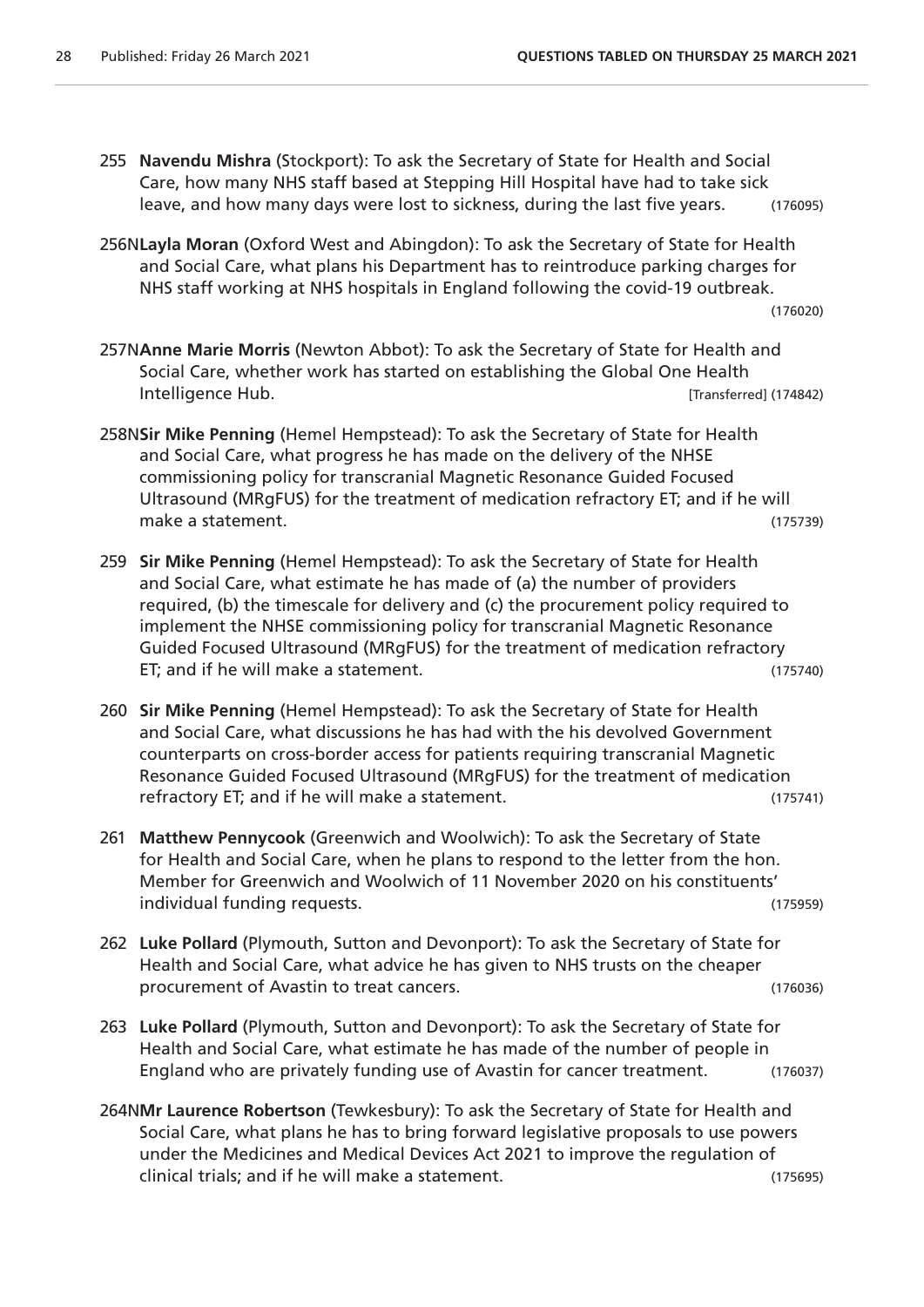- 265 **Jim Shannon** (Strangford): To ask the Secretary of State for Health and Social Care, whether he has made an assessment of the implications for his policies of the findings of the recent study by the University of Rochester that caffeine consumed during pregnancy can alter the structure of an unborn baby's brain; and whether his Department has plans to undertake further research on the effects of caffeine consumption during pregnancy. (175846)
- 266 **Jim Shannon** (Strangford): To ask the Secretary of State for Health and Social Care, whether he has plans to prioritise elite level athletes for early covid-19 vaccinations in light of the progress of the vaccination programme. (175850)
- 267N**Alex Sobel** (Leeds North West): To ask the Secretary of State for Health and Social Care, what steps he is taking to support sole traders who are excluded from the workplace covid-19 testing scheme. (176025)
- 268N**Dr Philippa Whitford** (Central Ayrshire): To ask the Secretary of State for Health and Social Care, when he plans to publish further details on the right of referral to research as part of the NHS Long-Term Plan. (175897)
- 269 **Imran Ahmad Khan** (Wakefield): To ask the Secretary of State for Foreign, Commonwealth and Development Affairs, what steps his Department is taking to increase the level of democracy in countries in Asia categorised as Not Free by the Freedom House index for 2020. (176099)
- 270 **Imran Ahmad Khan** (Wakefield): To ask the Secretary of State for Foreign, Commonwealth and Development Affairs, what steps his Department is taking to increase the level of democracy in countries in Asia categorised as Partly Free by the Freedom House index for 2020. (176100)
- 271 **Imran Ahmad Khan** (Wakefield): To ask the Secretary of State for Foreign, Commonwealth and Development Affairs, what steps his Department is taking to increase the level of democracy in countries in Africa categorised as Not Free by the Freedom House index for 2020. (176101)
- 272 **Imran Ahmad Khan** (Wakefield): To ask the Secretary of State for Foreign, Commonwealth and Development Affairs, what steps his Department are taking to increase the level of democracy in countries in Africa categorised as Partly Free by the Freedom House index for 2020. (176102)
- 273 **Imran Ahmad Khan** (Wakefield): To ask the Secretary of State for Foreign, Commonwealth and Development Affairs, what steps his Department is taking to increase the level of democracy in countries in the Americas categorised as Not Free by the Freedom House index for 2020. The same state of the free (176103)
- 274 **Imran Ahmad Khan** (Wakefield): To ask the Secretary of State for Foreign, Commonwealth and Development Affairs, what steps his Department is taking to increase the level of democracy in countries in the Americas categorised as Partly Free by the Freedom House index for 2020. The same state of the Contract of the Contract of the Contract of the Contract of the Contract of the Contract of the Contract of the Contract of the Contract of the Contract of th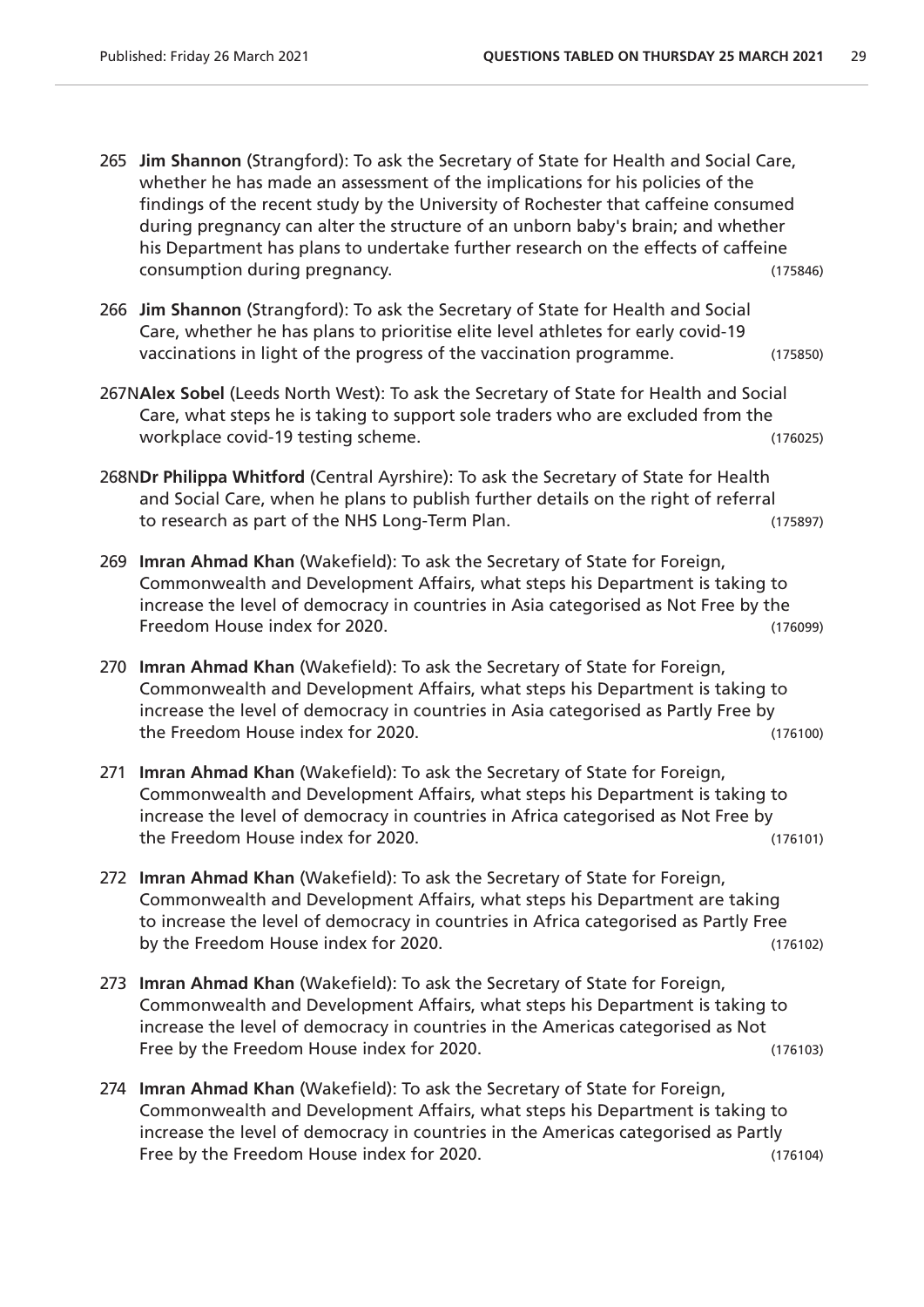- 275 **Imran Ahmad Khan** (Wakefield): To ask the Secretary of State for Foreign, Commonwealth and Development Affairs, what steps his Department is taking to increase the level of internet freedom in countries in the Americas categorised as Not Free by the Freedom House index for 2020. (176105)
- 276 **Imran Ahmad Khan** (Wakefield): To ask the Secretary of State for Foreign, Commonwealth and Development Affairs, what steps his Department is taking to increase the level of internet freedom in countries in the Americas categorised as Partly Free by the Freedom House index for 2020. (176106)
- 277 **Imran Ahmad Khan** (Wakefield): To ask the Secretary of State for Foreign, Commonwealth and Development Affairs, what steps his Department is taking to increase the level of internet freedom in countries in Africa categorised as Not Free by the Freedom House index for 2020. (176107)
- 278 **Imran Ahmad Khan** (Wakefield): To ask the Secretary of State for Foreign, Commonwealth and Development Affairs, what steps his Department is taking to increase the level of internet freedom in countries in Africa categorised as Partly Free by the Freedom House index for 2020. The same state of the free (176108)
- 279 **Imran Ahmad Khan** (Wakefield): To ask the Secretary of State for Foreign, Commonwealth and Development Affairs, what steps his Department is taking to increase the level of internet freedom in countries in Asia categorised as Not Free by the Freedom House index for 2020. (176109)
- 280 **Imran Ahmad Khan** (Wakefield): To ask the Secretary of State for Foreign, Commonwealth and Development Affairs, what steps his Department is taking to increase the level of internet freedom in countries in Asia categorised as Partly Free by the Freedom House index for 2020. The same state of the free (176110)
- 281 **Imran Ahmad Khan** (Wakefield): To ask the Secretary of State for Foreign, Commonwealth and Development Affairs, what discussions he has had with his counterparts in Asian countries ranked in the bottom quartile of the Economic Freedom Rankings by the Fraser institution on liberalising their economies. (176115)
- 282 **Imran Ahmad Khan** (Wakefield): To ask the Secretary of State for Foreign, Commonwealth and Development Affairs, what discussions he has had with his counterparts in African countries ranked in the bottom quartile of the Economic Freedom Rankings by the Fraser institution on liberalising their economies. (176116)
- 283 **Imran Ahmad Khan** (Wakefield): To ask the Secretary of State for Foreign, Commonwealth and Development Affairs, what discussions he has had with his counterparts in South American countries ranked in the bottom quartile of the Economic Freedom Rankings by the Fraser institution on liberalising their economies. (176117)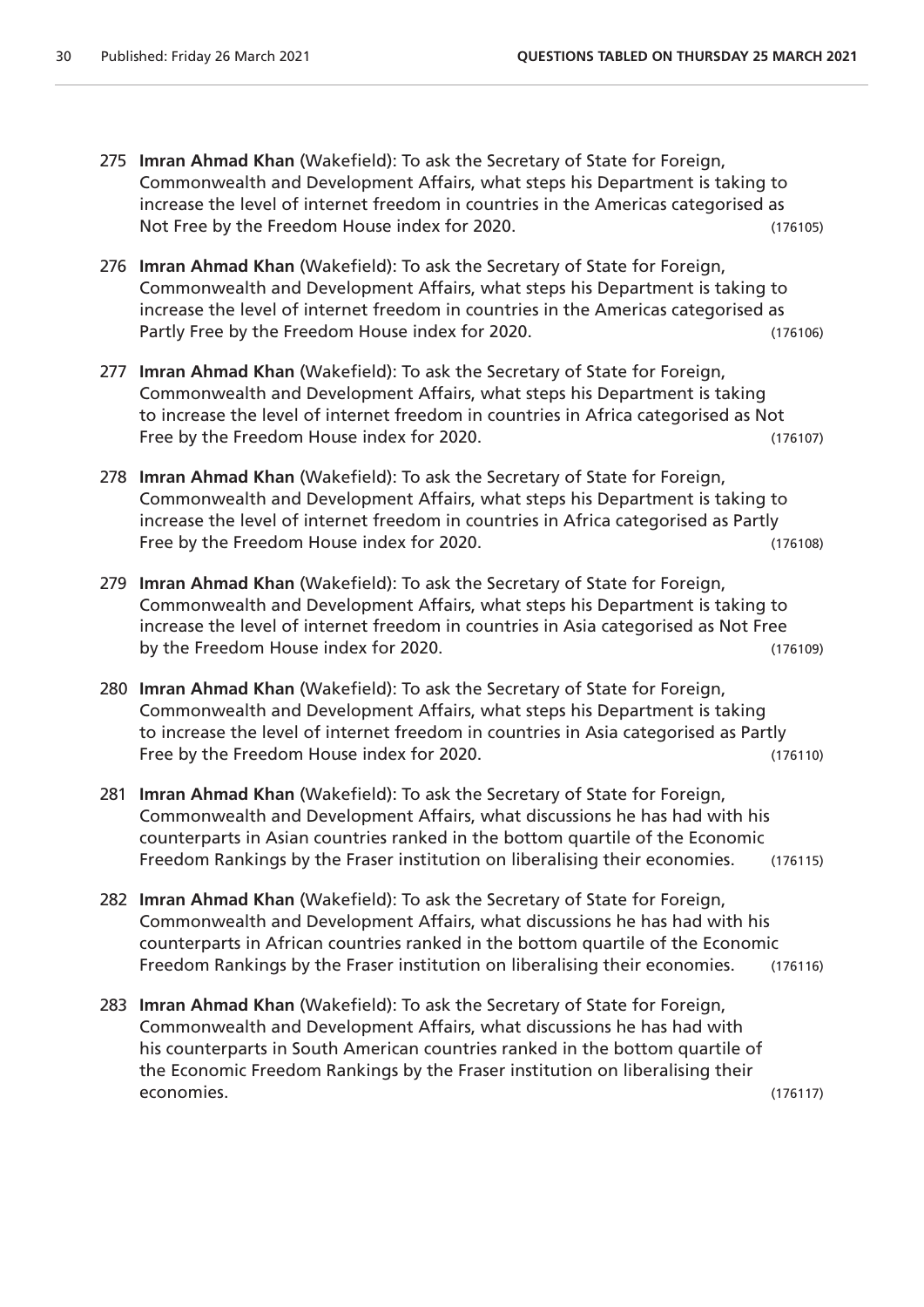- 284N **Geraint Davies** (Swansea West): To ask the Secretary of State for Foreign, Commonwealth and Development Affairs, what additional steps the (a) Government and (b) UN are planning to take in response to the human rights abuses in the Xinjiang Province of China against the Uyghur Muslims. (175687)
- 285N**Geraint Davies** (Swansea West): To ask the Secretary of State for International Trade, what steps she is taking to ensure that UK companies are not complicit in the use of Uyghur forced labour in (a) the manufacture of products and (b) chains of supply. (175688)
- 286N**Geraint Davies** (Swansea West): To ask the Secretary of State for Foreign, Commonwealth and Development Affairs, what recent assessment he has made of the human rights situation of Uighur children in China following reports of the forced separation of exiled families and children in the recent report by Amnesty International entitled China: The nightmare of uyghur families separated by repression. (175689)
- 287N**Louise Haigh** (Sheffield, Heeley): To ask the Secretary of State for Foreign, Commonwealth and Development Affairs, whether he has (a) spoken to or (b) met with William Shawcross to discuss the contents of his report on Libyan-sponsored IRA terror. (175934)
- 288N **Daniel Kawczynski** (Shrewsbury and Atcham): To ask the Secretary of State for Foreign, Commonwealth and Development Affairs, what plans the Government has to ensure British ships instigate freedom of navigation exercises in the straits between China and Taiwan. (175780)
- 289N**Anna McMorrin** (Cardiff North): To ask the Secretary of State for Foreign, Commonwealth and Development Affairs, what restrictions on investment in fossil fuels apply to CDC Group's recently announced \$100 million investment in the Helios Investors IV fund. (175985)
- 290N **Anna McMorrin** (Cardiff North): To ask the Secretary of State for Foreign, Commonwealth and Development Affairs, what the value is of UK official development assistance investments in the Indorama Eleme petrochemicals plant in Port Harcourt, Nigeria (a) in total and (b) through the (i) CDC Group, (ii) Private Infrastructure Investment Group, (iii) International Finance Corporation and (iv) African Development Bank. (175986)
- 291N**Anna McMorrin** (Cardiff North): To ask the Secretary of State for Foreign, Commonwealth and Development Affairs, what assessment he has made of the adequacy of the new fossil fuel policy outlined in the Government's response to the Aligning UK International Support for Energy Transition consultation in meeting the Sustainable Development Goals by 2030. (175990)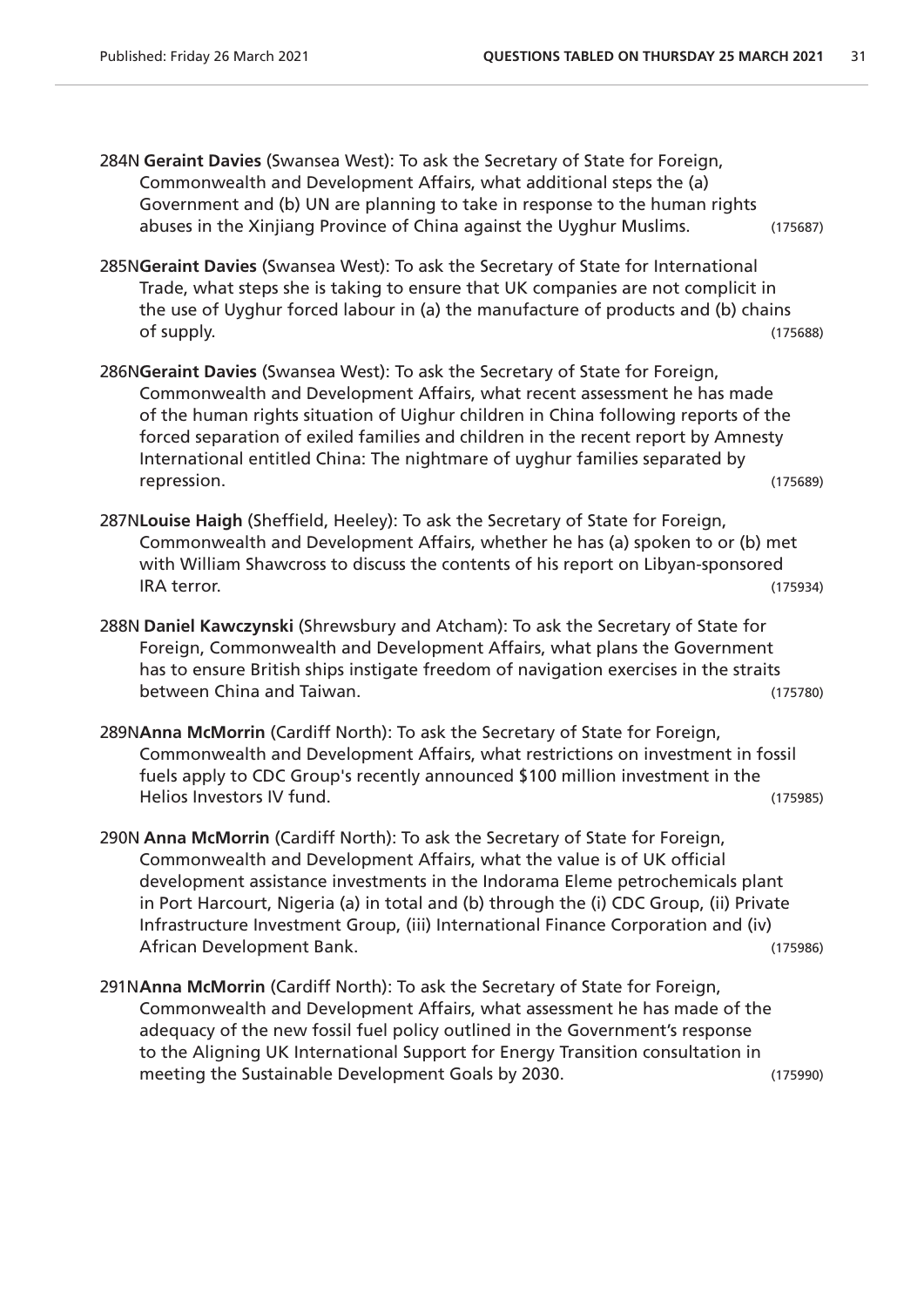- 292 **Anna McMorrin** (Cardiff North): To ask the Secretary of State for Foreign, Commonwealth and Development Affairs, when he plans for the new overseas fossil fuel policy outlined in the Government's response to the Aligning UK International Support for Energy Transition consultation to replace CDC Group's fossil fuel policy adopted in December 2020. (175991)
- 293 **Anna McMorrin** (Cardiff North): To ask the Secretary of State for Foreign, Commonwealth and Development Affairs, what estimate he has made of the CDC Group's expected investment in fossil fuel projects in the next five financial years beginning in 2021/22. (175992)
- 294 **Navendu Mishra** (Stockport): To ask the Secretary of State for Foreign, Commonwealth and Development Affairs, what support the UK is providing to the Ethiopian (a) military and (b) police security services. (176081)
- 295N**Navendu Mishra** (Stockport): To ask the Secretary of State for Foreign, Commonwealth and Development Affairs, pursuant to the Answer of 24 February 2021 to Question 155445, if he will make representations to the Moroccan authorities on the disappearance and death of Muhammed Salem Ayyad Al Fahim.

```
(176082)
```
- 296N **Yasmin Qureshi** (Bolton South East): To ask the Secretary of State for Foreign, Commonwealth and Development Affairs, what recent assessment he has made of the human rights situation of Uighur children in China in the context of reports of the forced separation of exiled families and children, highlighted in the recent Amnesty International report, entitled China: The Nightmare of Uyghur Families Separated by Repression. The settlement of the separated by Repression.
- 297N**Yasmin Qureshi** (Bolton South East): To ask the Secretary of State for Foreign, Commonwealth and Development Affairs, what further steps the (a) Government and (b) UN are planning to take in response to human rights abuses in the Xinjiang Province of China against the Uyghur Muslims. (175789)
- 298N **Yasmin Qureshi** (Bolton South East): To ask the Secretary of State for Foreign, Commonwealth and Development Affairs, what recent representations he has made to his counterpart in Myanmar on the reported use of excessive force against peacefully protesters following arrests of opposition leaders in that country. (175790)
- 299N**Yasmin Qureshi** (Bolton South East): To ask the Secretary of State for Foreign, Commonwealth and Development Affairs, if he will make representations to his counterpart in Myanmar to release unconditionally and drop all charges against (a) opposition government figures, (b) activists and (c) human rights defenders.(175791)
- 300 **Yasmin Qureshi** (Bolton South East): To ask the Secretary of State for Foreign, Commonwealth and Development Affairs, what recent assessment he has made of the (a) political situation in Myanmar following the recent coup and (b) effect of that coup on the Rohingya population. (175792)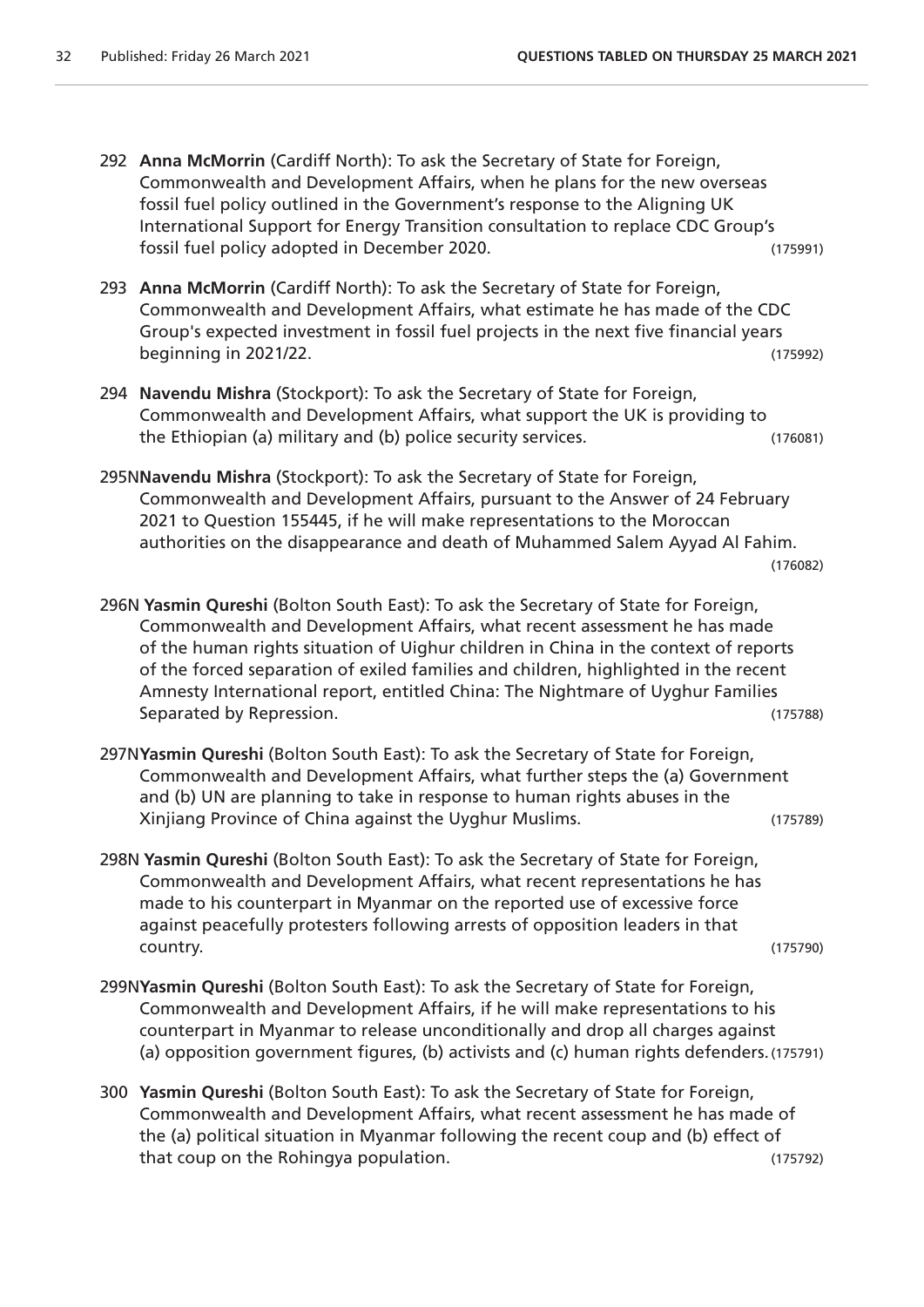- 301 **Jim Shannon** (Strangford): To ask the Secretary of State for Foreign, Commonwealth and Development Affairs, what assessment he has made of the implications for his policies of the findings of the report published in 2020 by the APPG for International Freedom of Religion or Belief entitled Commentary on the current state of freedom of religion or belief. (175847)
- 302N**Tommy Sheppard** (Edinburgh East): To ask the Secretary of State for Foreign, Commonwealth and Development Affairs, what recent steps he has taken to help prevent the misuse of blasphemy legislation globally. (175919)
- 303N**Tommy Sheppard** (Edinburgh East): To ask the Secretary of State for Foreign, Commonwealth and Development Affairs, what assessment he has made of the effect of the application of blasphemy laws in India on freedom of religion or belief and freedom of expression in that country. (175920)
- 304 **Tulip Siddiq** (Hampstead and Kilburn): To ask the Secretary of State for Foreign, Commonwealth and Development Affairs, if the Government will make it its policy to publicly acknowledge Nazanin Zaghari-Ratcliffe to be a victim of torture by the Iranian authorities, in response to the medical report from Redress on her treatment in Iran. (175954)
- 305 **Tulip Siddiq** (Hampstead and Kilburn): To ask the Secretary of State for Foreign, Commonwealth and Development Affairs, with reference to the findings of the Redress report on the treatment of Nazanin Zaghari-Ratcliffe, what steps the Government has taken since the publication of that report to strengthen its protections from torture for British citizens and British permanent residents held in Iranian custody; and what representations his Department has made to the Iranian authorities on the torture of British citizens. (175955)
- 306N **Tulip Siddiq** (Hampstead and Kilburn): To ask the Secretary of State for Foreign, Commonwealth and Development Affairs, whether it is Government policy to recognise Nazanin Zaghari-Ratcliffe as a hostage, in the context of her continued detention in Iran at the end of her sentence. (175956)
- 307N**Tulip Siddiq** (Hampstead and Kilburn): To ask the Secretary of State for Foreign, Commonwealth and Development Affairs, if his Department will place a copy of its assessment of whether Nazanin Zaghari-Ratcliffe is a hostage under the terms of the 1982 Taking of Hostages Act in the Library. (175957)
- 308 **Tulip Siddiq** (Hampstead and Kilburn): To ask the Secretary of State for Foreign, Commonwealth and Development Affairs, what diplomatic steps he plans to take in the event that Nazanin Zaghari-Ratcliffe is not allowed to return to the UK by the end of April 2021. (175958)
- 309 **Alexander Stafford** (Rother Valley): To ask the Secretary of State for Foreign, Commonwealth and Development Affairs, what recent representations he has made to the (a) Eritrean and (b) Ethiopian authorities on attacks in the town of Axum. (176124)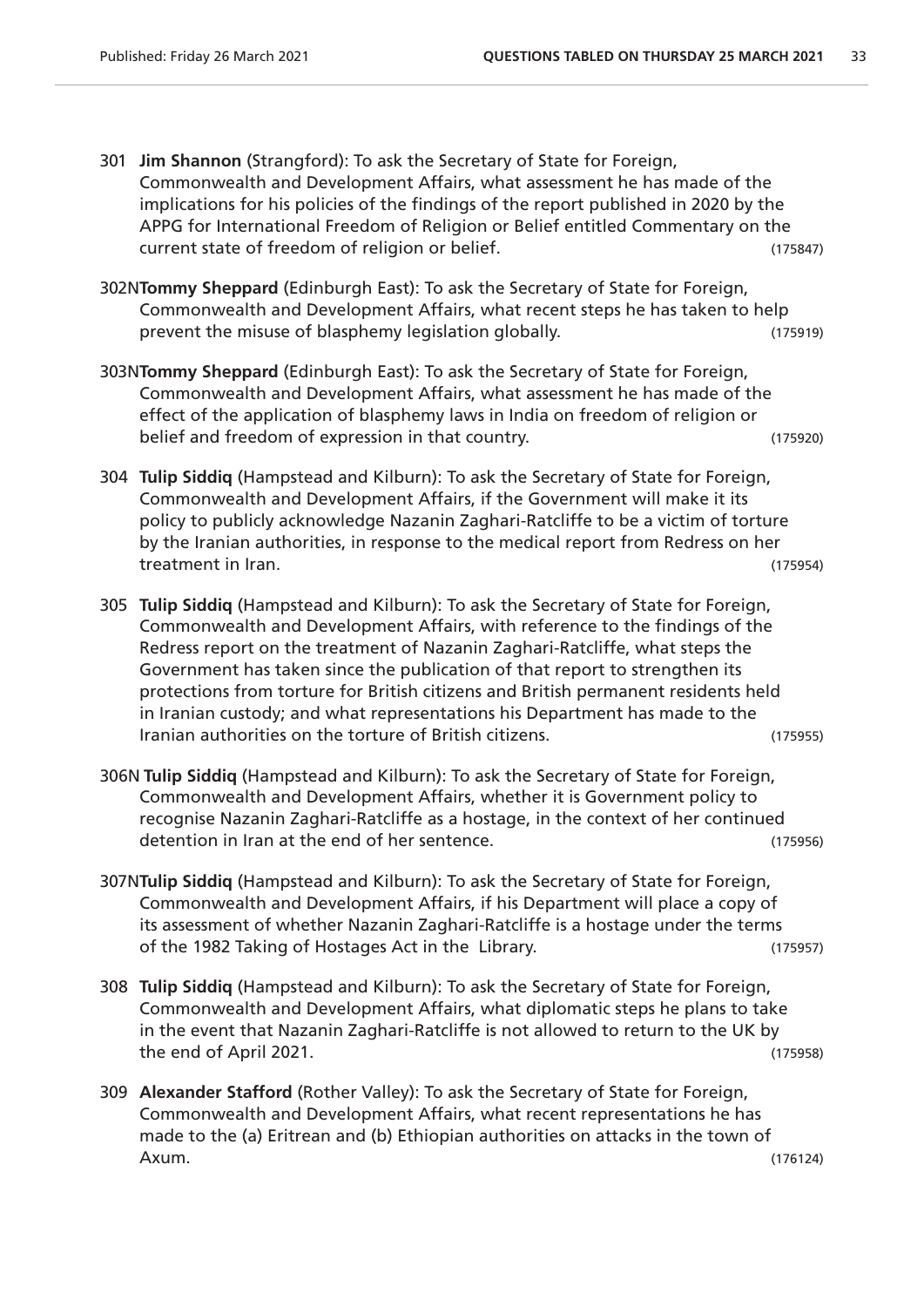- 310 **Alexander Stafford** (Rother Valley): To ask the Secretary of State for Foreign, Commonwealth and Development Affairs, what steps he has taken to help tackle conflict in Mozambique following reports that children as young as 11 are being beheaded in the Cabo Delgado province of that country. (176125)
- 311 **Alexander Stafford** (Rother Valley): To ask the Secretary of State for Foreign, Commonwealth and Development Affairs, what assessment he has made of trends in the level of religious violence in the Sahel. (176126)
- 312 **Alexander Stafford** (Rother Valley): To ask the Secretary of State for Foreign, Commonwealth and Development Affairs, what assessment he has made of the level of freedom of religion or belief in Algeria. (176127)
- 313 **Alexander Stafford** (Rother Valley): To ask the Secretary of State for Foreign, Commonwealth and Development Affairs, whether his Department has prepared a written strategy for tackling freedom of religion or belief violations in Nigeria.

(176128)

- 314N**Stephen Timms** (East Ham): To ask the Secretary of State for Foreign, Commonwealth and Development Affairs, what assessment his Department has made of the effect of Brazilian (a) deforestation and forest burning and (b) mining of indigenous lands on (i) climate and environment and (ii) indigenous peoples in Brazil. (175693)
- 315 **Elliot Colburn** (Carshalton and Wallington): To ask the Secretary of State for the Home Department, what steps she plans to take to support police forces to implement HIV awareness training to help reduce HIV related stigma and discrimination in the police; and if she will provide funding for that matter. (176052)
- 316 **Elliot Colburn** (Carshalton and Wallington): To ask the Secretary of State for the Home Department, what steps she plans to take to support police forces to ensure HIV status is not recorded on the Police National Computer so that the confidentiality of medical information is ensured. (176053)
- 317 **Neil Coyle** (Bermondsey and Old Southwark): To ask the Secretary of State for the Home Department, pursuant to the Answer of 11 February 2020 to Question 11509 on Asylum, if he will publish the terms of reference for the completed review on the way asylum claims on the basis of religion and LGBT+ grounds are assessed. (175877)
- 318 **Neil Coyle** (Bermondsey and Old Southwark): To ask the Secretary of State for the Home Department, pursuant to the Answer of 11 February 2020 to Question 11509, on Asylum:, if his Department will publish the (a) findings of the review into the way asylum claims on the basis of religion and LGBT+ grounds are assessed and (b) action plan. (175878)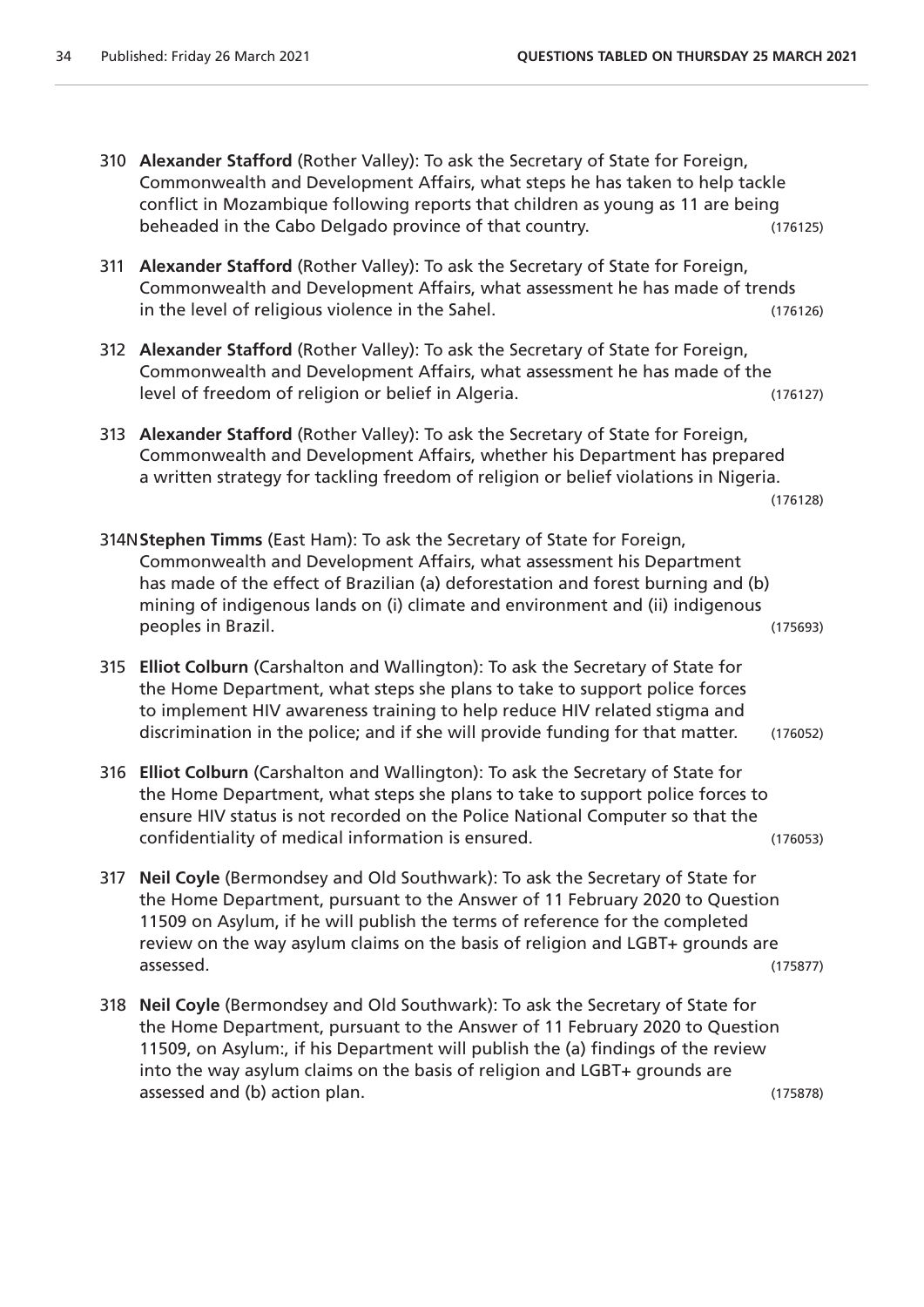- 319 **Neil Coyle** (Bermondsey and Old Southwark): To ask the Secretary of State for the Home Department, pursuant to the Answer of 11 February 2020 to Question 11509, on Asylum, what progress his Department has made since that action plan was formed on the way that asylum claims on the basis of religion and LGBT+ grounds are assessed. (175879)
- 320 **Neil Coyle** (Bermondsey and Old Southwark): To ask the Secretary of State for the Home Department, pursuant to Answer of 11 February 2020 to Question 11509, on Asylum, what steps his Department have taken to consult representatives of (a) the Church of England, (b) the Catholic Church and (c) other faith based organisations on the review and action plan in respect of asylum claims on the basis of religion. (175880)
- 321 **Neil Coyle** (Bermondsey and Old Southwark): To ask the Secretary of State for the Home Department, pursuant to Answer of 11 February 2020 to Question 11509, on Asylum, what steps his Department has taken to consult representatives of LGBT+ organisations on the review and action plan in respect of asylum claims on the basis of sexuality. (175881)
- 322 **Dr Luke Evans** (Bosworth): To ask the Secretary of State for the Home Department, what assessment she has made of the potential merits of establishing a national (a) task force and (b) strategy to tackle pet theft. (176056)
- 323 **Stephen Farry** (North Down): To ask the Secretary of State for the Home Department, how many applications for Frontier Workers Permits her Department has (a) received and (b) issued. (176121)
- 324 **Stephen Farry** (North Down): To ask the Secretary of State for the Home Department, how many Frontier Workers Permits have been issued to persons normally resident in the Republic of Ireland. The contract of the contract of the contract of the contract of the contract of the contract of the contract of the contract of the contract of the contract of the contract of
- 325 **Stephen Farry** (North Down): To ask the Secretary of State for the Home Department, how many Frontier Worker Permits have been issued, by nationality. (176123)
- 326 **Colleen Fletcher** (Coventry North East): To ask the Secretary of State for the Home Department, what recent assessment she has made of trends in the number of catalytic converter thefts in (a) Coventry North East constituency, (b) Coventry, (c) the West Midlands and (d) England; and what steps her Department is taking with the (i) motor industry and (ii) police to reduce the number of those thefts in those areas. (175896)
- 327N**Peter Grant** (Glenrothes): To ask the Secretary of State for the Home Department, what steps she is taking to help ensure that EU citizens who are resident in care homes in the UK are made aware of the requirement to apply to the EU Settlement Scheme. (175922)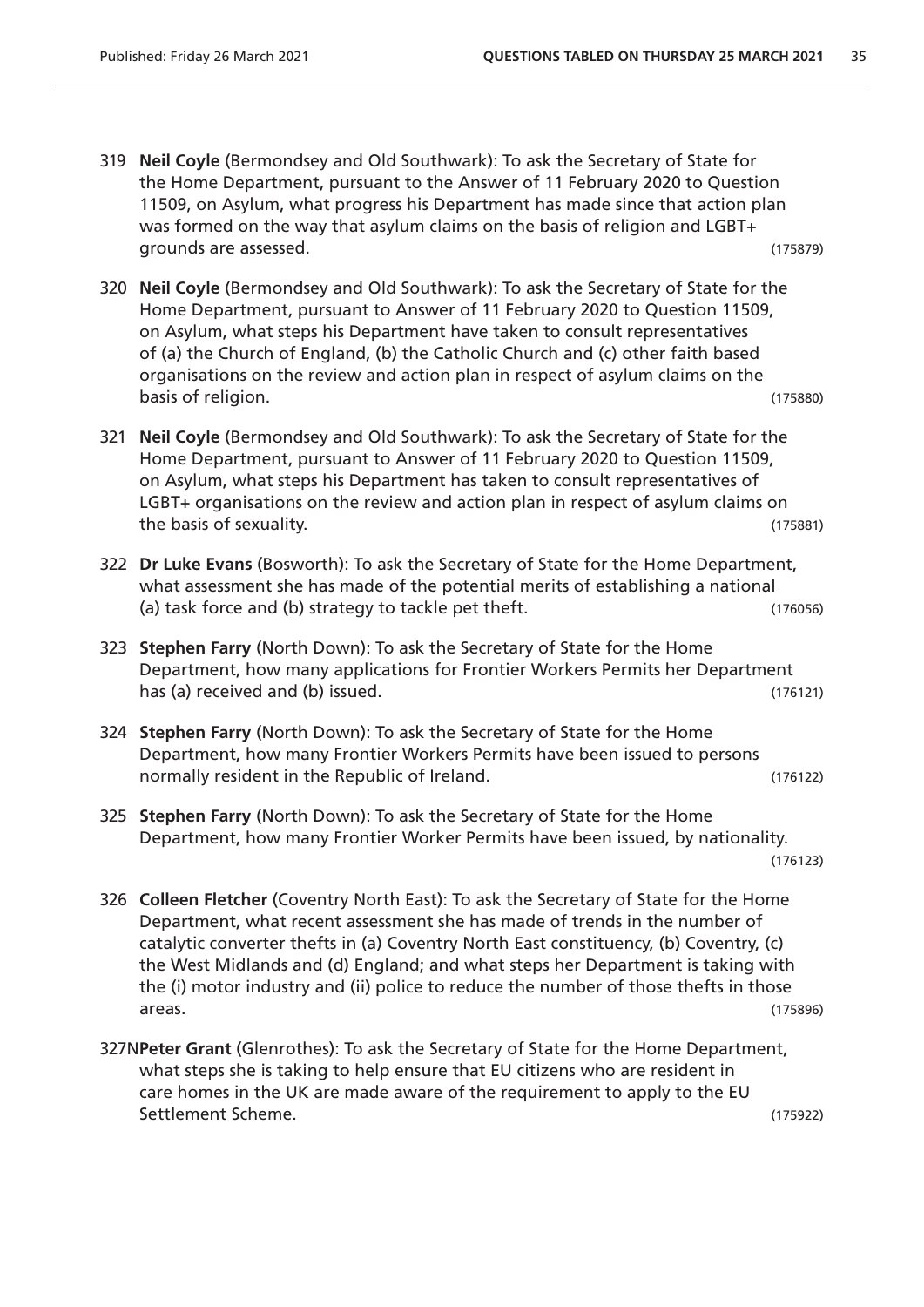- 328N**Peter Grant** (Glenrothes): To ask the Secretary of State for the Home Department, what steps her Department is taking to help make applicants to the EU Settled Status Scheme aware of the requirement to notify renewed passport details to that Scheme. (175923)
- 329N**Peter Grant** (Glenrothes): To ask the Secretary of State for the Home Department, what steps she is taking to ensure that the rights of EU citizens to live and work in the UK are maintained in the event that those EU citizens have not been able to secure their status before the deadline for closure of the EU Settlement Scheme on 30 June 2021. (175924)
- 330N**Peter Grant** (Glenrothes): To ask the Secretary of State for the Home Department, what steps she is taking to ensure that EU citizens are able to access support to obtain their status through the EU Settlement Scheme by the deadline of 30 June 2021 in light of the disruption caused by the covid-19 pandemic. (175925)
- 331N**Peter Grant** (Glenrothes): To ask the Secretary of State for the Home Department, what assessment his Department has made of the potential merits of requiring EU Nationals with settled status to update their passport details with the EU Settlement Scheme each time they renew their passport. (175926)
- 332 **Sir John Hayes** (South Holland and The Deepings): To ask the Secretary of State for the Home Department, what steps the Government has taken to help tackle the threat of the Islamic State group internationally. (175697)
- 333 **Sir John Hayes** (South Holland and The Deepings): To ask the Secretary of State for the Home Department, how many British citizens have left the UK to join a proscribed Islamic terrorist organisation in each of the last five years. (175698)
- 334 **Sir John Hayes** (South Holland and The Deepings): To ask the Secretary of State for the Home Department, whether she has considered commissioning a new review into the activities of (a) the Muslim Brotherhood and (b) extremist Islamist organisations in the UK; and if she will make a statement. (175699)
- 335 **Sir John Hayes** (South Holland and The Deepings): To ask the Secretary of State for the Home Department, how many British citizens have been taken hostage by terrorist organisations in each of the last 10 years. (175700)
- 336 **Sir John Hayes** (South Holland and The Deepings): To ask the Secretary of State for the Home Department, how many illegal immigrants are estimated to currently reside in the UK. (175701)
- 337 **Sir John Hayes** (South Holland and The Deepings): To ask the Secretary of State for the Home Department, what estimate she has made of the number of foreign national offenders in the UK; and what steps she is taking to identify and deport those offenders. (175702)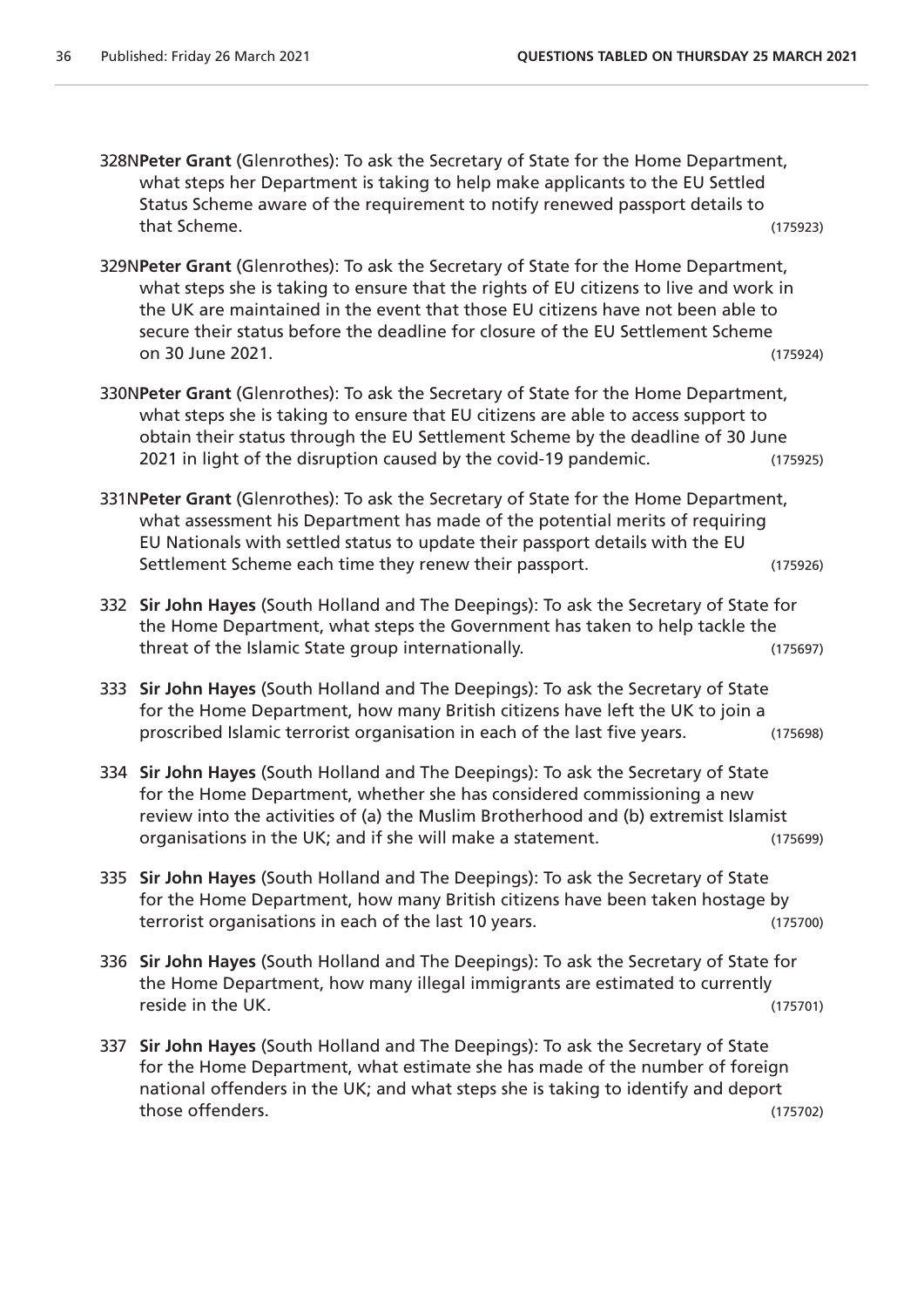- 338 **Sir John Hayes** (South Holland and The Deepings): To ask the Secretary of State for the Home Department, what steps her Department is taking to work with French authorities to identify and prosecute people traffickers operating across the English Channel. (175703)
- 339N**Christine Jardine** (Edinburgh West): To ask the Secretary of State for the Home Department, if she will publish the number of police investigations that have taken place under sections 2(1) and 2(A) of the Suicide Act 1961 from 1 April 2009 to 31 July 2020. (175994)
- 340N **Afzal Khan** (Manchester, Gorton): To ask the Secretary of State for the Home Department, when her Department plans to respond to the correspondence from the hon. Member for Manchester Gorton of 12 February 2021 on Rukhsana Bashir. (176031)
- 341N**Chris Law** (Dundee West): To ask the Secretary of State for the Home Department, if she will make it her policy to remove citizenship application fees for children.(175906)
- 342 **Marco Longhi** (Dudley North): To ask the Secretary of State for the Home Department, what steps she is taking to deliver civil service jobs in her Department to Dudley North constituency. (176058)
- 343 **Holly Lynch** (Halifax): To ask the Secretary of State for the Home Department, what plans her Department has to open a short-term immigration holding facility for men and women at Morton Hall in Lincolnshire. (175931)
- 344 **Holly Lynch** (Halifax): To ask the Secretary of State for the Home Department, pursuant to the Questions 167900 and 167901 answered on 12 March 2021, who the members are of (a) the Illegal Migration Strategy Board and (b) Clandestine Threat Board. (175932)
- 345 **Holly Lynch** (Halifax): To ask the Secretary of State for the Home Department, pursuant to the Answer of 23 March 2021 to Question 169893, whether the Equality Impact Assessment carried out by her Department will be published after completion. (175933)
- 346 **Anthony Mangnall** (Totnes): To ask the Secretary of State for the Home Department, with reference to the report of the Independent Anti-Slavery Commissioner, Preventing modern slavery and human trafficking - An agenda for action across the financial services sector, published on 18 January 2021, what steps the Government is taking to support businesses to undertake due diligence on modern slavery as part of their investment decisions. (176047)
- 347 **Anthony Mangnall** (Totnes): To ask the Secretary of State for the Home Department, when she plans to bring forward proposals to update the Modern Slavery Act 2015. (176048)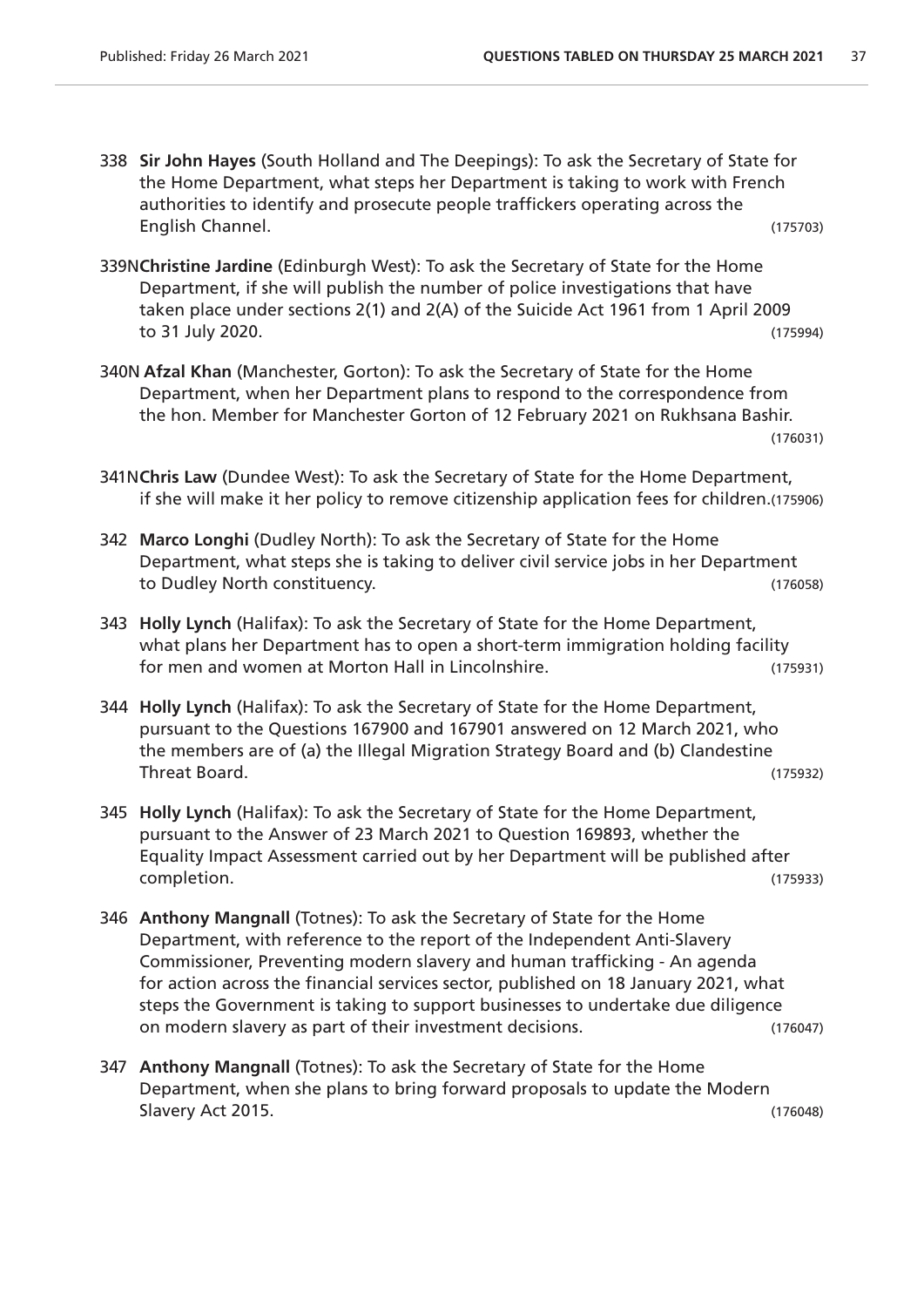|     | 348N Liz Saville Roberts (Dwyfor Meirionnydd): To ask the Secretary of State for the<br>Home Department, what assessment her Department has made of the potential<br>merits of granting asylum seekers who are victims of modern slavery a minimum<br>of one year of leave to remain in the UK to support their long term recovery.            | (175960) |
|-----|------------------------------------------------------------------------------------------------------------------------------------------------------------------------------------------------------------------------------------------------------------------------------------------------------------------------------------------------|----------|
|     | 349 Jim Shannon (Strangford): To ask the Secretary of State for the Home Department,<br>what assessment she has made of the risk of transmission of covid-19 as a result<br>of moving families of asylum seekers under his Department's programme entitled<br>Operation Oak.                                                                   | (175849) |
|     | 350 Karin Smyth (Bristol South): To ask the Secretary of State for the Home<br>Department, what assessment her Department has made of trends in the level of<br>online fraud during the covid-19 outbreak.                                                                                                                                     | (175912) |
| 351 | Karin Smyth (Bristol South): To ask the Secretary of State for the Home<br>Department, what additional resources she plans to allocate to law enforcement<br>agencies to ensure effective action against people perpetrating online fraud.                                                                                                     | (175913) |
|     | 352NKarin Smyth (Bristol South): To ask the Secretary of State for the Home<br>Department, if she will publish the evidence gathered for the review of air<br>weapons regulation in England and Wales.                                                                                                                                         | (175915) |
|     | 353NKarin Smyth (Bristol South): To ask the Secretary of State for the Home<br>Department, for what reason the Government conducted aspects of the Air<br>Weapons Review in private.                                                                                                                                                           | (175916) |
|     | 354NKarin Smyth (Bristol South): To ask the Secretary of State for the Home<br>Department, pursuant to the Answer of 8 February 2021 to Question 147915 on<br>Airguns, if she will publish the evidence on controls on air weapons in Scotland<br>and Northern Ireland that her Department considered as part of its review of air<br>weapons. | (175917) |
|     | 355NKarin Smyth (Bristol South): To ask the Secretary of State for the Home<br>Department, when she plans to publish the Government's response to the<br>Firearms Safety Consultation.                                                                                                                                                         | (175918) |
|     | 356 Mark Tami (Alyn and Deeside): To ask the Secretary of State for the Home<br>Department, pursuant to the Answer of 22 March 2021 to Question 170550 on<br>North Wales Police: Finance, if he will publish the same information for each year<br>in the period 2008/09 to 2016/17.                                                           | (175722) |
|     | 357NStephen Timms (East Ham): To ask the Secretary of State for the Home<br>Department, what provisions her Department has in place to (a) receive and (b)<br>share tax return data with HMRC for immigration enforcement.                                                                                                                     | (175690) |
|     | 358NStephen Timms (East Ham): To ask the Secretary of State for the Home<br>Department, what agreements and safeguards there are in respect of the General<br>Data Protection Regulation of using tax return data held by HRMC for informing<br>immigration enforcement decisions.                                                             | (175692) |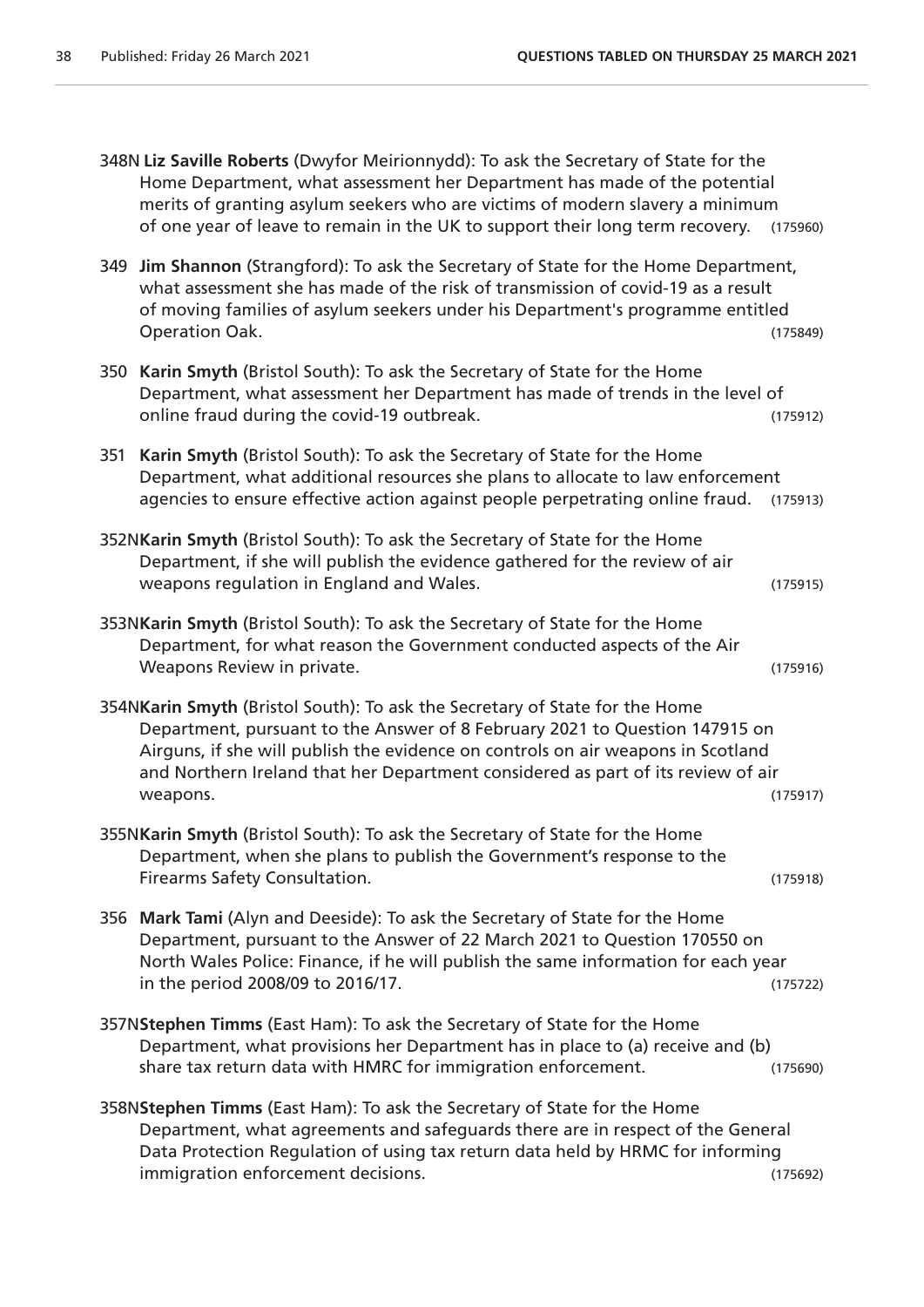- 359N**Dave Doogan** (Angus): To ask the Secretary of State for Defence, how many personnel there were in the Royal Regiment of Scotland on 1 January 2020. (176038)
- 360 **John Healey** (Wentworth and Dearne): To ask the Secretary of State for Defence, which Minister in his Department approved the recommendation, as set out in the Capita review of fire risks at Faslane and Coulport naval bases, to reduce fire response services crew by 15 per cent, and if he will place a copy of that report in the Library. (175704)
- 361 **Mr Kevan Jones** (North Durham): To ask the Secretary of State for Defence, what the cost of the purchase of three E-7 Wedgetail is. (175732)
- 362 **Stewart Malcolm McDonald** (Glasgow South): To ask the Secretary of State for Defence, what costings have been made for the acquisition of new nuclear weapons up to a total of 260 as announced in the Integrated Review. (175921)
- 363 **Stewart Malcolm McDonald** (Glasgow South): To ask the Secretary of State for Defence, what estimate he has made of the number of service personnel who will be stationed in Scotland by 2025. (175388)
- 364 **Tulip Siddiq** (Hampstead and Kilburn): To ask the Secretary of State for Defence, pursuant to the Answer of 8 March 2021 to Question 161824, whether his Department (a) retained and (b) continues to retain its own records of IMS Ltd's outstanding supply commitments at July 1991; whether those records have been placed in the National Archives; and whether any of those records have been destroyed. (175952)
- 365 **Tulip Siddiq** (Hampstead and Kilburn): To ask the Secretary of State for Defence, pursuant to the Answer of 8 March 2021 to Question 161824, to what extent IMS Ltd has (a) retained and (b) destroyed records of its commercial activities beyond the legally required seven years; on what date records were retained and destroyed; whether destruction of records included IMS Ltd records relating to contracts with foreign states, or contracts backed by UK state export credit guarantees; and whether IMS Ltd received authorisation from his Department for destruction of records. (175953)
- 366N**Derek Twigg** (Halton): To ask the Secretary of State for Defence, pursuant to the Answer of 22 March 2021 to Question 170542, whether the Defence Recruiting System records the school or college of applicants; and if he will he publish the number of successful applicants by school or college for the last five years. (175718)
- 367N**Nickie Aiken** (Cities of London and Westminster): To ask the Secretary of State for Housing, Communities and Local Government, whether he plans to introduce measures to simplify licensing applications for hospitality businesses, with particular reference to trading outdoors, in order to support the reopening of business as covid-19 restrictions are eased. (176039)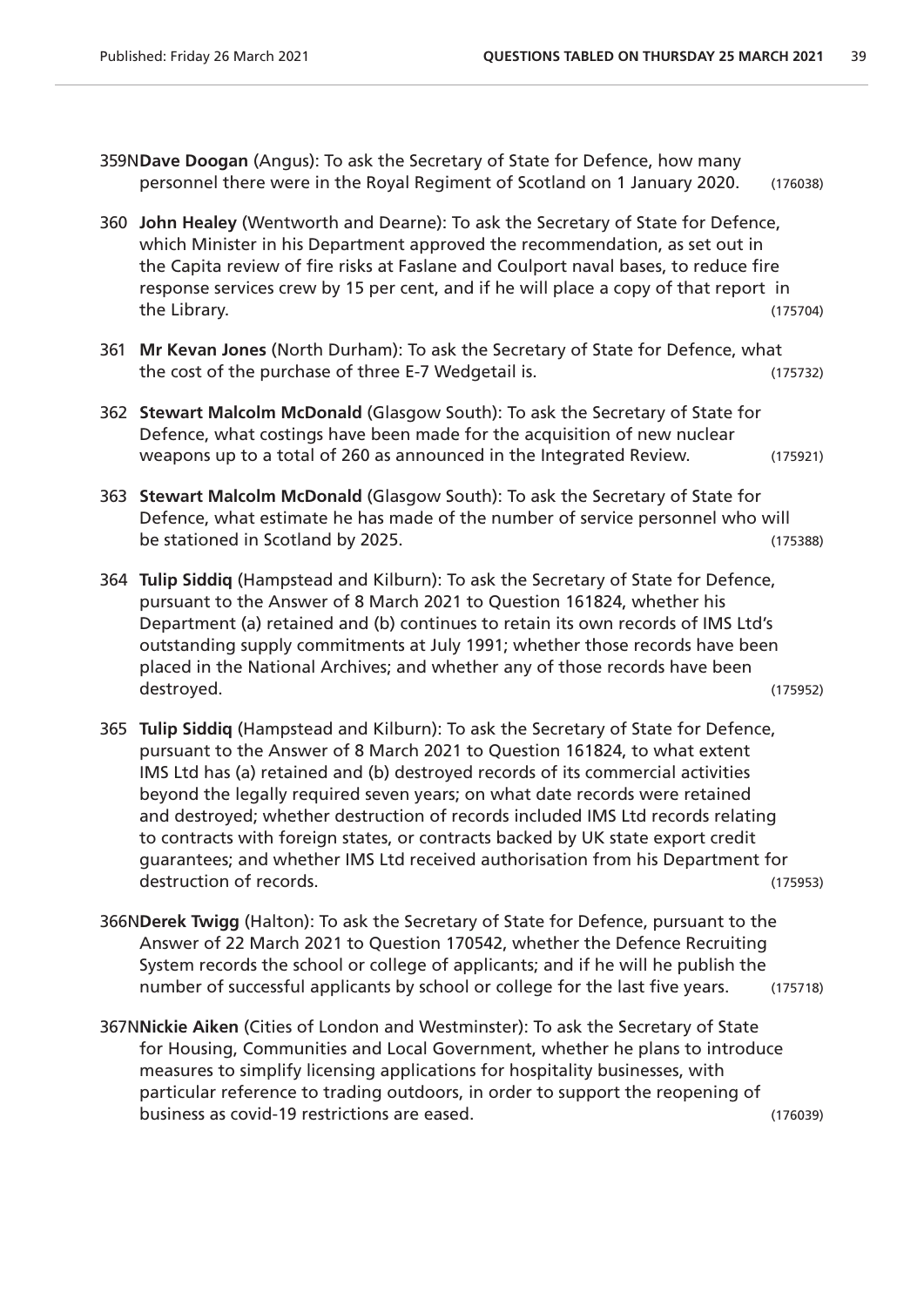- 368 **Apsana Begum** (Poplar and Limehouse): To ask the Secretary of State for Housing, Communities and Local Government, when he plans to publish details of how to access the additional funding for the removal of unsafe cladding that was announced by his Department on 10 February 2020. (176075) 369 **Apsana Begum** (Poplar and Limehouse): To ask the Secretary of State for Housing, Communities and Local Government, what assessment he has made of the potential effect of delays to the timescales for the Building Safety Fund on the ability of housing associations to plan financially. (176076) 370N**Sarah Champion** (Rotherham): To ask the Secretary of State for Housing, Communities and Local Government, what recent progress has been made on Sheffield City Region's bid to the Delivery Vehicles Competition. (175856) 371 **Neil Coyle** (Bermondsey and Old Southwark): To ask the Secretary of State for Housing, Communities and Local Government, what steps he is taking to help leaseholders secure a low interest rate on loans taken to cover fire safety costs. (175876) 372N**Andrew Gwynne** (Denton and Reddish): To ask the Secretary of State for Housing, Communities and Local Government, pursuant to the Answers of 15 March 2021 to Questions 166341 and 166342, what assessment he has made of the ability of his Department to make effective policy on building safety without an estimate of the potential number of leaseholders who may (a) lose their home and (b) declare bankruptcy as a result of the costs of resolving fire safety issues relating to (i) cladding removal, (ii) balcony remediation, (iii) replacing combustible insulation, (iv) replacing missing fire breaks, (v) increased insurance premiums and (vi) waking watches. (175735)
- 373 **Navendu Mishra** (Stockport): To ask the Secretary of State for Housing, Communities and Local Government, what estimate he has made of the number of civil fines that have been issued to landlords and property agents; and how much the average fine is. The average fine is a set of the set of the set of the set of the set of the set of the set of the set of the set of the set of the set of the set of the set of the set of the set of the set of th
- 374 **Navendu Mishra** (Stockport): To ask the Secretary of State for Housing, Communities and Local Government, how many rogue (a) landlords and (b) property agents are listed in the national database; and how many orders banning landlords have been issued in (a) Stockport borough and (b) Stockport constituency. (176080)
- 375N**Layla Moran** (Oxford West and Abingdon): To ask the Secretary of State for Housing, Communities and Local Government, what estimate he has made of the cost to the public purse of funding for (a) children's and (b) youth services provided by his Department to Oxfordshire County Council in each of the last five years. (176019)
- 376N**Steve Reed** (Croydon North): To ask the Secretary of State for Housing, Communities and Local Government, how many FTE staff from his Department are employed in the Cities and Local Growth Unit. (175857)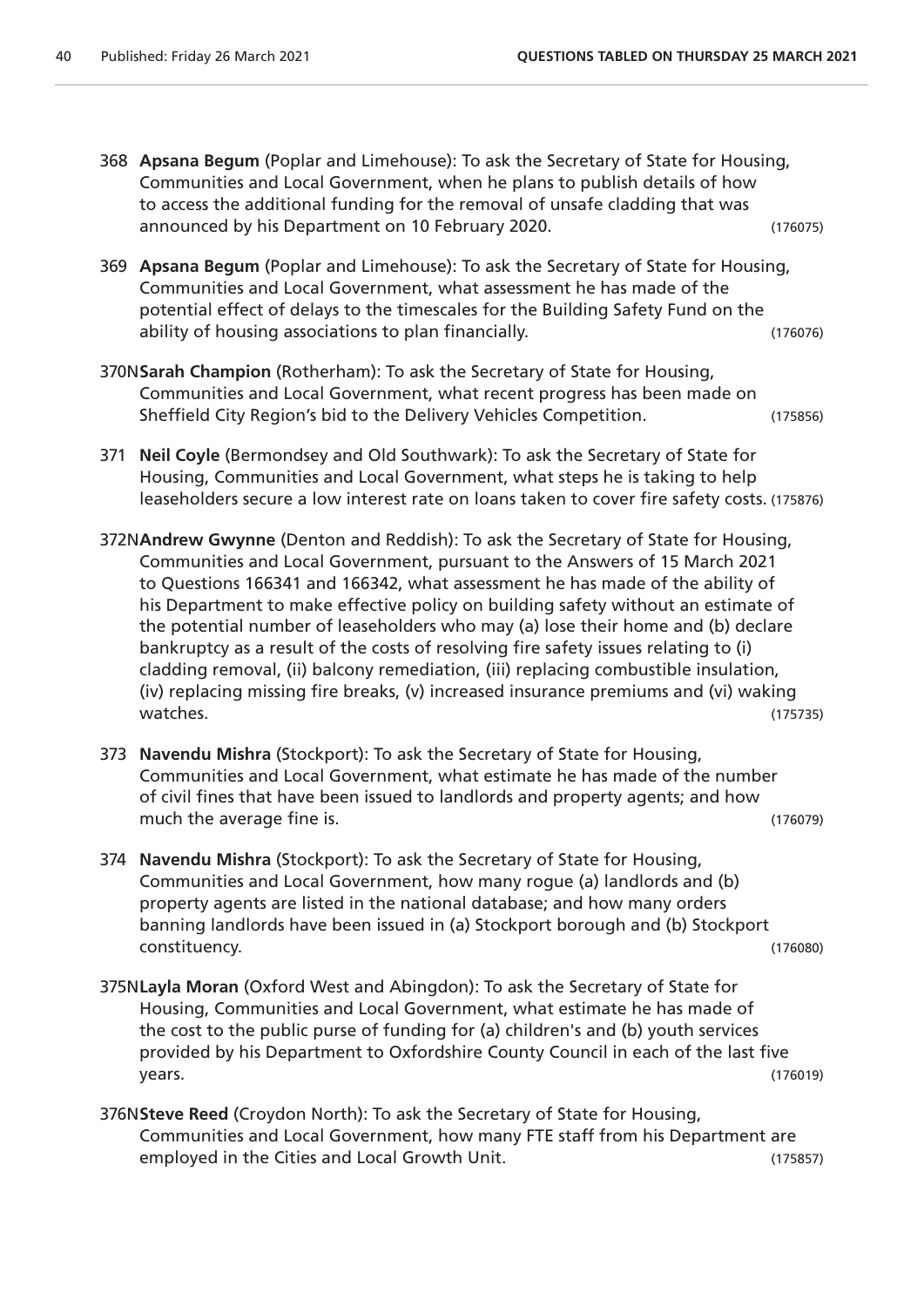377 **Steve Reed** (Croydon North): To ask the Secretary of State for Housing, Communities and Local Government, how many FTE staff from his Department were employed in the Cities and Local Growth Unit in each of the last five years. (175859) 378N**Steve Reed** (Croydon North): To ask the Secretary of State for Housing, Communities and Local Government, what assessment his Department has made of the effect of the Electronic Communication Code on local authority revenues. (175861) 379N**Steve Reed** (Croydon North): To ask the Secretary of State for Housing, Communities and Local Government, what meetings (a) he and (b) officials in his Department have had with other Government departments on the effect of reduced rental income to local authorities from site provisions for telecommunications infrastructure. (175862) 380N **Steve Reed** (Croydon North): To ask the Secretary of State for Housing, Communities and Local Government, if he will list the annual revenues to local authorities in (a) England, (b) Wales, (c) Scotland and (d) Northern Ireland for the provision of sites for telecommunications infrastructure, for each of the last five years. (175863) 381 **Steve Reed** (Croydon North): To ask the Secretary of State for Housing, Communities and Local Government, what estimate he has made of revenues to local authorities for the provision of site rental for telecommunications infrastructure for each of the next five years. (175864) 382 **Steve Reed** (Croydon North): To ask the Secretary of State for Housing, Communities and Local Government, what estimate he has made of the number of new sites required for the provision of telecommunications infrastructure in order for the UK to meet government targets for the rollout of 5G. (175865) 383 **Steve Reed** (Croydon North): To ask the Secretary of State for Housing, Communities and Local Government, what rental income his Department has received for the provision of sites for telecommunications infrastructure for each of the last five years. (175866) 384 **Steve Reed** (Croydon North): To ask the Secretary of State for Housing, Communities and Local Government, what estimate he has made of the rental income his Department will receive for the provision of sites for telecommunication infrastructure for each of the next five years. (175867) 385 **Steve Reed** (Croydon North): To ask the Secretary of State for Housing, Communities and Local Government, what recent estimate he has made of the legal fees paid by local authorities that are in dispute with telecommunication companies regarding site rental income relating to the Electronic Communication Code. (175868)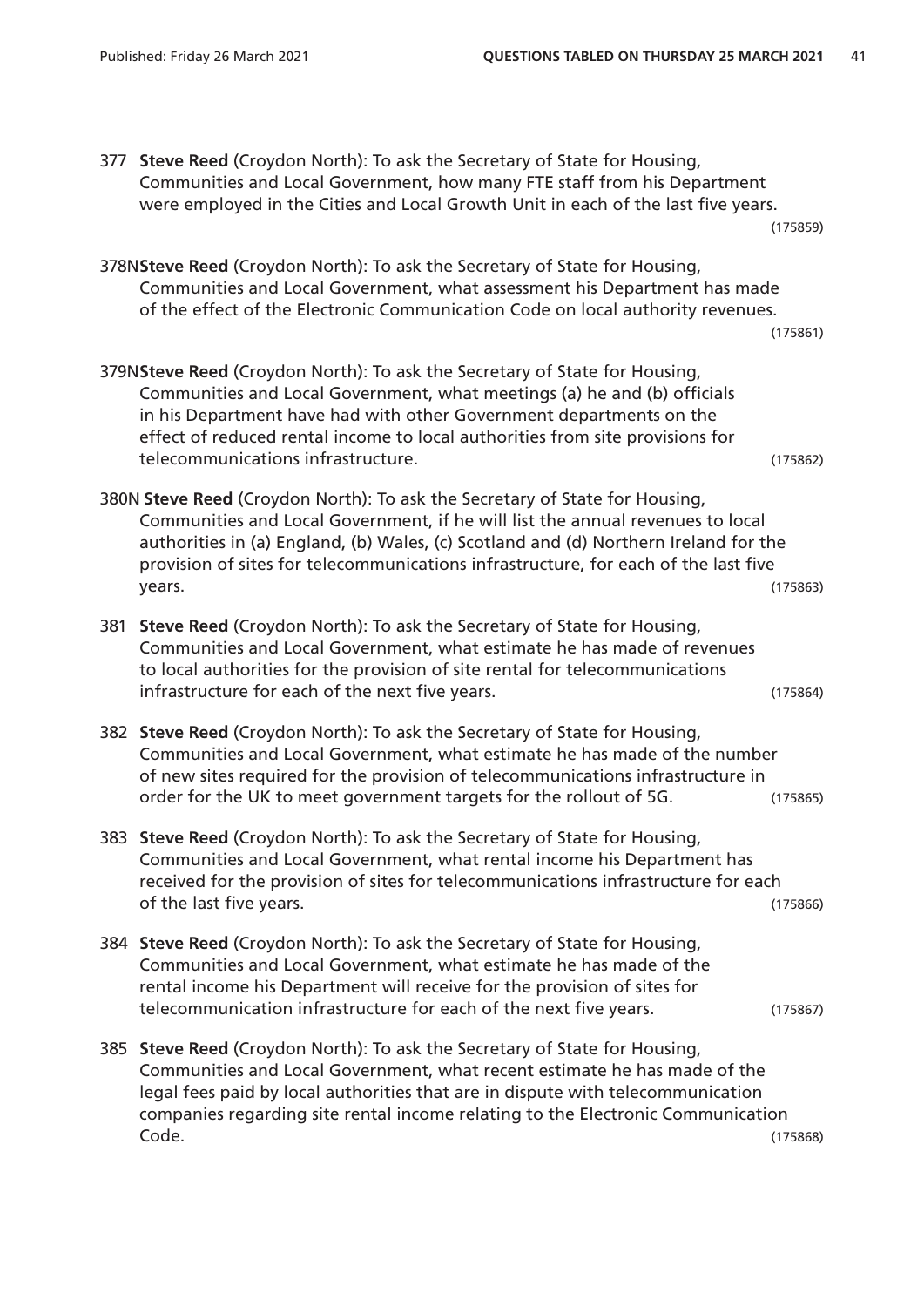|     | 386 Steve Reed (Croydon North): To ask the Secretary of State for Housing,<br>Communities and Local Government, if he will list the dates that (a) he and (b)<br>officials in his Department met with representatives of the Speed up Britain                           |          |
|-----|-------------------------------------------------------------------------------------------------------------------------------------------------------------------------------------------------------------------------------------------------------------------------|----------|
|     | Campaign.                                                                                                                                                                                                                                                               | (175869) |
| 387 | Steve Reed (Croydon North): To ask the Secretary of State for Housing,<br>Communities and Local Government, how much each local authority will receive in<br>funding allocations under the Welcome Back Fund.                                                           | (175870) |
|     | 388N Bob Seely (Isle of Wight): To ask the Secretary of State for Housing, Communities<br>and Local Government, what plans he has to close loopholes in legislation that<br>allow developers to destroy areas classed as Sites of Special Scientific Interest. (176035) |          |
|     | 389 Royston Smith (Southampton, Itchen): To ask the Secretary of State for Housing,<br>Communities and Local Government, what estimate he has made of the number<br>of high-rise residential buildings that will benefit from the Waking Watch Relief<br>Fund.          | (175941) |
| 390 | Royston Smith (Southampton, Itchen): To ask the Secretary of State for Housing,<br>Communities and Local Government, how many Waking Watch Relief Fund<br>applications his Department has received to date.                                                             | (175942) |
| 391 | Royston Smith (Southampton, Itchen): To ask the Secretary of State for Housing,<br>Communities and Local Government, how many Waking Watch Relief Fund<br>applications have been successful to date.                                                                    | (175943) |
| 392 | Royston Smith (Southampton, Itchen): To ask the Secretary of State for Housing,<br>Communities and Local Government, what assessment he has made of the<br>adequacy of the Waking Watch Relief Fund covering the cost of alarms installed<br>after 17 December 2020.    | (175944) |
| 393 | Royston Smith (Southampton, Itchen): To ask the Secretary of State for Housing,<br>Communities and Local Government, if he will backdate applications to the<br>Waking Watch Fund for buildings that had installed alarms before 17 December<br>2020.                   | (175945) |
|     | 394 Royston Smith (Southampton, Itchen): To ask the Secretary of State for Housing,<br>Communities and Local Government, what plans he has to backdate access to the<br>Waking Watch Fund for buildings that have installed alarms pre-dating the 17<br>December 2020.  | (175946) |
| 395 | Royston Smith (Southampton, Itchen): To ask the Secretary of State for Housing,<br>Communities and Local Government, what steps he is taking to ensure fire alarms<br>are an sufficient replacement for waking watchers in all qualifying buildings for                 |          |

the Waking Watch Relief Fund. The Waking Watch Relief Fund.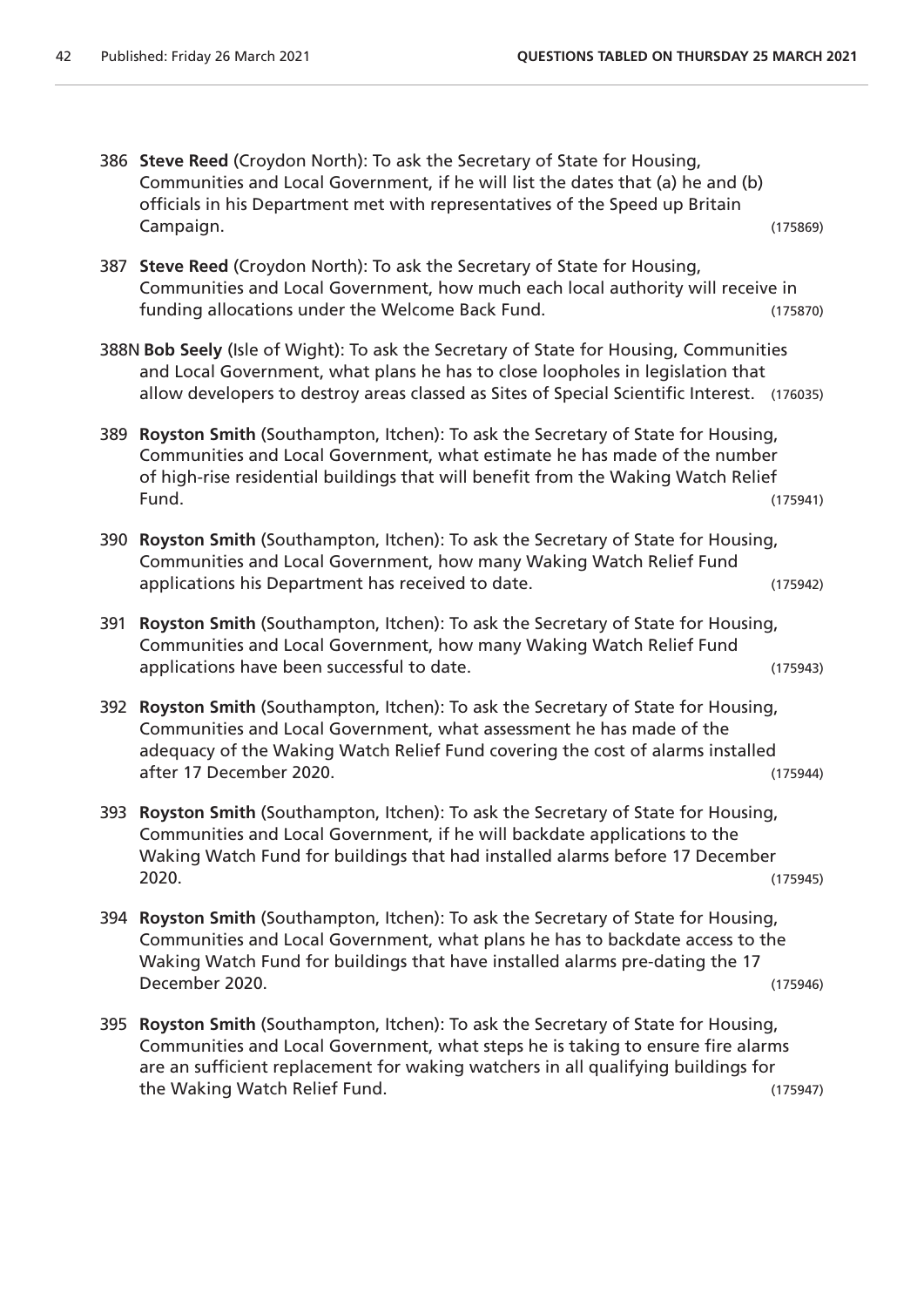- 396 **Royston Smith** (Southampton, Itchen): To ask the Secretary of State for Housing, Communities and Local Government, whether his Department has made an assessment of the potential merits of a specific fund for waking watchers for unsafe high-rise residential buildings with a complex structural integrity which potentially require both waking watchers and alarms. (175948)
- 397 **John Spellar** (Warley): To ask the Secretary of State for Housing, Communities and Local Government, apart from Case Studies A, B and C in the Liverpool City Council: Best Value inspection report published on 24 March 2021, (a) how many other case studies were undertaken and (b) were they reported to his Department. (175696)
- 398N**Stephen Timms** (East Ham): To ask the Secretary of State for Housing, Communities and Local Government, what assessment he has made of the increase in homelessness among Black residents of (a) England and (b) Wales in 2020. (175694)
- 399N**Derek Twigg** (Halton): To ask the Secretary of State for Housing, Communities and Local Government, pursuant to the oral contribution of the Parliamentary Under Secretary of State for Housing, Communities and Local Government on 16 March 2021, Official Report, column 192, on 16 March 2021, where are the data sets the Government used to priorities areas for funding from the levelling-up fund are available; and on what date they were published. (175717)
- 400N **Catherine West** (Hornsey and Wood Green): To ask the Secretary of State for Housing, Communities and Local Government, what assessment he has made of the potential merits of including measures of (a) crime, (b) barriers to housing and services, (c) living environment deprivation and (d) inequalities in a local authority area when developing the index of economic resilience for the UK Community Renewal Fund and Levelling Up Fund. The contract of the contract of the contract of the contract of the contract of the contract of the contract of the contract of the contract of the contract of the contract of the contra
- 401N**Catherine West** (Hornsey and Wood Green): To ask the Secretary of State for Housing, Communities and Local Government, whether he made an assessment of the potential merits of using the Indices of Multiple Deprivation to prioritise investments through the UK Community Renewal Fund. (175967)
- 402 **Apsana Begum** (Poplar and Limehouse): To ask the Secretary of State for Justice, whether interpreters which hold (a) Level 1 foundation in public service interpreting, a two-to-four-week course, (b) Level 2 public service interpreting qualifications, (c) Level 3 and Level 4 community service interpreting qualifications, A-level standard, (d) a bachelor's degree in philology but no public service interpreting qualifications and (e) a bachelor's degree in linguistics but no public service interpreting qualifications are accepted on his Department's list of interpreters. (176069)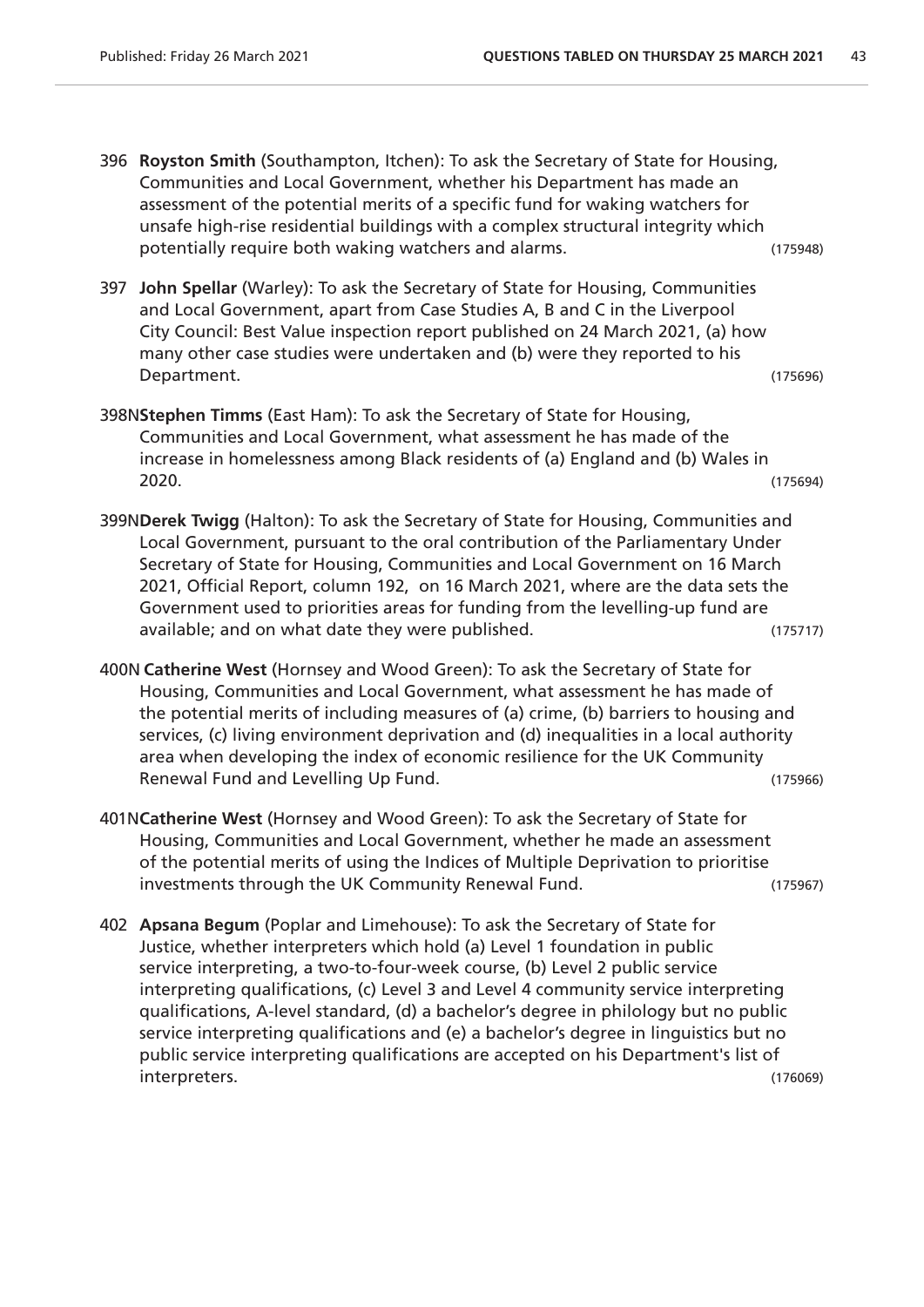- 403 **Apsana Begum** (Poplar and Limehouse): To ask the Secretary of State for Justice, how many and what proportion of interpreters on his Department's list of interpreters engaged by HM Courts and Tribunal Service have a Level 6, Bachelor's degree level, Diploma in Public Service Interpreting (DPSI) or Diploma in Police Interpreting (DPI). (176070)
- 404 **Apsana Begum** (Poplar and Limehouse): To ask the Secretary of State for Justice, what steps HM Courts and Tribunals Service is taking to ensure that interpreters are on his Department's list of interpreters in order to improve the vetting of evidence relating to their experience and qualifications. (176071)
- 405 **Apsana Begum** (Poplar and Limehouse): To ask the Secretary of State for Justice, if his Department will make an estimate of the number of interpreters on his Department's list of interpreters engaged by HM Courts and Tribunal Service who (a) hold a Level 6 public service qualification and (b) have more than 400 hours' public service interpreting experience that comply with the National Register of Public Service Interpreter's Code of Professional Conduct. (176072)
- 406 **Apsana Begum** (Poplar and Limehouse): To ask the Secretary of State for Justice, how many and what proportion of interpreters have been referred to The Language Shop for independent assessment; and what proportion of those interpreters have been reinstated since 2019. (176073)
- 407 **Apsana Begum** (Poplar and Limehouse): To ask the Secretary of State for Justice, how long it takes to complete the justice system training course for interpreters; and which organisation oversees that course. (176074)
- 408N **Jonathan Edwards** (Carmarthen East and Dinefwr): To ask the Secretary of State for Justice, pursuant to the Answer of 16 March to Question 167184, whether he has received any representations from (a) individuals and (b) legal professionals who are concerned that a case could be brought under the Equality Act 2010 as a result of people being denied access to businesses due to non-compliance with covid-19 related restrictions. (175799)
- 409N **Mary Kelly Foy** (City of Durham): To ask the Secretary of State for Justice, how many calls there have been to the Tackling Unacceptable Behaviour Unit (a) confidential helpline, (b) early resolution helpline and (c) PAM assist helpline in each month since those helplines were established. (176042)
- 410N**Mary Kelly Foy** (City of Durham): To ask the Secretary of State for Justice, how many and what proportion of calls to the Tackling Unacceptable Behaviour Unit have been from staff reporting acts of (a) bullying, (b) harassment, (c) victimisation and (d) discrimination since that Unit was launched. (176043)
- 411N**Mary Kelly Foy** (City of Durham): To ask the Secretary of State for Justice, how many and what proportion of Her Majesty's Prison and Probation Service staff believed that their pay was reasonable compared to people doing a similar jobs in other organisations in the latest staff survey. (176044)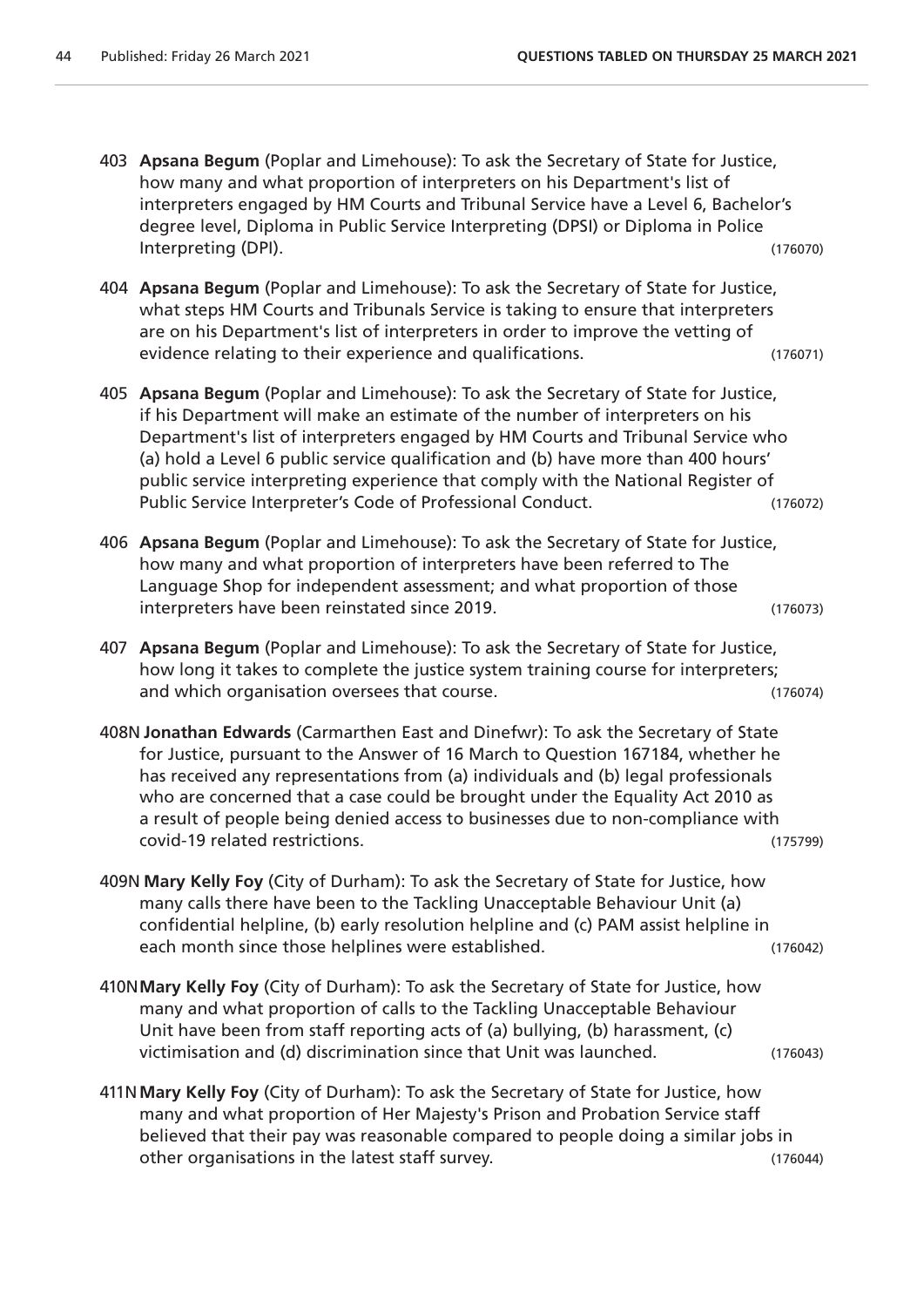| 412N Mary Kelly Foy (City of Durham): To ask the Secretary of State for Justice, how<br>many and what proportion of Her Majesty's Prison and Probation Service staff<br>agreed that when operational changes are made at work they were usually for<br>the better in the latest staff survey.                                                                                                                                                                             | (176045) |  |
|---------------------------------------------------------------------------------------------------------------------------------------------------------------------------------------------------------------------------------------------------------------------------------------------------------------------------------------------------------------------------------------------------------------------------------------------------------------------------|----------|--|
| 413N Mary Kelly Foy (City of Durham): To ask the Secretary of State for Justice, how<br>many and what proportion of Her Majesty's Prison and Probation Service staff<br>agreed that they have the opportunity to contribute their views before decisions<br>are made that affect them in the latest staff survey.                                                                                                                                                         | (176046) |  |
| 414N Jessica Morden (Newport East): To ask the Secretary of State for Justice, what the<br>average waiting time was for the completion of a coroner's report after a death in<br>England and Wales in (a) 2018 (b) 2019 and (c) 2020.                                                                                                                                                                                                                                     | (175779) |  |
| 415N Anne Marie Morris (Newton Abbot): To ask the Secretary of State for Justice,<br>pursuant to the Answer of 14 December to Question 126796 on Prison Sentence,<br>for what reason IPP prisoners cannot be transferred to alternative sentences.                                                                                                                                                                                                                        | (175855) |  |
| 416N Grahame Morris (Easington): To ask the Secretary of State for Justice, what<br>estimate his Department has made of the cumulative number of years of<br>experience held by all prison officers in each year since 2010.                                                                                                                                                                                                                                              | (175812) |  |
| 417N Mr Barry Sheerman (Huddersfield): To ask the Secretary of State for Justice,<br>what assessment he has made of the merits of the Westminster Commission on<br>Miscarriages of Justice's recommendation that the real possibility test applied<br>by the Criminal Cases Review Commission in referring cases to the appeal courts<br>should be amended.                                                                                                               | (175705) |  |
| 418NMr Barry Sheerman (Huddersfield): To ask the Secretary of State for Justice, what<br>recent assessment he has made of the adequacy of funding for the Criminal Cases<br>Review Commission.                                                                                                                                                                                                                                                                            | (175706) |  |
| 419NMr Barry Sheerman (Huddersfield): To ask the Secretary of State for Justice, how<br>many appeals against conviction to the Court of Appeal (Criminal Decision) there<br>have been where (a) leave to appeal has been (i) sought and (ii) refused by a<br>single Judge, (b) the applicant has renewed the application to the full Court and<br>(c) the renewed application for leave to appeal led to the conviction(s) being<br>quashed in each of the last 10 years. | (175707) |  |
| 420NMr Barry Sheerman (Huddersfield): To ask the Secretary of State for Justice, what<br>assessment he has made of the ability of children and young people to easily<br>access the Criminal Cases Review Commission.                                                                                                                                                                                                                                                     | (175708) |  |
| 421NMr Barry Sheerman (Huddersfield): To ask the Secretary of State for Justice,<br>what steps he is taking in response to the recommendations of the Westminster<br>Commission on Miscarriages of Justice's inquiry into the Criminal Cases Review                                                                                                                                                                                                                       |          |  |

Commission. (175709)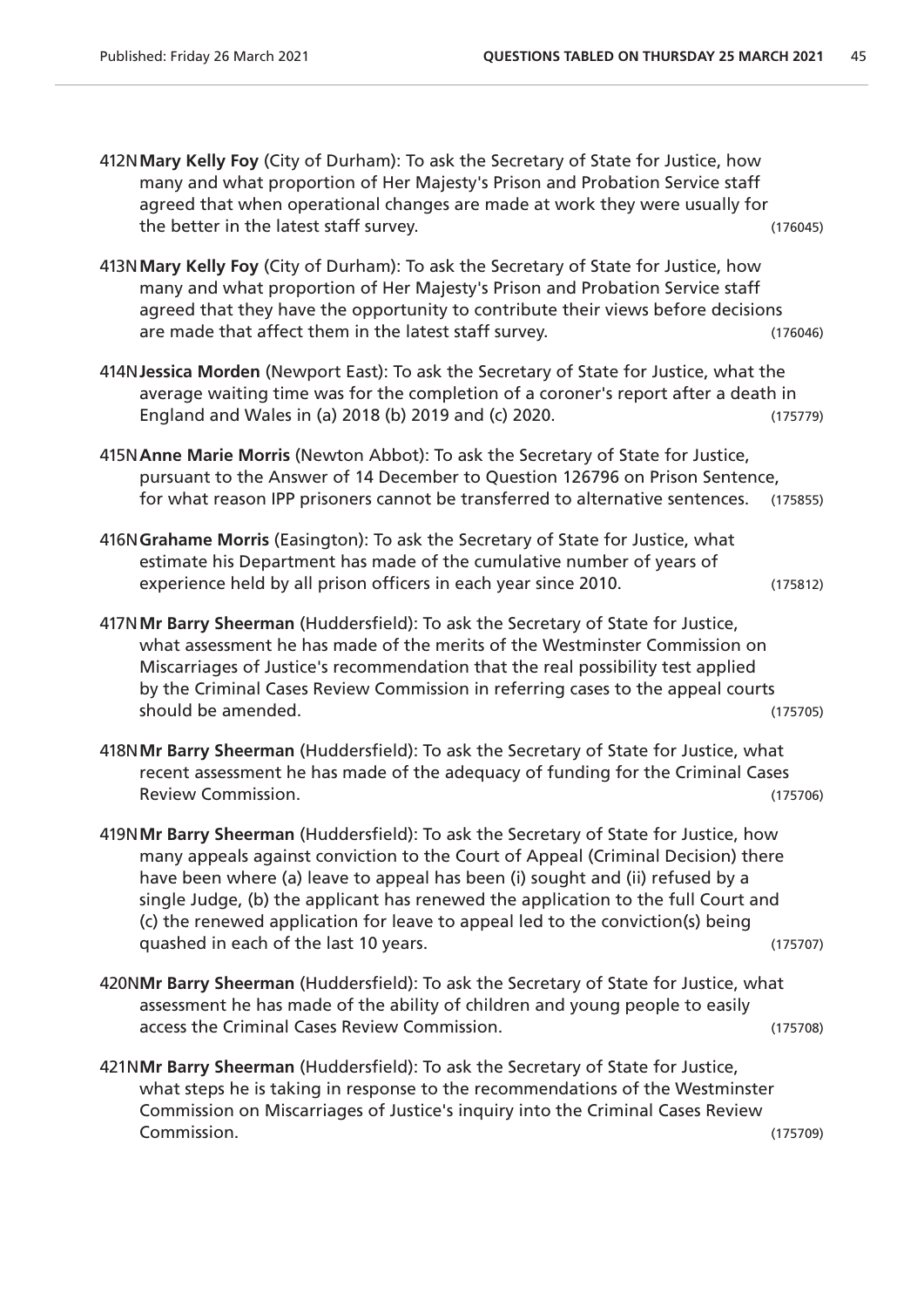422 **Mr Barry Sheerman** (Huddersfield): To ask the Secretary of State for Justice, with reference to the March 2021 report of the all-party Parliamentary group on miscarriages of justice, what assessment he has made of the effect of the substantial injustice test on the ability of the Court of Appeal to correct miscarriages of justice in change of law cases including joint enterprise. (175710) 423 **Mr Barry Sheerman** (Huddersfield): To ask the Secretary of State for Justice, how many applications for permission to appeal have been made in each of the last 10 years (a) within and (b) outside the 28 day time limit. (175711) 424 **Mr Barry Sheerman** (Huddersfield): To ask the Secretary of State for Justice, how many loss of time orders have been made by the Court of Appeal, Criminal Division in each of the last 10 years. (175712) 425 **Emily Thornberry** (Islington South and Finsbury): To ask the Secretary of State for Justice, pursuant to the Answer of 22 March 2021 to Question 167839, on Ivory: Smuggling, what information his Department holds on (a) prosecutions, (b) convictions and (c) sentences on triable either way offences under the Control of Trade in Endangered Species Regulations 2018. (175777) 426 **Emily Thornberry** (Islington South and Finsbury): To ask the Secretary of State for Justice, pursuant to the Answer of 22 March 2021 to Question 167839, on Ivory: Smuggling, what information his Department holds on (a) prosecutions, (b) convictions and (c) sentences on offences under the Ivory Act 2018. (175778) 427N**Louise Haigh** (Sheffield, Heeley): To ask the Secretary of State for Northern Ireland, how much capacity funding will be allocated to Northern Ireland to prepare for the Shared Prosperity Fund. The state of the Shared Prosperity Fund. 428N**Marsha De Cordova** (Battersea): To ask the Prime Minister, when he plans to publish a response to the findings of the Commission on Race and Ethnic Disparities. (176033) 429N**Andrew Gwynne** (Denton and Reddish): To ask the Prime Minister, pursuant to the Answer of 23 March 2021 to Question 171542, whether he has had discussions with the Secretary of State for Health and Social Care on implementing the recommendations made by Baroness Cumberlege in First Do No Harm - The report of the IMMDS Review; and if he will make a statement. (175736) 430N**Louise Haigh** (Sheffield, Heeley): To ask the Prime Minister, on what dates the Union Strategy Committee held its (a) first meeting and (b) subsequent meetings; and on how many occasions he has chaired those meetings. (175935) 431N**Louise Haigh** (Sheffield, Heeley): To ask the Prime Minister, what assessment he has made of the implications for his policies of the findings of the Shawcross Report; and what discussions he has had with William Shawcross on the contents of that report. (175939)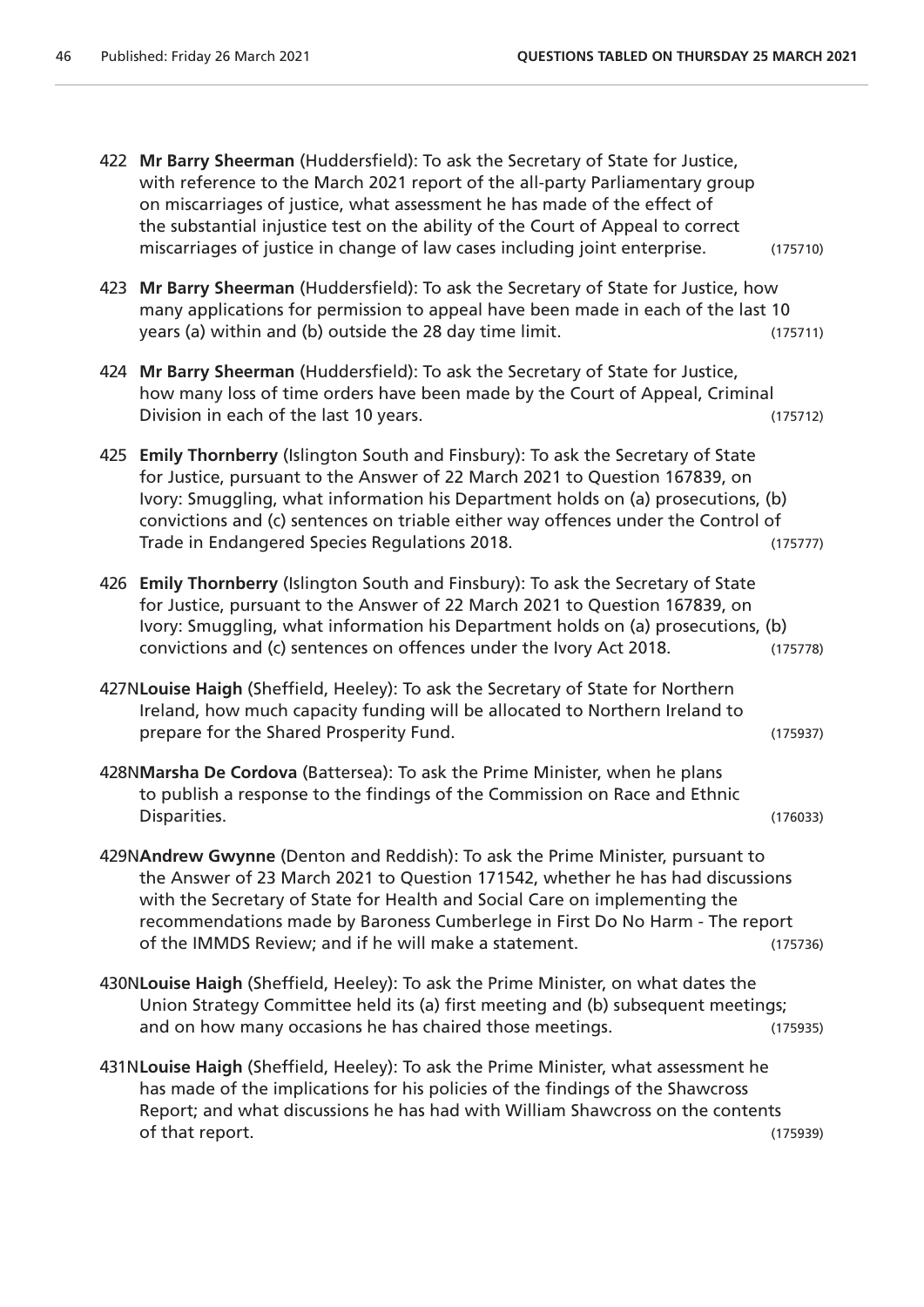- 432 **Scott Benton** (Blackpool South): To ask the Chancellor of the Exchequer, if he will estimate the amount of Government funding donated to the British Red Cross Charity in the last ten years. (176078)
- 433 **Alan Brown** (Kilmarnock and Loudoun): To ask the Chancellor of the Exchequer, what assessment he has made of the financial effect of covid-19 travel restrictions on the operation of English Language Teaching Centres. (175929)
- 434 **Alan Brown** (Kilmarnock and Loudoun): To ask the Chancellor of the Exchequer, what sectoral support has recently been provided to the operators of English Language Teaching Centres. (175930)
- 435N**Yvette Cooper** (Normanton, Pontefract and Castleford): To ask the Chancellor of the Exchequer, what recent assessment his Department has made of (a) trends in unemployment among people aged over 60 and (b) the effect of that matter on their household incomes if they have not yet reached the state pension age and are ineligible for welfare benefit payments. The intervals of the control of the control of the control of the control of the control of the control of the control of the control of the control of the control of the contro
- 436N**Anneliese Dodds** (Oxford East): To ask the Chancellor of the Exchequer, what official data on the effects of the pandemic on different sectors will be used to distribute business rates relief announced on 25 March 2021, and if he will place a copy of that data in the Library. (176021)
- 437N**Anneliese Dodds** (Oxford East): To ask the Chancellor of the Exchequer, with reference to the news story, Business rates relief boosted with new £1.5 billion pot, published on 25 March 2021, what the planned timescale is for local authorities to set up local relief schemes to distribute business rates relief. (176022)
- 438N**Anneliese Dodds** (Oxford East): To ask the Chancellor of the Exchequer, with reference to the news story, Business rates relief boosted with new £1.5 billion pot, published on 25 March 2021, how many of the 170,000 claims for material change in circumstances have been successful. (176023)
- 439 **Tim Farron** (Westmorland and Lonsdale): To ask the Chancellor of the Exchequer, what assessment he has made of the effect of the Stamp Duty holiday on the number of second homes purchased in rural communities. [Transferred] (174790)
- 440 **Stephen Farry** (North Down): To ask the Chancellor of the Exchequer, how many licences have been granted in relation to frozen Libyan assets in the UK; and to whom those licences have been granted. (176118)
- 441N**Colleen Fletcher** (Coventry North East): To ask the Chancellor of the Exchequer, what assessment he has made of the effect of the covid-19 outbreak on (a) average household incomes and (b) trends in the level of mean household disposable income in (i) Coventry North East constituency, (ii) Coventry, (iii) the West Midlands and (iv) England. (175890)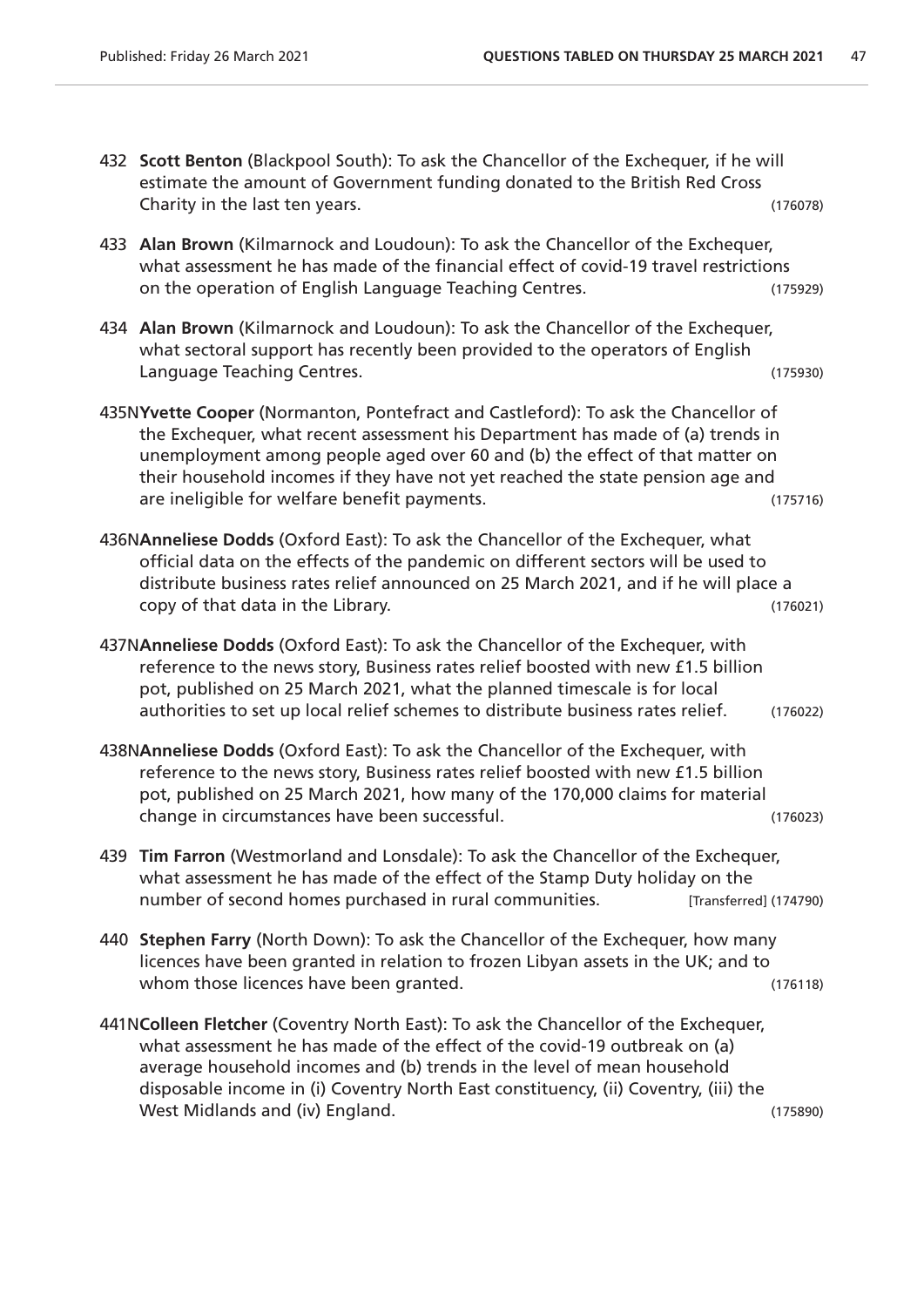442N **Drew Hendry** (Inverness, Nairn, Badenoch and Strathspey): To ask the Chancellor of the Exchequer, pursuant to the Answer of 22 March 2021 to Question 169891 on Boats: UK Trade with EU, what assessment he has made of extending the Returned Goods Relief timeframes for boats no long able to commercially operate in the EU following the end of the transition period. (175928)

- 443N **Dr Rupa Huq** (Ealing Central and Acton): To ask the Chancellor of the Exchequer, what recent assessment he has made of the potential merits of (a) a Seat Out to Help Out scheme to support live entertainment and (b) providing individual funding for musicians and other freelancers in England via the Cultural Recovery Fund on a similar basis to the support available in Wales, Scotland and Northern Ireland. (175950)
- 444N **Dr Rupa Huq** (Ealing Central and Acton): To ask the Chancellor of the Exchequer, what plans he has to review the effect of changes to VAT-free shopping on jobs across different sectors and parts of the country. (175951)
- 445N **Ben Lake** (Ceredigion): To ask the Chancellor of the Exchequer, whether he plans re-finance loans issued to development bodies in Wales prior to devolution by the National Loan Fund. (175982)
- 446 **Marco Longhi** (Dudley North): To ask the Chancellor of the Exchequer, what assessment his Department has made of the potential merits of exempting (a) employers of people aged 25 and (b) people aged under 25 from national insurance contributions to (i) boost youth employment and (ii) increase and improve training of employees under 25. (176140)
- 447 **Navendu Mishra** (Stockport): To ask the Chancellor of the Exchequer, what systems HMRC has in place to monitor the regularity of supplier termination events. (176085)
- 448 **Navendu Mishra** (Stockport): To ask the Chancellor of the Exchequer, what steps HMRC is taking to (a) monitor and (b) minimise supplier termination events in respect of contracts. (176086)
- 449N **Layla Moran** (Oxford West and Abingdon): To ask the Chancellor of the Exchequer, what estimate he has made of the number of (a) successful and (b) overall applications made to the Kickstart Scheme in Oxfordshire. (176018)
- 450 **Bridget Phillipson** (Houghton and Sunderland South): To ask the Chancellor of the Exchequer, whether his timetable for reviewing the population estimates used in the Barnett formula has been affected by the changes in timing to the 2021 census in some parts of the UK. (175822)
- 451 **Bridget Phillipson** (Houghton and Sunderland South): To ask the Chancellor of the Exchequer, how many and what proportion of the Answers to parliamentary questions given by him or other Ministers in his Department since 13 February 2020 were prepared by, or prepared in collaboration with, contractors not directly employed by the Crown. (175823)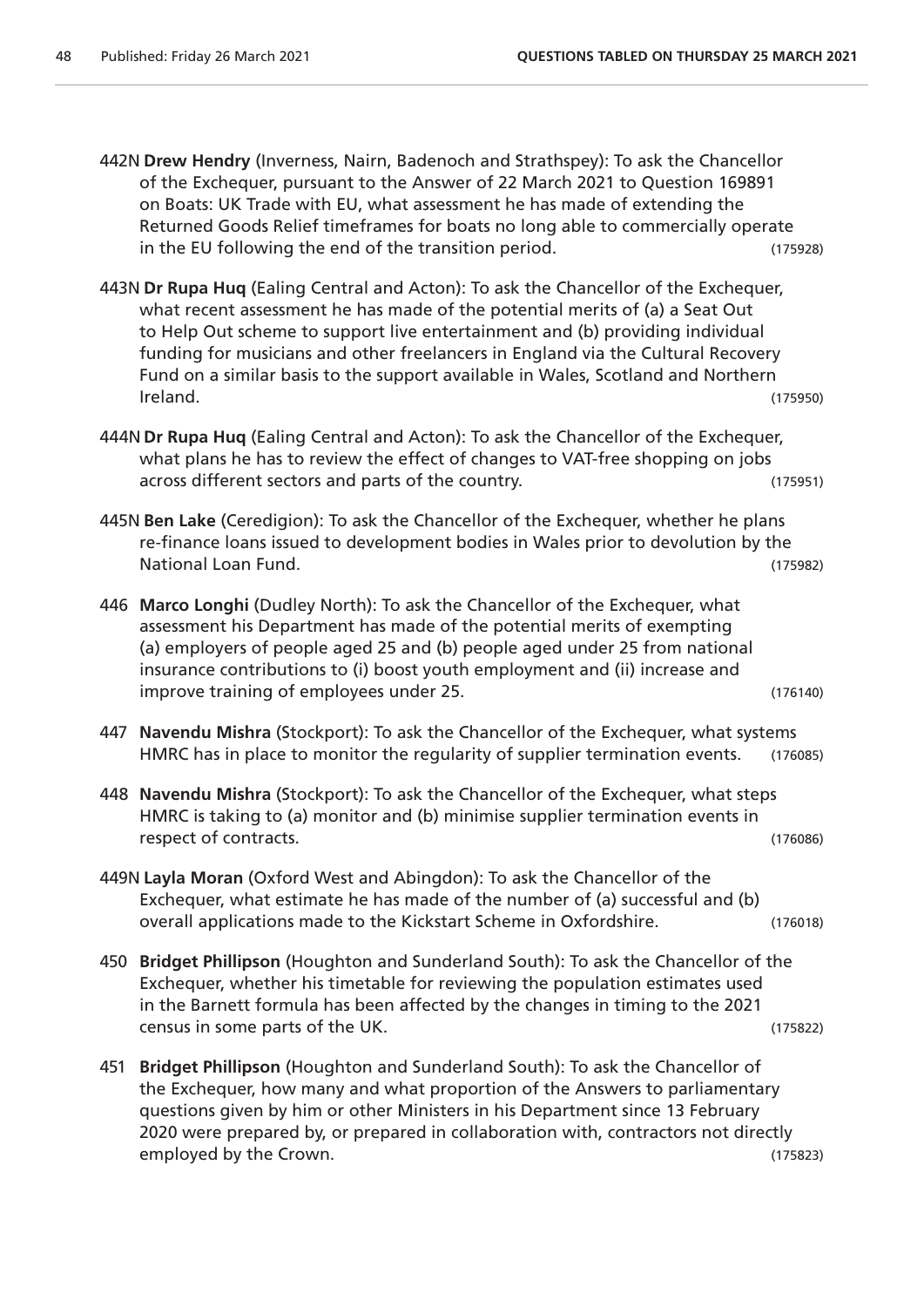- 452 **Bridget Phillipson** (Houghton and Sunderland South): To ask the Chancellor of the Exchequer, what the receipts were to the Exchequer from customs duty, excluding those paid on excise goods, in each of the last 144 months. (175824)
- 453 **Bridget Phillipson** (Houghton and Sunderland South): To ask the Chancellor of the Exchequer, what the receipts were to the Exchequer from customs duty on excise goods in each of the last 144 months. (175825)
- 454 **Bridget Phillipson** (Houghton and Sunderland South): To ask the Chancellor of the Exchequer, what the receipts were to the Exchequer from VAT on goods imported to the UK directly by VAT end-users, in each of the last 144 months. (175826)
- 455 **Bridget Phillipson** (Houghton and Sunderland South): To ask the Chancellor of the Exchequer, what value of excise goods have been seized by HMRC in Northern Ireland in each week of 2021 so far, having been imported to Northern Ireland from the rest of the EU at a price not including UK excise duty; and if he will make a statement. (175827)
- 456N**Bridget Phillipson** (Houghton and Sunderland South): To ask the Chancellor of the Exchequer, what guidance he has issued in the last year to Ministers in his Department on the disclosure of the identity of specific private individuals in respect of published records of Ministerial meetings; what guidance on that matter Ministers currently follow; and if he will make a statement. (175828)
- 457 **Bridget Phillipson** (Houghton and Sunderland South): To ask the Chancellor of the Exchequer, what estimate he has made of the number of people who deliver public services, including those working in public bodies and their subcontractors that deliver those services, and are paid from public funds at the national (a) living wage for those aged 23 and over, (b) minimum wage for those aged 21 or 22, (c) minimum wage for those aged 18 to 20, (d) minimum wage for those aged under 18 and (e) minimum wage at the apprentice rate as at 1 April 2021; and if he will make a statement. (175829)
- 458 **Bridget Phillipson** (Houghton and Sunderland South): To ask the Chancellor of the Exchequer, what estimate he has made of the number of people (a) in public bodies and (b) employed as subcontractors who deliver public services and being paid from the public purse who are (i) are aged 23 and over and are paid less than £10 per hour, (ii) aged 21 or 22 and are paid less than £10 per hour, (iii) are 18 to 20 and are paid less than £10 per hour, (iv) aged under 18 and are paid less than £10 per hour and (v) apprentices and are paid less than £10 per hour as at 1 April 2021; and if he will make a statement. (175830)
- 459 **Bridget Phillipson** (Houghton and Sunderland South): To ask the Chancellor of the Exchequer, what estimate he has made of the number of people (a) in public bodies and (b) employed as subcontractors who deliver public services and paid from the public purse who are (i) aged 23 and over and are paid less than £9 per hour, (ii) aged 21 or 22 and are paid less than £9 per hour, (iii) aged 18 to 20 and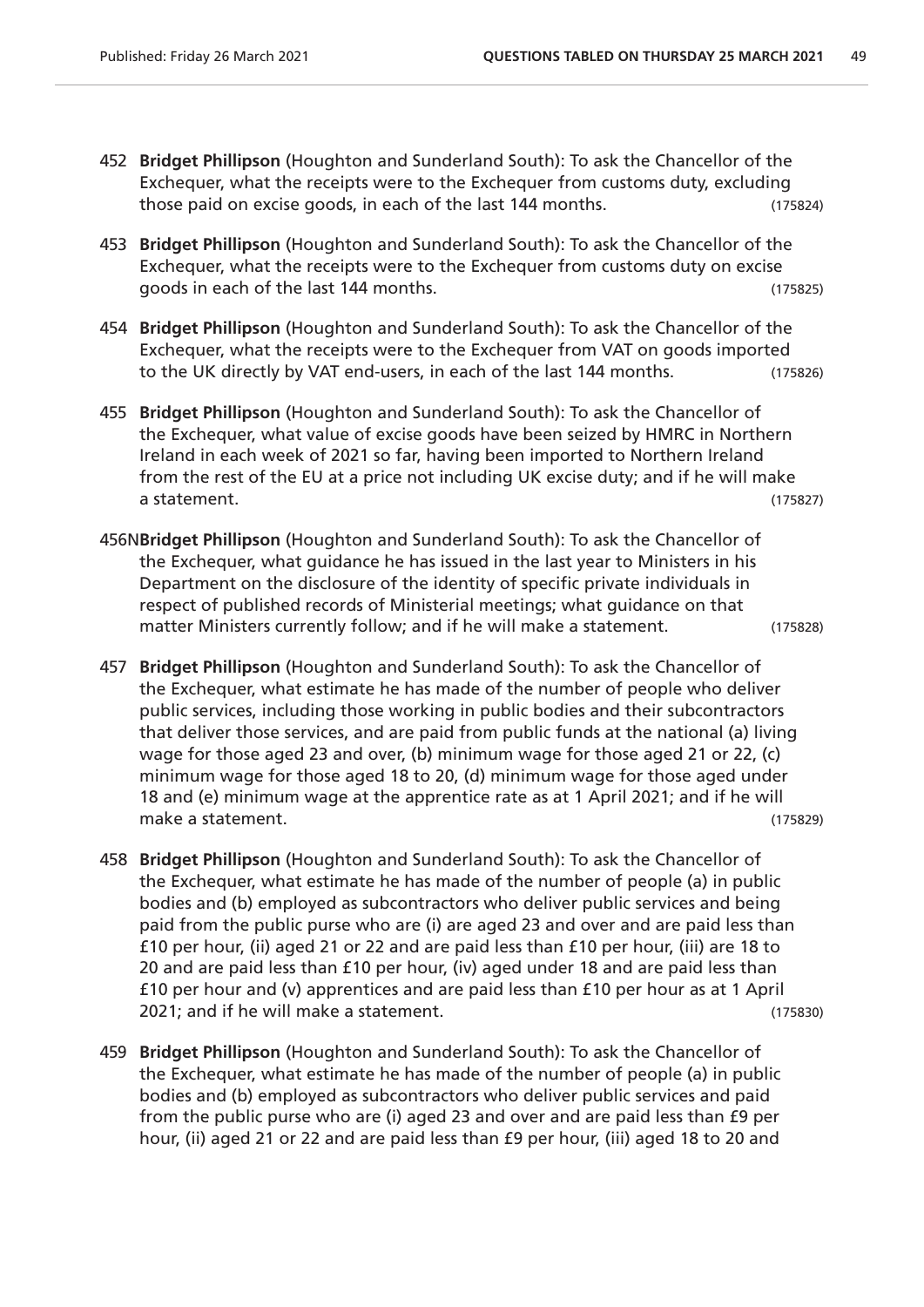are paid less than £9 per hour and (iv) aged under 18 and are paid less than £9 per hour and (v) are apprentices and are paid less than £9 per hour as at 1 April 2021; and if he will make a statement. (175831)

- 460 **Bridget Phillipson** (Houghton and Sunderland South): To ask the Chancellor of the Exchequer, what estimate he has made of the number of people (a) in public bodies and (b) employed as subcontractors who deliver public services and paid from the public purse who are (i) aged 23 and over and are paid less than £11 per hour, (ii) aged 21 or 22 and are paid less than £11 per hour, (iii) aged 18 to 20 and are paid less than £11 per hour (iv) are aged under 18 and are paid less than £11 per hour and (v) are apprentices and are paid less than £11 per hour as at 1 April 2021; and if he will make a statement. (175832)
- 461 **Bridget Phillipson** (Houghton and Sunderland South): To ask the Chancellor of the Exchequer, what estimate he has made of the number of hours worked by people (a) in public bodies and (b) employed as subcontractors who deliver public services and paid from the public purse who are paid at the rates applicable for the (i) national living wage for those aged 23 and over, (ii) national minimum wage for those aged 21 or 22, (iii) national minimum wage for those aged 18 to 20, (iv) the national minimum wage for those aged under 18 and (v) national minimum wage at the apprentice rate as at 1 April 2021; and if he will make a statement. (175833)
- 462 **Bridget Phillipson** (Houghton and Sunderland South): To ask the Chancellor of the Exchequer, what estimate he has made of the number of hours worked in the UK and paid at the rates applicable for the (a) national living wage for those aged 23 and over (in the 2020-21 financial year, 25 and over), (b) national minimum wage for those aged 21 or 22 (in the 2020-21 financial year, 21 to 24), (c) national minimum wage for those aged 18 to 20, (d) national minimum wage for those aged under 18 and (e) national minimum wage at the apprentice rate in the (i) 2020-21 and (ii) 2021-22 financial years; and if he will make a statement. (175834)
- 463 **Bridget Phillipson** (Houghton and Sunderland South): To ask the Chancellor of the Exchequer, what plans he has to make a submission to the consultation by the Chartered Institute of Public Finance and Accountancy on proposed changes to the Prudential code for capital finance in local authorities which closes on 12 April 2021. (175835)
- 464 **Bridget Phillipson** (Houghton and Sunderland South): To ask the Chancellor of the Exchequer, whether any refurbishments or redecorations have been requested in respect of accommodation made available by the Government to Ministers in his Department since 13 February 2020; and if he will make a statement. (175836)
- 465N**Bridget Phillipson** (Houghton and Sunderland South): To ask the Chancellor of the Exchequer, who he plans to appoint to the advisory panel for the review of the Office of Tax Simplification; and (a) on what date and (b) by what process those individuals will be selected. (175837)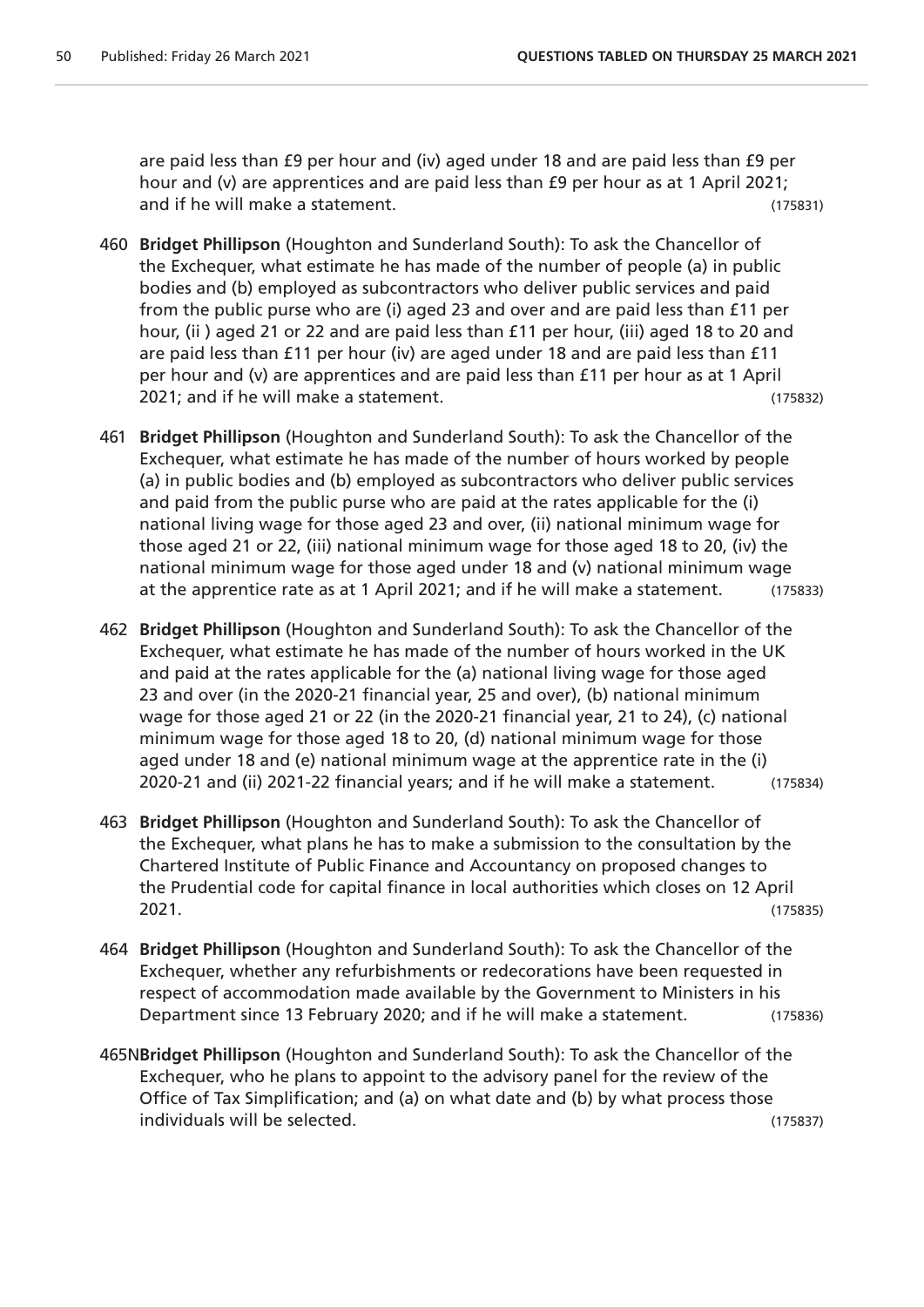- 466N **Bridget Phillipson** (Houghton and Sunderland South): To ask the Chancellor of the Exchequer, when he plans to announce the timeline for the review of the Office of Tax Simplification. (175838)
- 467N**Bridget Phillipson** (Houghton and Sunderland South): To ask the Chancellor of the Exchequer, what assessment he has made of the potential merits of explicitly including in the terms of reference for the review of the Office of Tax simplification an examination of the effectiveness of tax reliefs in the work of the Office of Tax Simplification. (175839)
- 468N **Bridget Phillipson** (Houghton and Sunderland South): To ask the Chancellor of the Exchequer, if he will publish a table of the advice he has requested and received from the Office for Tax Simplification under the provisions of section 185 of the Finance Act 2016 but in a manner not engaging the provisions for publication in section 186 of that Act. (175840)
- 469 **Jim Shannon** (Strangford): To ask the Chancellor of the Exchequer, how much and what proportion of the UK's national debt is owed to Chinese financial institutions. (175848)
- 470N**Nick Smith** (Blaenau Gwent): To ask the Chancellor of the Exchequer, whether he had (a) discussions and (b) text communication with former Prime Minister David Cameron in Government support to Greensill Capital. (175795)
- 471N**Stephen Timms** (East Ham): To ask the Chancellor of the Exchequer, what provisions are in place for HMRC to (a) receive and (b) share tax return data with the Home Office for immigration enforcement purposes. (175691)
- 472N**Ben Lake** (Ceredigion): To ask the Secretary of State for Wales, how much his Department spent on social media advertising in each month since January 2020, and on which platforms that money was spent. The same control on which platforms that money was spent.
- 473N**Liz Saville Roberts** (Dwyfor Meirionnydd): To ask the Secretary of State for Wales, how much his Department has spent on advertising in each month since January 2020; which campaigns were funded by that expenditure; and which media (a) outlets and (b) platforms were used for those campaigns. (175964)
- 474N**Marsha De Cordova** (Battersea): To ask the Minister for Women and Equalities, what Government support is available to disabled candidates at the upcoming local elections given that the Access to Elected Office fund and EnAble fund are no longer active. (176034)
- 475N**Dan Jarvis** (Barnsley Central): To ask the Minister for Women and Equalities, what steps her Department is taking to support (a) women and (b) BAME communities working in the wedding industry during the covid-19 outbreak. (175851)